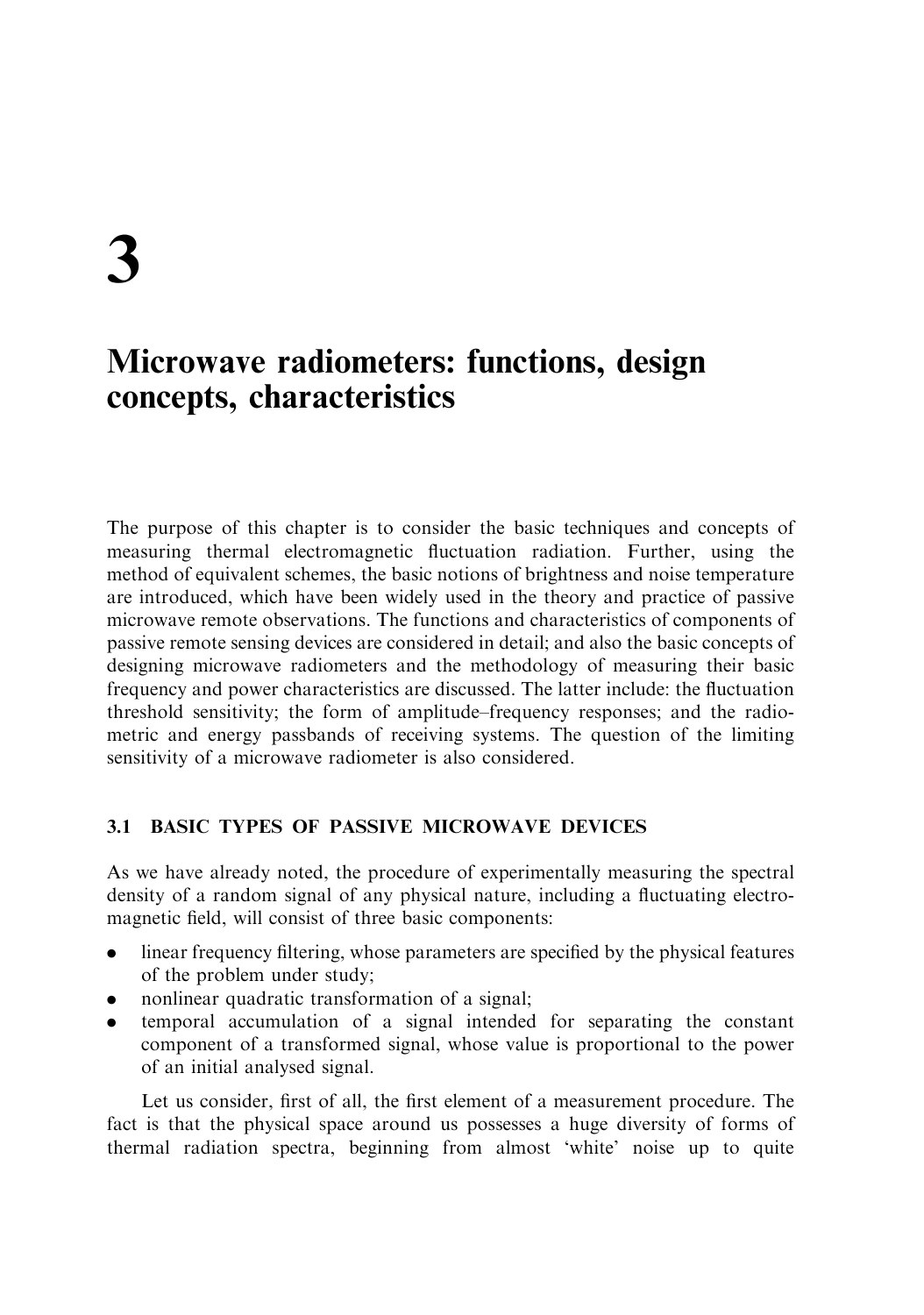

Figure 3.1. The qualitative picture (in temperature units) of the spectrum of electromagnetic emissions and artificial radiations.

complicated forms of spectra of radiation of gas media. Here, not only the intensity of a noise signal but also, most frequently, the form of a spectrum (or, as is sometimes said, the form of a line) bears useful physical information. To imagine a qualitative picture of natural thermal radiation, as well as the artificial electromagnetic radiations surrounding us (Figure 1.2), we shall turn to Figure 3.1, where electromagnetic radiation spectra are shown in the temperature brightness scale (see below) for a wide range of wavelengths, from the optical up to the kilometre band. If we move from optical frequencies into longer-wave regions, then here we should mention, first of all, the black-body radiation of the star nearest to the Earth, the Sun, whose radiation just ensures biological life on our planet. Then follows the nearly black-body radiation of our native planet, the Earth. And, further, almost the whole range of IR radiation up to the wavelength of 1 cm is 'occupied' by thermal radiation of the gases of the Earth's atmosphere in the form of a huge number of sharp line spectra (in essence, some paling of lines). The form of these lines is determined by the quantum character of electromagnetic energy absorption in gases and also depends on the ratio of contributions of vertical profiles of temperature and density of the corresponding gas to the radiation intensity. In this connection, the form of a particular line can be quite peculiar. So, the insertions in Figure 3.1 indicate the forms of strong absorption lines of atmospheric oxygen (they amount to about 100 individual lines in the range 55–65 GHz), which have merged into a powerful single line of 'two-finger' shape. The form of an oxygen line in the range of 118 GHz resembles the form of a tower of the Moscow Kremlin. All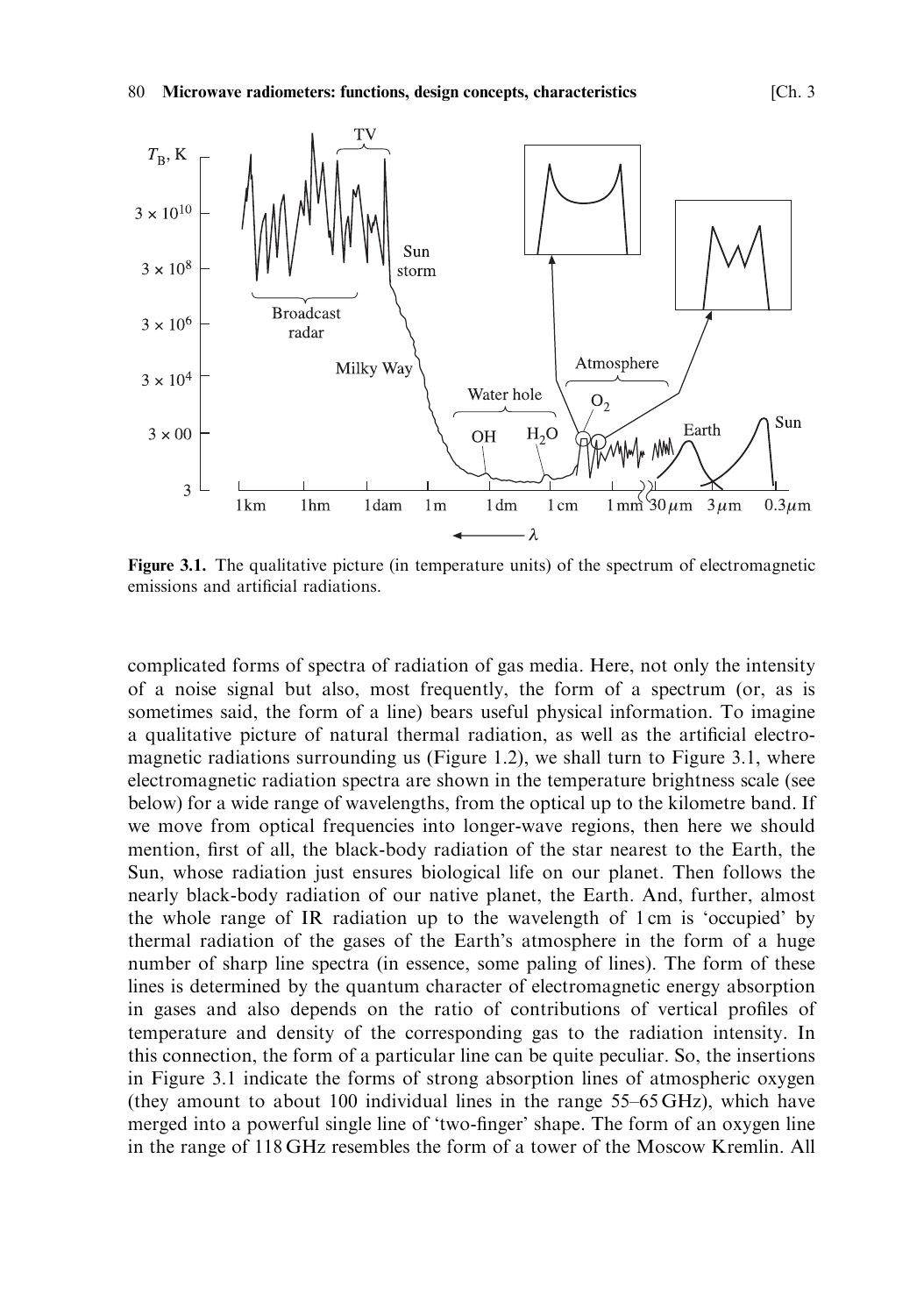fine features of the forms of such lines play an important part in restoring the physical parameters of a gas medium and, consequently, they should not be 'lost' in the process of reception and processing of the original signal.

In cm and dm wavelength bands there exists some peculiar minimum of total radiation called the 'water hole' by radio-astronomers, because this band covers fairly weak (but very important in science) lines of absorption of water vapour (wavelength, 1.35cm) and hydroxyl (OH) (wavelength, 18cm). It is this band in which the ground radio-astronomical investigations have been carried out for a long time.

Beginning with the range of long decimetre wavelengths, the electromagnetic noise background sharply increases owing to the strong radio emission of the Sun and emission from our galaxy (the Milky Way). This emission has a strong spatial anisotropy and strong diurnal variations and, thus, highly impedes radiothermal investigations of the Earth's surface.

As we have noted above, the metre, decametre and longer-wave bands are saturated with a huge quantity of artificial emissions, which in the overwhelming majority of cases can be considered as quasi-chaotic with very complicated laws of distribution of amplitude fluctuations. Of course, the statistical methods considered in Chapter 2 can also be applied to these emissions: for example, the intensity of quasi-chaotic emission can be estimated. Estimations that have been carried out demonstrate striking results: the intensity of artificial sources of electromagnetic radiation is millions of times stronger (in comparable units) than solar radiation in the optical range. Artificial emissions are characterized by strong spatial-temporal variability, and it is virtually impossible to obtain a complete spectral picture of these emissions.

This qualitative review allows us to easily understand the principal importance of the procedure of primary filtering of the original signal for remote sensing tasks. In virtue of the huge diversity of the frequency forms of thermal emissions, the whole spectrum of natural electromagnetic emissions is usually subdivided into two large classes of emissions: the broadened continuum part of the continuous spectrum and the many-line absorption spectrum. Accordingly, radiometric receiving devices are subdivided from this point of view into two large classes: radiometric receiving devices with a fairly broad reception band (these devices are called continuous spectrum radiometers) and multichannel radiometer-spectrometers, designed for studying narrowband emissions (the lines of emissions). Certainly, this subdivision is fairly conventional, generally speaking. In recent times, radiometric systems of a combined type appeared which serve to study both the large-scale frequency features of a continuous spectrum and the emission lines 'built-in' in the continuous spectrum basement. An indicative example of such a system is the MTVZA radiometric complex intended for operation on the Russian 'Meteor-3M' spacecraft (see Chapter 14). On the other hand, multi-frequency continuous spectrum radiometers undoubtedly acquire the features typical for spectral devices. An example of such a system can serve the radiothermal instruments, the Advanced Microwave Scanning Radiometre (AMSR) installed for space flight aboard NASDA's ADEOS-2 and NASA's Aqua spacecraft in 2002 (see Chapter 14).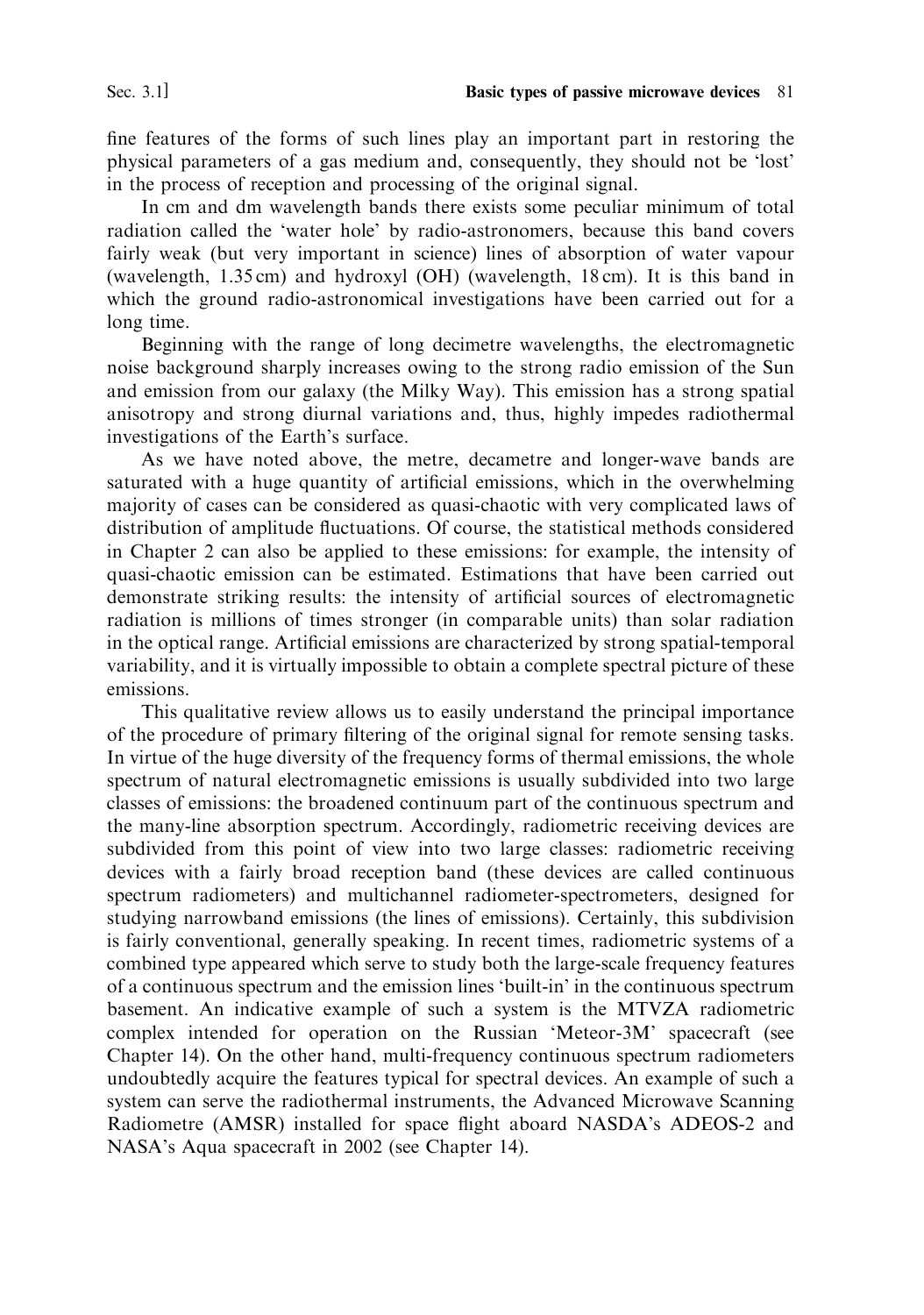### 82 Microwave radiometers: functions, design concepts, characteristics

In accordance with the spectral-correlation approach, the concept of a radiometric receiving complex can be implemented in two forms: (a) as an analogue multichannel filter system (a filter analyser), and (b) as an autocorrelation receiver, which provides the formation of an autocorrelation function of a measured process with subsequent Fourier transformation into its frequency spectrum (Figure 3.2(a), (b)). The principal diagram of an analogue filter amplifying system and the position of filtering narrowband channels are presented in Figure  $3.2(a)$ , (c). Since in the overwhelming majority of cases in measurement practice the original external signal happens to be too weak to be subject to specialized processing, the signal required for solving a physical problem in the appropriate (working) frequency band undergoes considerable amplification by means of specialized broadband amplifiers. Further, multichannel narrowband filtering is performed in the working frequency band by means of a particular number of narrowband filters (Figure 3.2(c)). Their quantity and position in the working frequency band is determined both by the features of the physical problem, and by the tactical-technological requirements of the onboard measurement system. Whereas for restoring the atmospheric parameters in the troposphere, space radiothermal systems usually have from three to ten narrowband channels, for radio-astronomical ground-based systems the number of channels reaches 1024 and more. Then the quadratic transformation and low-pass filtering are performed in each channel. Further accumulation, recording, storage and representation of the final information are usually accomplished in specialized digital units on a computerized basis. In optics, similar types of multichannel devices have been called polychromators.

Autocorrelation reception is based on the decomposition of a time sequence of the basic signal according to the multichannel scheme. The growing time delay is introduced into each channel with subsequent multiplication of two signals, basic and delayed ones (Figure  $3.2(b)$ ) and accumulation of a signal (the time-averaging). The recording device forms the discrete values (corresponding to the number of channels) of the autocorrelation function and then transforms them into the spectral density of an original signal using the Fourier transformation. Further, the procedure of statistical evaluation of confidence intervals of the spectral density obtained is performed.

Both these approaches are equivalent, from the principal point of view. However, in remote sensing instrumentation for the microwave range, filter analysers of various types have prevailed for a long time for certain technological reasons. In recent times the scientific problems of modern radio-astronomy put on the agenda the production of broadband spectrum analysers with a high spectral resolution operating in real time. The manufacture of hybrid optical-digital processors, composed of optical-acoustic analysers and digital devices, promoted the solution of these problems. Owing to optimal distribution of processing functions between optical and digital parts, the optical-digital processor makes it possible to essentially increase the speed of processing and resolution capability. In such a type of hybrid processor, optical devices provide a high speed of integral transformations over the data set, and digital devices provide reliable and long-term storage and the required accuracy and flexibility of algorithms for subsequent data processing. The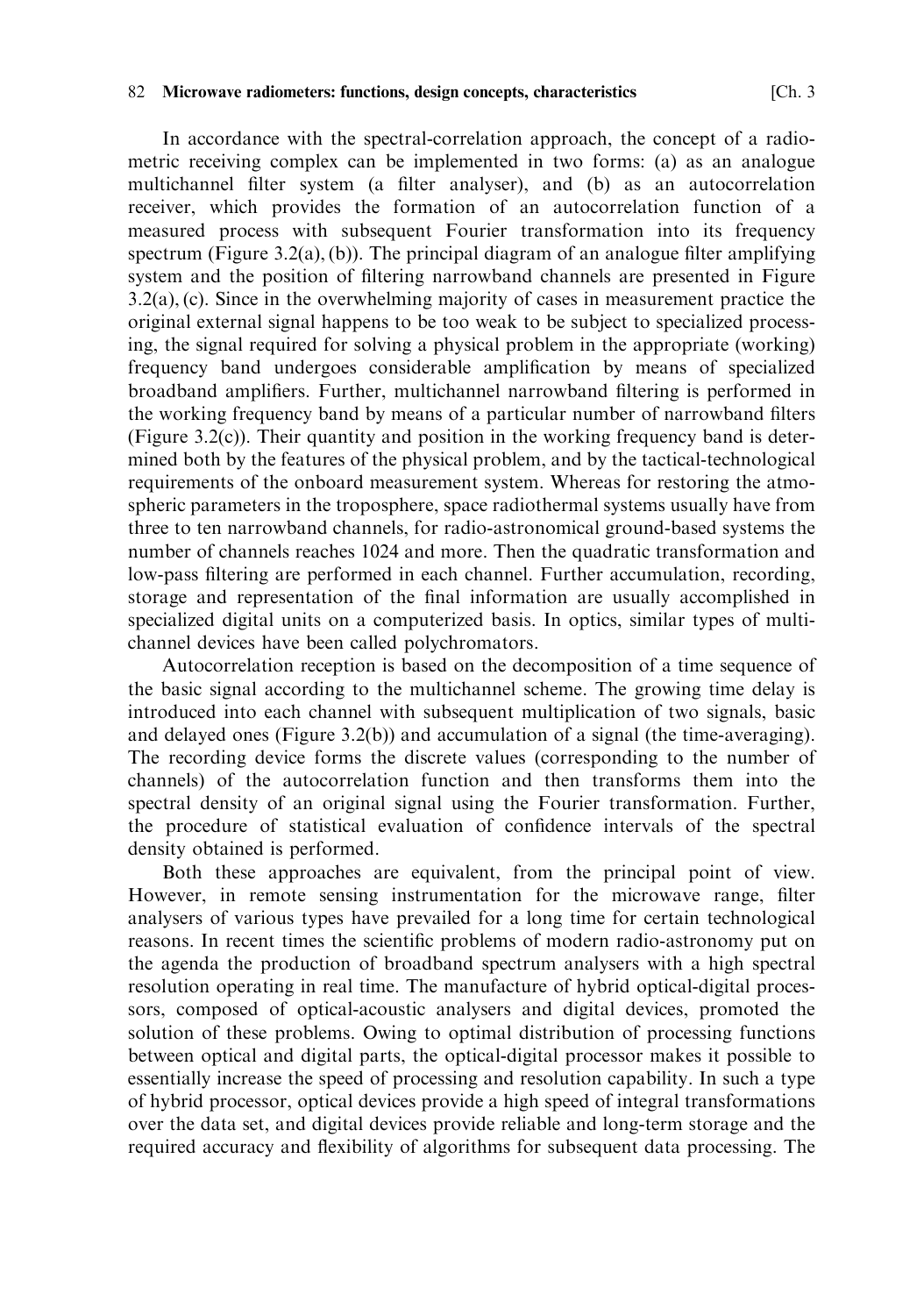

Figure 3.2. Microwave radiometers for spectral line observations: (a) an analogue filter bank RF-radio-frequencies system; (b) an autocorrelation spectrometer producing an autocorrelation function that can be Fourier-transformed to a frequency spectrum; (c) a schematic correlation between a spectral line shape (SLS) under study and narrowband filters; (d) the scheme of Michelson's interferometer. 1 and 2 are two coherent waves; L is a light source;  $O<sub>1</sub>$ and O<sub>2</sub> are convex lenses; P is a semitransparent plate;  $M_1$  and  $M_2$  are plane mirrors;  $M'_1$  is the imaginary reflection of  $M_1$  mirror; 21 is a difference in optical path (correlation lag).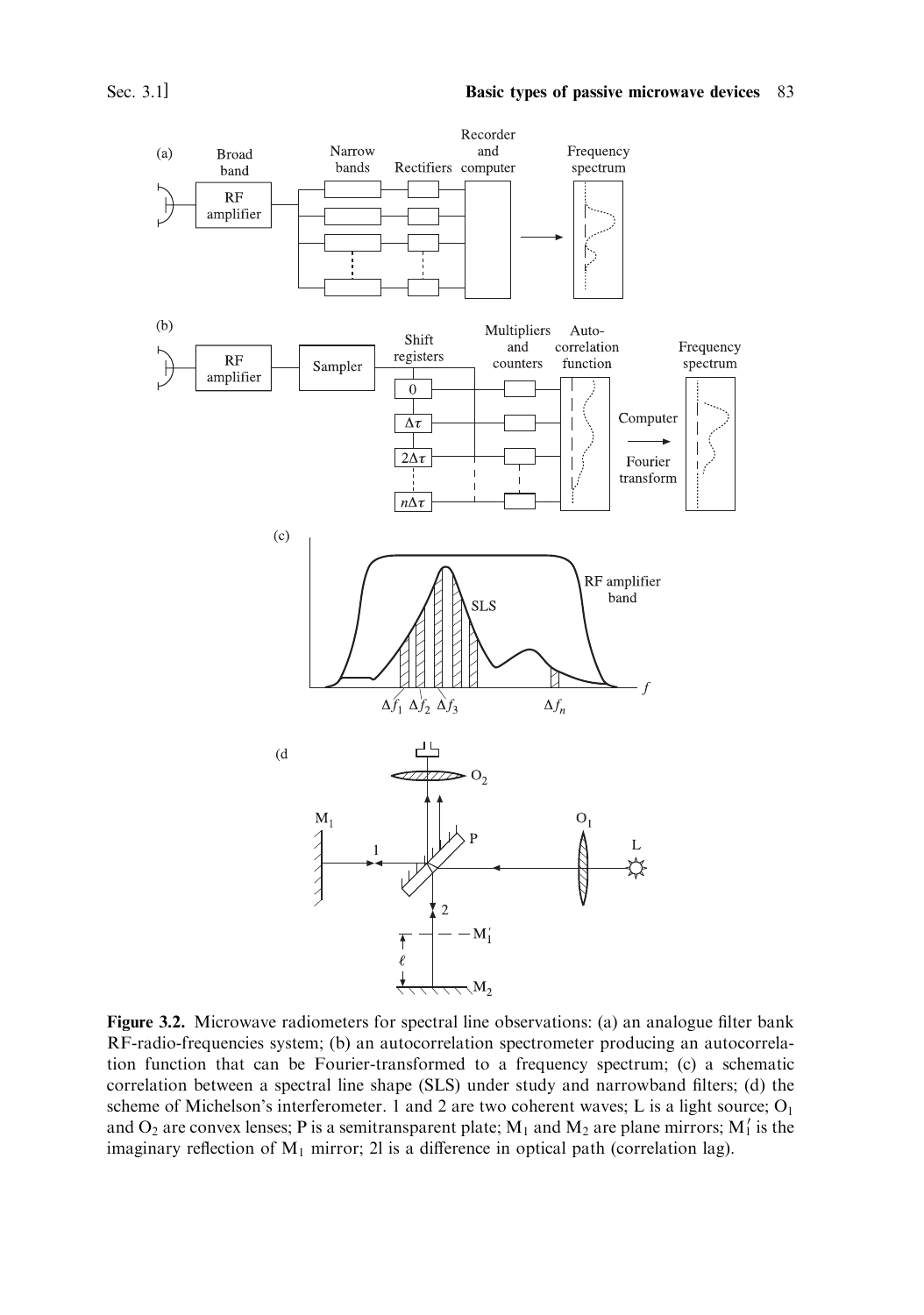physical basis of the optical-acoustic Fourier processor rests upon the method of spatial separation of wavelengths by means of a dispersing element (the diffraction lattice or prism, for example), which is well known in optics. The multicomponent linear matrix photo-receiver is installed at the output plane of an optical processor. It performs the functions of a polychromator, an accumulator of a useful signal and a high-speed commutator. Some of the largest radio-telescopes are equipped now with optical-digital radiospectrometers, which have ensured considerable progress in the spectral measurement of radio-emission from both remote objects (galaxies) with large signal accumulation time, and the nearest star, the Sun, with a millisecond accumulation time (Esepkina et al., 1997, 2000; Sorai et al., 1998).

On the other hand, in the long-wavelength part of the submillimetre band receivers of the Fourier spectrometre type have been efficiently developed and utilized. These devices accomplish continuous coding of wavelengths with the help of interference modulation arising in the two-beam interferometer by changing of the optical difference of path (the simplest scheme of Michelson's interferometer is presented in Figure 3.2(d)). The receiver of the emission at the interferometer output provides the signal in time  $-$  the interferogram (or, in other words, the continuous autocorrelation function of the external process under investigation). which is subject to Fourier transformation on a computer or on a special processor for obtaining the required spectrum (Bell, 1972; Prochorov, 1984; Mandel and Wolf, 1995; Persky, 1995). Fourier spectrometers are most efficient for studying the spectra of rather weak sources (the Earth's atmosphere, the planets) in the IR and submillimetre ranges, as well as for the solution of super-highresolution problems. The active advancement of Fourier spectroscopy methods into the longer-wave region indicates that in the very near future correlation receivers of the Fourier spectrometer type in the microwave range will actively compete with filter analysers.

It should be noted that, in the historical respect, early remote microwave systems were almost completely based on the use of a radio-astronomical practice, and have only gradually been developed in this independent direction.

# 3.2 BASIC COMPONENTS OF A PASSIVE MICROWAVE **RADIOMETER AND THEIR FUNCTIONS**

In the most general form, the scheme of studying physical objects by the use of passive radiothermal techniques can be presented as shown in Figure  $3.3(a)$ . The radiothermal complex represents a functionally combined antenna system, a microwave radiothermal receiver, recording and storage devices and a radioengineering system for the transmission of obtained data to the information processing points. The radiothermal complex should possess the following properties:

receive electromagnetic radiation in the particular frequency band from a particular spatial direction and at a particular body angle;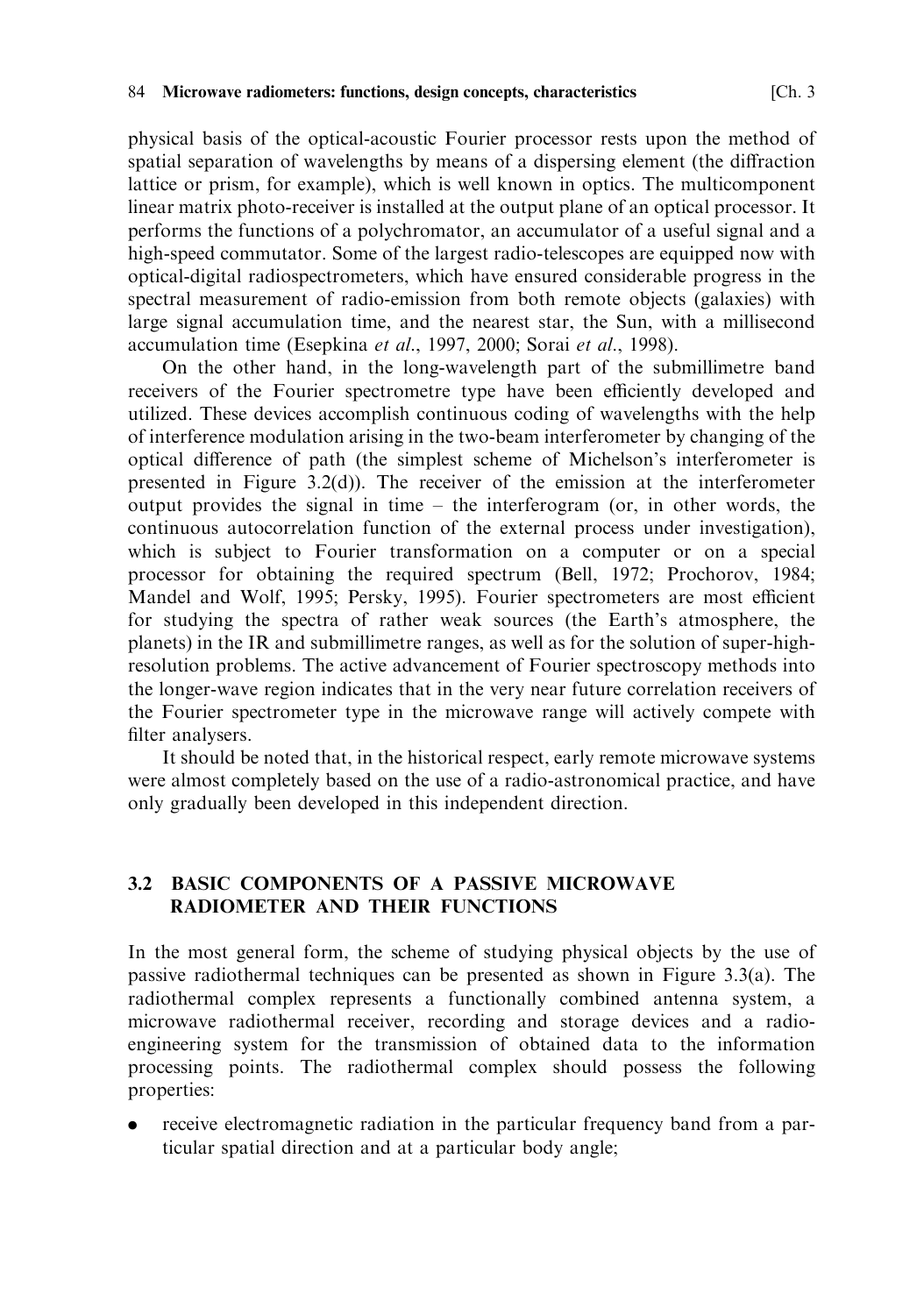

Figure 3.3. Schematic presentation of the transmission of information data from a natural object. (a) Physical scheme of the transmission of data: MN is a multiplicative noise; AN is an additive noise. (b) Equivalent scheme of the process of emission reception: E is equivalent noise source; R is equivalent active noise resistor;  $T_0$  is equivalent temperature of the thermostat;  $R_{in}$  is the input resistance of the amplifier. (c) Equivalent scheme with due regard for the amplifier's noise.  $\mathscr{E}_A$  and  $\mathscr{E}_N$  are equivalent noise sources of the object under study and the amplifier;  $T_A$  is the antenna temperature;  $T_N$  is the noise temperature of the amplifier.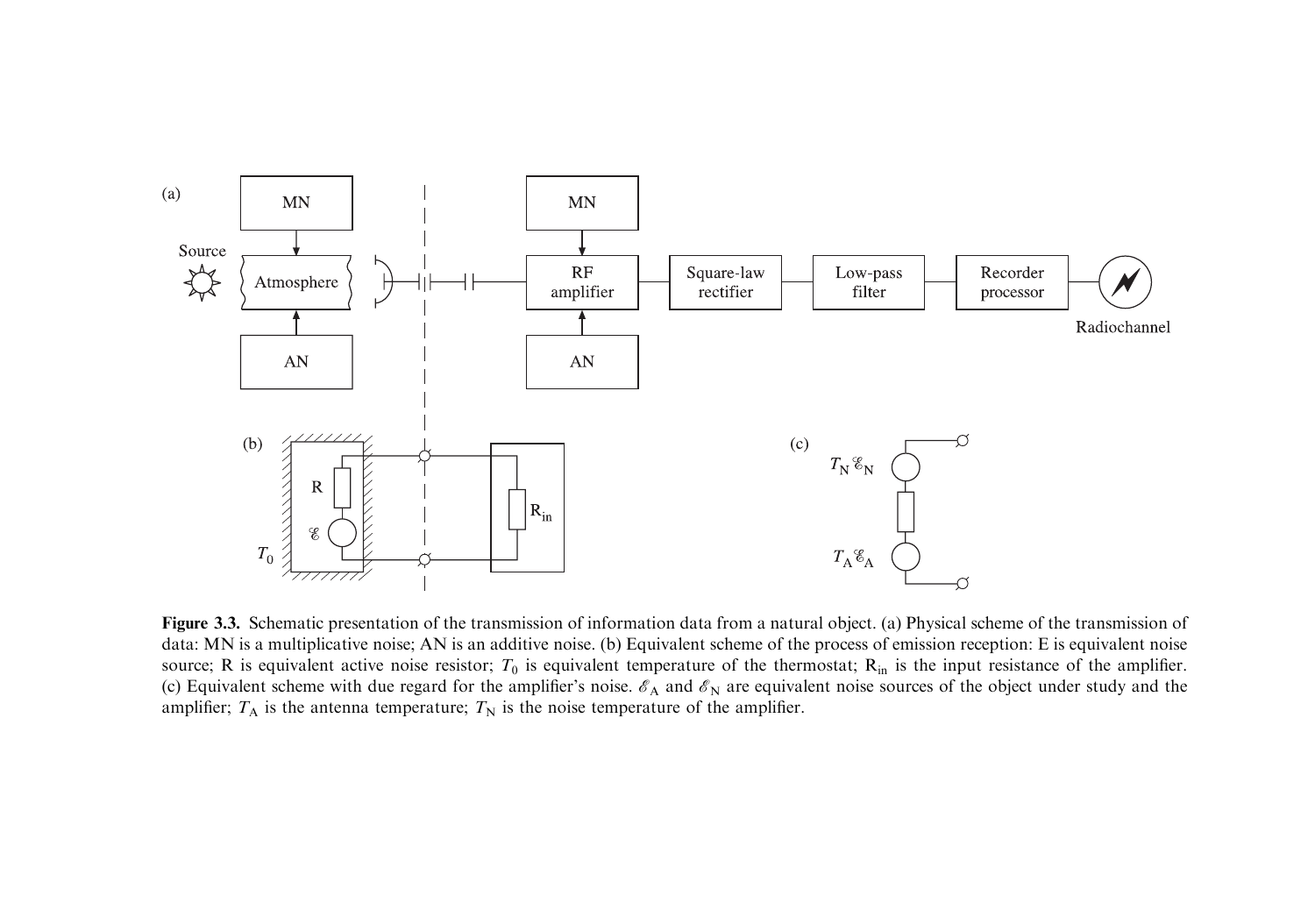- possess a high sensitivity allowing it to reliably record variations in the thermal  $\bullet$ radiation of physical objects;
- provide the possibility of uniquely attributing a measured radiation signal to the  $\bullet$ spatial coordinates of corresponding emitting objects.

In this connection, the radiothermal complex designed for remote measurements should include at least four chief indispensable components:

- (1) an antenna system required for providing observation of the surface under investigation and for transforming the electromagnetic wave from free space into a measured signal;
- (2) a radiothermal receiver allowing it to record and measure the useful signal to the required accuracy;
- (3) a preprocessing device providing: antenna system control, data acquisition, preprocessing, calibration and recording into a memory device;
- (4) a device providing formation of the obtained information into the form required for transmission over communication links with subsequent thematic processing and mapping by means of a ground complex (the ground segment).

We will consider the functions of the first two components in more detail.

The antenna system is designed, primarily, for transforming electromagnetic waves, which propagate in free space, into the complicated modes of oscillations of electromagnetic waves propagating in guiding transmission lines (waveguides, coaxial cables). In free space the vector fields (see section 1.6)  $\bf{E}$  and  $\bf{H}$  are strictly transversal, *i.e.* both vectors are perpendicular to the propagation direction and, in addition, they are perpendicular to each other and form the right-hand orthogonal triple of vectors (of the TEM type). The ratio of amplitudes of electrical and magnetic fields in the planar wave (the wave resistance), propagating in free space, is strictly fixed and equals the value (in the SI system) of 376.6 ohms. However, in guiding systems the structure (or the mode) of propagating electromagnetic waves is different in principle: these waves can have both longitudinal and transversal components. The number of modes of oscillation can be infinite. The wave propagation characteristics (phase velocity, wavelength, wave resistance) in guiding systems depend on the ratio of the working wavelength and physical size of the guiding system. So, in coaxial cables the wave resistance usually equals fixed values of 50 or 75 ohms, whereas in waveguides the wave resistance can vary within wide limits – from 100 to 500 ohms depending on the type of a wave and geometrical size of a waveguide system. Thus, the antenna system should transform the oscillations of TEM type into the type of oscillation that propagates in the further antennafeeder system and in the receiving complex directly. In this case, in accordance with the method of impedances, the antenna system should correlate the wave resistances of free space and of guiding systems (see below).

The second designation of antenna systems is the spatial-angular selection of a signal with the particular angular resolution required for solution of the stated problem, and for accomplishing spatial-angular scanning for the formation of the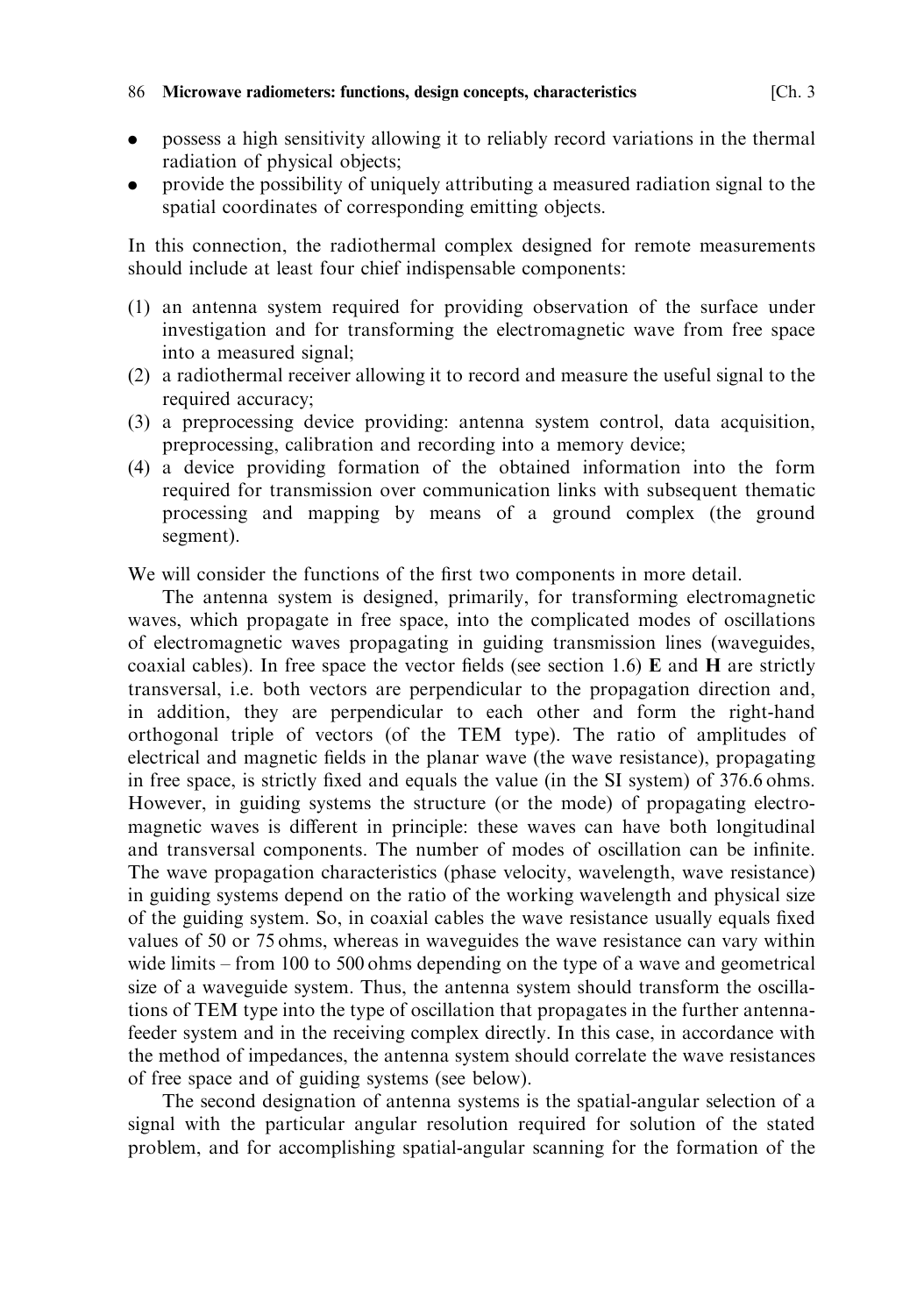observation band (or observation frame). In addition, in each resolution element the antenna system should receive a signal with a particular polarization, *i.e.* with a particular vector character of presentation of intensities of electrical and magnetic fields with respect to the geometry of the object under investigation (to the planar surface, for example).

In virtue of prominent dispersion properties, the antenna system should possess fairly homogeneous frequency properties of its basic characteristics throughout the working frequency band.

The radiometric receiving device consists of a high-frequency amplifier, a quadratic device and a low-frequency filter. The functions and properties of the two latter functional elements have been considered above (see sections 2.7 and 2.8). The function of a high-frequency amplifier consists in amplification of the signal, received by the antenna, in the frequency band strictly determined by the physical problem, for subsequent quadratic transformation.

Note that when the useful signal passes through the atmosphere and through the amplifying device, external interferences can be of two types: additive noise and multiplicative noise (Figure 3.3(a)). The physical significance of their separation is fairly transparent. The first type of interference (or noise) is an independent process with respect to a useful signal (for example, the thermal radiation of the atmosphere or amplifier), and, thus, their intensities are added (which gives rise to the name of this type of interference). The second type of interference is related to the useful signal distortion by the atmospheric medium (or amplifier) through the effect on the amplitude and phase of a signal, and usually it is represented as a product of the useful signal value by the distorting factor (which gives rise to the name of this type of interference).

This separation is, certainly, fairly conventional; but, nevertheless, it is quite convenient in practice. We shall demonstrate this below on practical examples and shall repeatedly use such an approach hereafter.

# 3.3 THE LANGUAGE OF EQUIVALENT CIRCUITS: THE ANTENNA, **RADIOBRIGHTNESS AND NOISE TEMPERATURES**

In virtue of the huge diversity of technological implementations of antenna systems and high-frequency amplifiers in the microwave range, and to introduce physical uniformity in the measurement process, it was recognized as expedient to use simplified equivalent circuits based on the impedance method (see section 1.6). We shall present the whole input portion in the measurement process as some noise source of emf (electromotive force). This source will have its internal resistance (which will correspond to the energy of a signal received by the antenna system), and the input resistance of an amplifier, on which, in its turn, the power of an external signal, transmitted from the antenna system, should be given off (Figure  $3.3(b)$ ). The character of a signal received by the antenna system represents the Gaussian random process with a value of variance corresponding to the intensity of an external signal to be measured (see section 2.2). In accordance with the Nyquist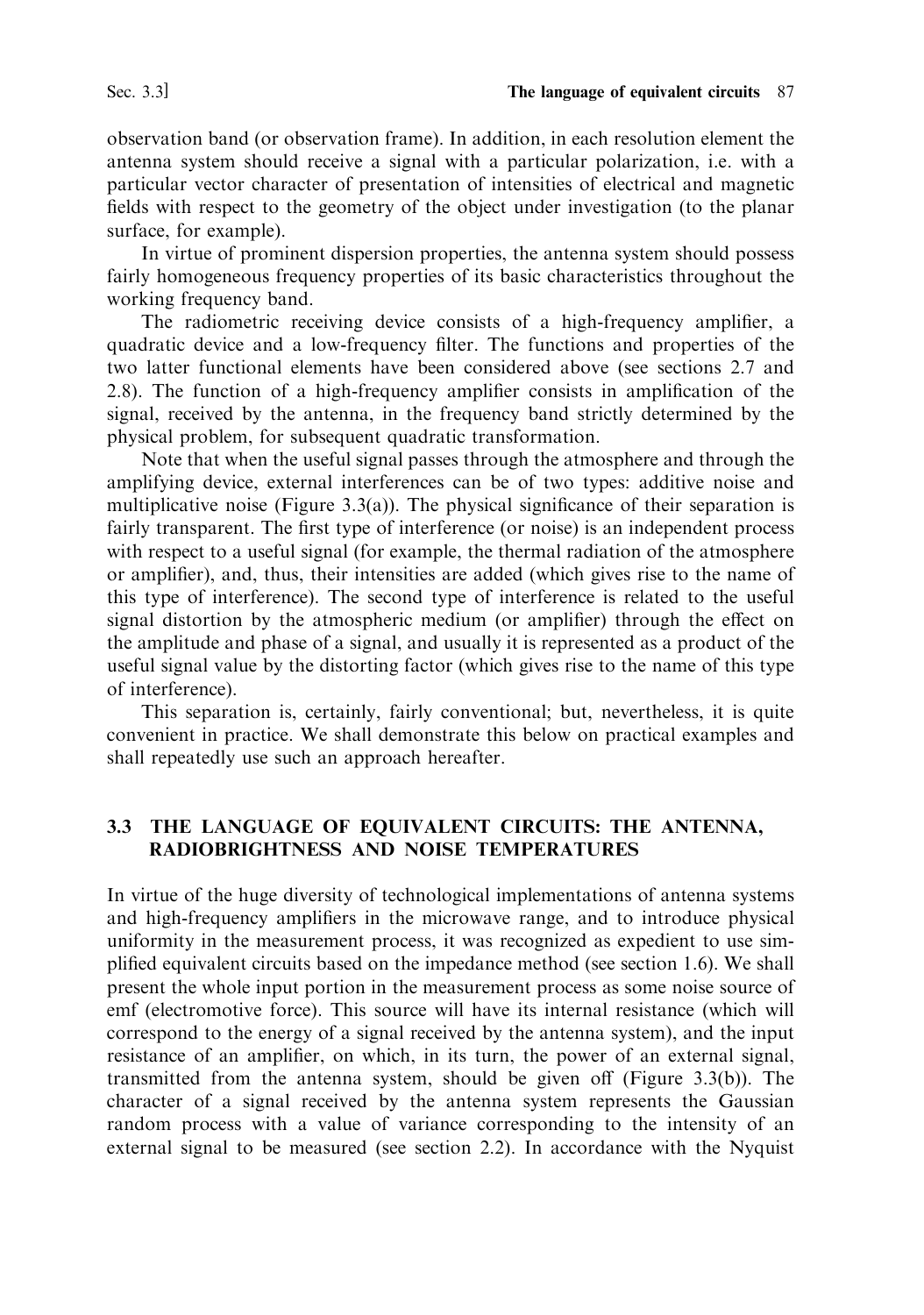theorem (see Chapter 4), the noise signal generated on the complex resistance  $Z(i2\pi f)$  has a similar statistical structure; this signal forms the spectral density (over positive frequencies) of the noise signal  $G^+(f)$  as follows:

$$
G^{+}(f) = 4kT_0 \operatorname{Re} Z(j2\pi f), \tag{3.1}
$$

where  $T_0$  is the thermodynamic temperature of a thermostat, where the complex resistance is placed, and  $k$  is the Boltzmann constant (see Appendix A, Table A.4). If we represent the complex resistance as a purely active resistance  $(R)$  and take the investigated frequency band as a band-pass filter with band  $\Delta f$ , then the noise signal variance, or the mean square of noise emf,  $\overline{g}^2$ , will be

$$
\sigma^2 = \overline{\mathcal{E}}^2 = 4kT_0R\,\Delta f. \tag{3.2}
$$

Since the input resistance of the receiver represents a load resistance of the antenna, where the useful signal is directed, it is important to determine the conditions under which the maximum power from a source (the emf plays its part in this case) can be transmitted into the receiving device. This procedure is called the match (the conformity). Now we can easily obtain the conditions imposed on the values of resistances of the source  $(R)$  and of the input resistance of an amplifier  $(R_{in})$ , for obtaining the value of a maximum power given off on the input resistance. For this purpose we shall write the expression for power,  $P$ , given off on the input resistance, with allowance for the Joule–Lenz law, as follows:

$$
P = I^2 R_{\rm in} = \frac{\mathcal{E}^2}{\left(R + R_{\rm in}\right)^2} R_{\rm in}.\tag{3.3}
$$

By equating the derivative of this expression with respect to  $R$  to zero, we can get the important relationship, namely,  $R = R_{\text{in}}$ . In other words, for providing the maximum power transmission to the receiver input, it is necessary to fulfil the conditions (match conditions) of equality of the source resistance and the input resistance of the amplifier. In this case the time-averaged value of maximum power,  $P_{\text{max}}$ , given off on the input resistance, will be equal, with allowance for the Nyquist formula, to

$$
P_{\text{max}} = \frac{\overline{\mathcal{E}}^2}{4R} = k \, T_0 \, \Delta f. \tag{3.4}
$$

The expression obtained is very important methodologically, since it stipulates the expediency of the introduction of the temperature system of units for characterizing the spectral density of a noise power given off on a matched load of the antenna at reception of the external noise electromagnetic radiation. For this purpose the antenna temperature is introduced as the equivalent thermodynamic temperature of a noise resistance, which is equal to the input resistance of an amplifier and whose spectral power density is equal to the spectral power of the received external signal. Thus, by equating the intensity (the value of a variance) of the external noise signal to the intensity of the introduced artificial source, we obtain the antenna temperature value (in absolute degrees) expressed in terms of the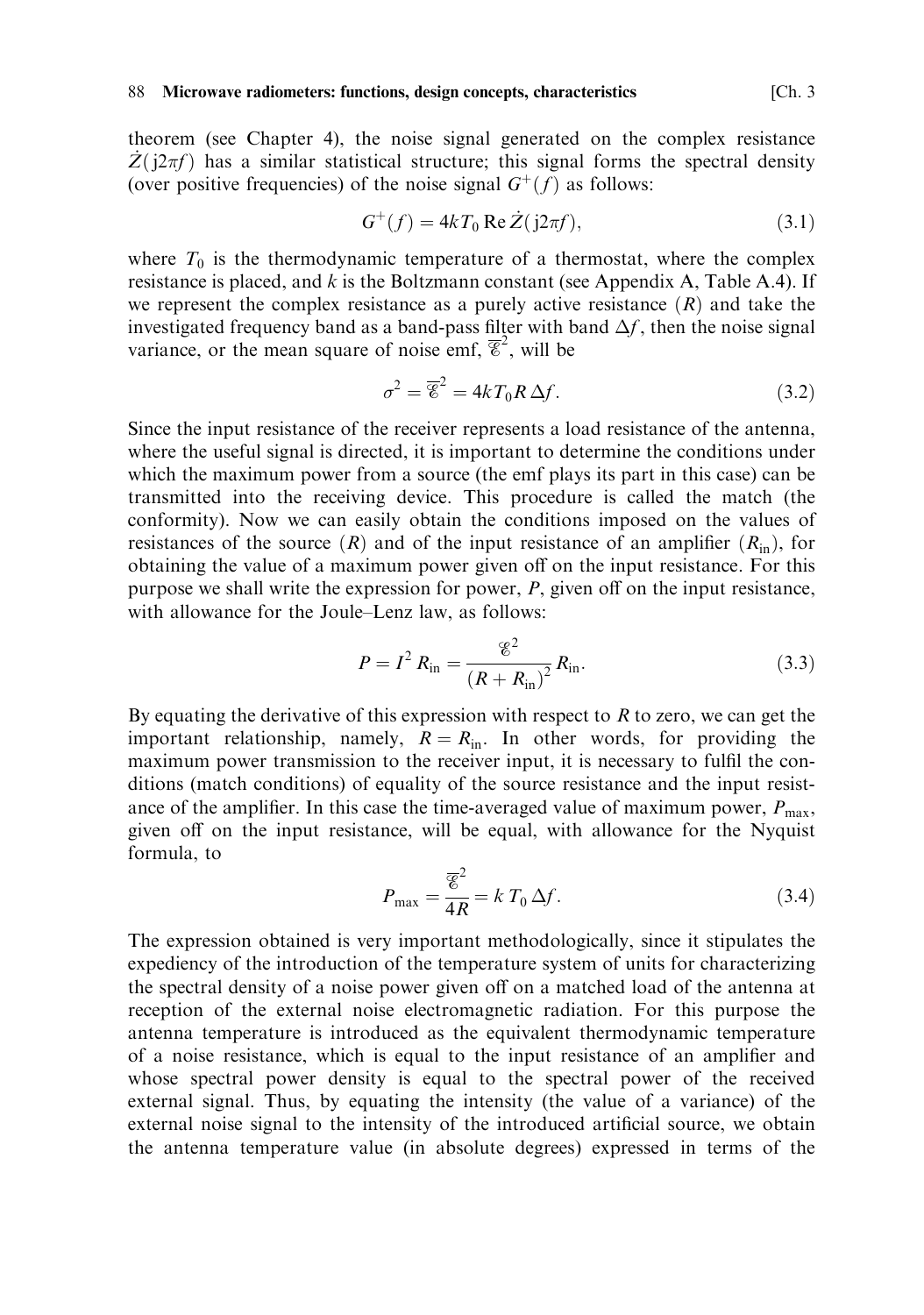spectral density of the received external source  $G(s)$  as

$$
T_{\mathcal{A}}(f) = \frac{G(f)}{k}.\tag{3.5}
$$

If the antenna system operates in such a mode, where the spectral density of the received signal corresponds to the spectral density of the physical emitting object itself, then in such a case the temperature of an artificial source is called brightness (or radiobrightness) temperature. We shall postpone the analysis of the relationship between brightness and antenna temperatures in the general form till Chapter 5. And now we note the following important point. Any amplifying instrument, being a physical object at a particular thermodynamic temperature, possesses its natural (thermal) fluctuation electromagnetic radiation in exactly the same frequency band where the amplification of an external signal takes place. Since these two sources (external and internal) are statistically independent, their interaction in the power sense can be reduced to the sum of variances at the amplifier's output. However, in practical and experimental respects it is much more convenient to consider their relationship normalized to the amplifier's input, taking into account the linear gain of a system. Thus, we shall have at the amplifying system's input as it were two statistically independent sources of a noise signal – from the external object under study and from the internal noises of an amplifier. The temperature of the latter source is naturally called the noise temperature of an amplifying system. The total temperature at the amplifying system's input will be equal in this case to the sum of the antenna temperature, caused by the energy from the source under study, and the noise temperature of an amplifier (Figure 3.3(c)). Certainly, the values of these temperatures can differ considerably. So, for studying important wave effects on the sea surface, reliable recording of radiothermal signals in the range from 0.1 to  $10-15$  K is required, whereas the best amplifying systems have noise temperatures ranging from  $300$  to  $1000$  K. The amplifiers, used in everyday conditions (radio receivers, TV sets), have noise temperatures reaching some millions and hundred millions absolute degrees, and they are not used straightforwardly for studying thermal emissions.

In spite of the seemingly artificial character of the temperature ideology introduced in the measurement process, we shall uncover below a serious physical significance of such an approach (see Chapters 4 and 5). This is associated, first of all, with the peculiarities of black-body radiation in the microwave region of the electromagnetic spectrum.

# 3.4 COMPENSATORY SCHEME OF NOISE SIGNAL MEASUREMENT

As we have already noted, the perfect (and, we note, optimum) device for receiving noise-type signals of various physical natures, including electromagnetic emissions, is the system consisting of the ideal (noiseless) amplifier, a quadratic detector and an integrator (the low-pass filter), that forms signal accumulation. The present measuring scheme is accomplished in all electromagnetic spectrum bands,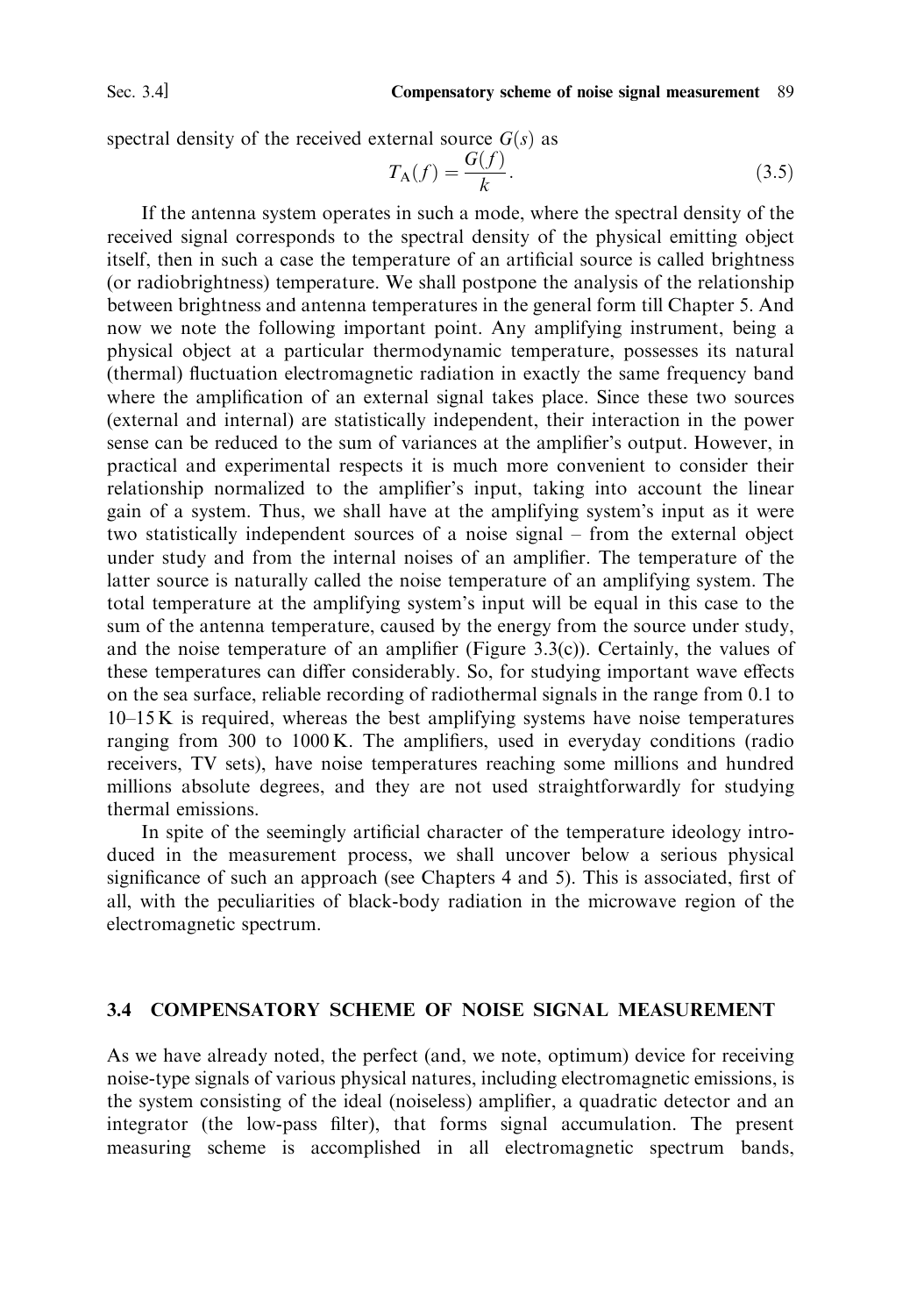#### Microwave radiometers: functions, design concepts, characteristics 90

beginning from the optical and up to the microwave and lower-frequency bands. Certainly, each band, in accordance with the working wavelength values, possesses its peculiarities, both in radiation receivers and in the general circuitry of an entire device.

However, the presence of unremovable thermal noise radiation in the amplifying device, as well as the fluctuation variations of the gain, essentially changes the basic measuring scheme presented above. This can be demonstrated by the following example taken from recent radio-astronomical practice. The radiothermal signal value, recorded by the RT-22 radio telescope (of the Crimean astrophysical observatory) from the Crab Nebula was equal to  $2.5 K$ , whereas the noise temperature of the receiving device was 300 K with a passband of 1 MHz. Remembering relationships  $(2.96)$  and  $(2.97)$ , we have the signal at the radiometer output in the following form: the constant component is proportional to the sum of the noise temperature of a receiving device and received signal, as well as the residual (after transformation) noise with the variance value equal to

$$
\sigma_{\rm F}^2 = (\bar{V})^2 \frac{1}{2\Delta f \tau}.
$$
\n(3.6)

Here account is taken of the fact that the effective passband of a low-pass filter is  $\Delta F = \frac{1}{4\pi}$  (see relation (2.72)), and by  $\Delta f$  is meant the total passband of a highfrequency channel. As we have mentioned above, it is convenient to reduce relation (3.6), by means of appropriate calibrations, to the input of the whole receiving system and to consider the relation between the signal determining the intensity of radiation under study and the residual noise component from the same radiation just at the receiving system input. In this case the root-meansquare variation of a noise component will be equal to

$$
\sqrt{\sigma_{\rm F}^2} = (T_{\rm N} + T_{\rm S}) \frac{1}{\sqrt{2\Delta f \tau}},\tag{3.7}
$$

and, accordingly, the noise 'pick-to-pick' of the Gaussian noise will be  $6\sqrt{\sigma_F^2}$ . By substituting the aforementioned values of the receiving system's parameters (for  $\tau = 1$  sec) into (3.7), we obtain the root-mean-square variation value as 0.2 K and the 'pick-to-pick' value as  $1.2$  K. Figure 3.4(a) shows the time recording of an output signal at an output of the receiving system of a radio telescope, when the source under investigation passes through the antenna pattern  $(T_N + T_S)$ , and the recording without the presence of a source  $(T_N)$ . The complexity of the measurement situation is fairly clear: against the background of a great signal  $(300K)$  we must reliably record a useful signal, which is essentially (more than 100–200 times) lower in amplitude. Therefore, we must have an even more sensitive (by an order of magnitude at least) measurement system (in continuous signal). In order to record the small addition to an output signal caused by a useful signal, it was suggested that we compensate for the continuous voltage caused by intrinsic noises of a receiving device, by means of a special source of constant voltage placed at the receiving system's output. Thus, we arrive at the so-called compensatory scheme of noise signal measurement shown in Figure  $3.5(a)$ . This is the simplest scheme for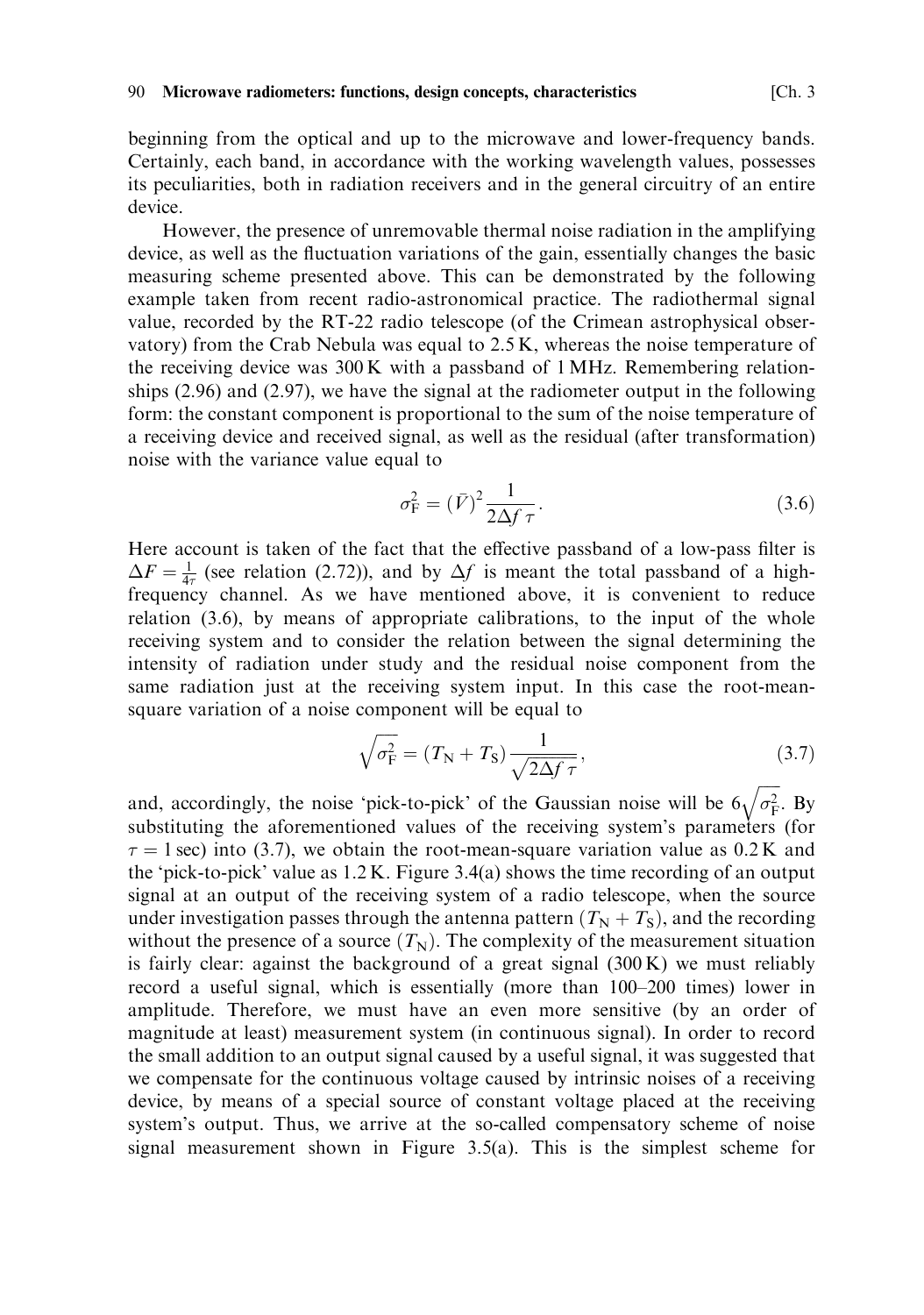



Figure 3.4. The output signal record of a radiometer (in arbitrary units). (a) Record with the square-law detector and the low-pass filter (the integrator);  $T_N$  and  $T_S$  are noise temperatures of the amplifier and the signal. (b) Record without the low-pass filter.

measuring the noise signal. However, its principal sensitivity is higher than in any other scheme. As an illustration, Figure 3.4(b) demonstrates the situation where the low-pass filter (the integrator) is absent from the system's output. Figure 3.4(b) visually indicates the advantages of using a low-pass filter that we have mentioned above many times (see section 2.8). The physical essentials of the compensatory scheme operation is as follows. As we have seen in  $(2.95)$  and  $(2.96)$  and in Figure  $3.4(a)$ , the output signal consists of a continuous component which is proportional to the intensity of a noise signal formed from the intrinsic noise of an amplifying system, and is equal to

$$
\bar{V}_{\rm N} = \beta \sigma_{\rm N}^2 = \beta G_{\rm N}(f) \Delta f = \beta T_{\rm N} k \Delta f = k_1 G_{\rm A}(f) T_{\rm N} k \Delta f, \tag{3.8}
$$

where  $G_A(f)$  is the linear power gain of an amplifying system. Since this parameter determines the transition and amplification of the Wiener power spectrum of the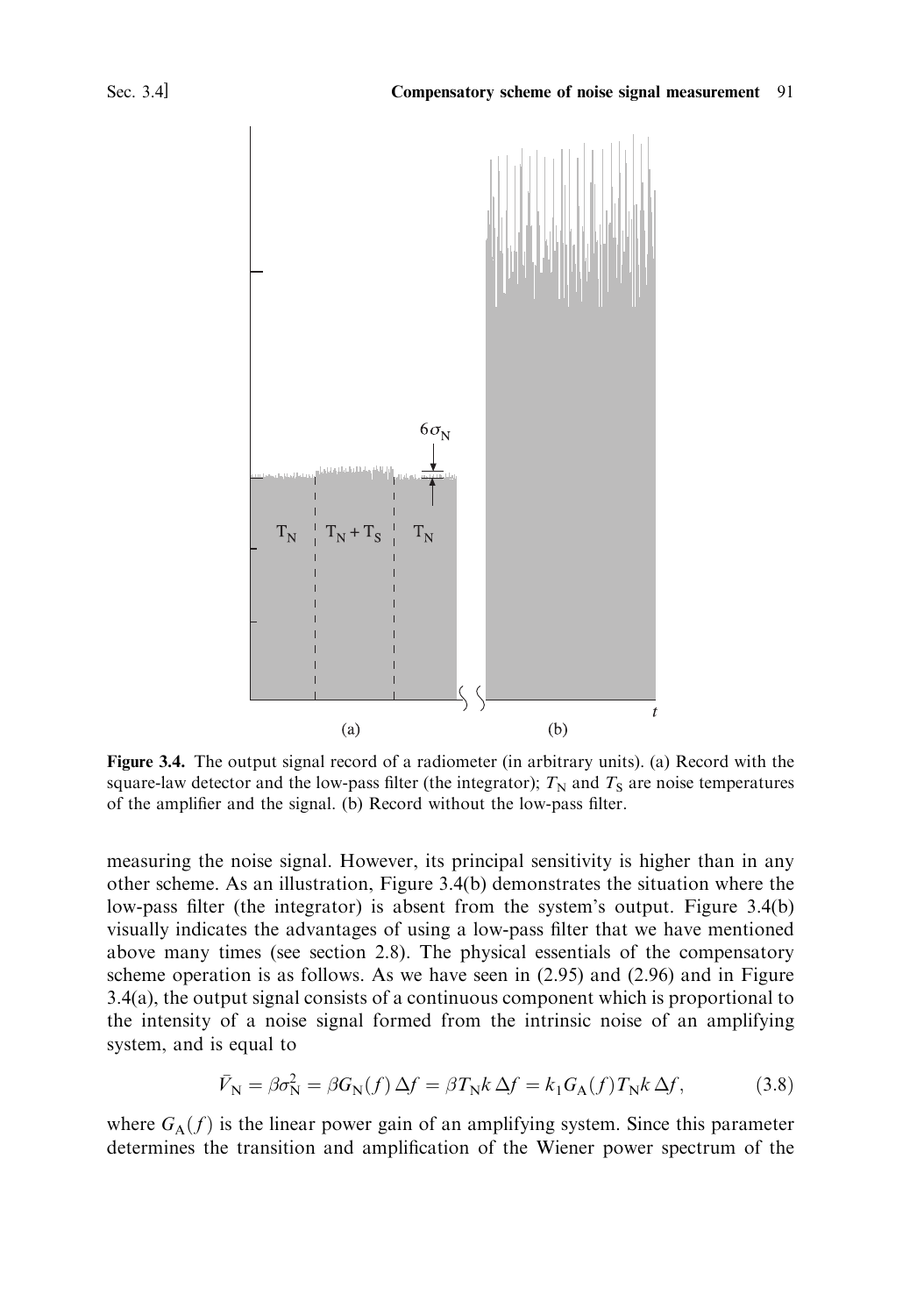

Figure 3.5. Functional scheme of a compensative radiometer. (a) Block diagram of a compensative radiometer. (b) Simplified variant of a subtracted circuit. G is a galvanometer; E is an electric potential source.

original signal, in experimental practice this function is called the frequency response of an amplifying system. It is equal to the square of the magnitude of the transmission coefficient of the high-frequency part of the receiver. Parameter  $k_1$  is the linear transmission coefficient of the remaining components of an amplifying and recording system. The second constant (or slowly varying) component will be determined by the intensity of an external noise signal subject to measurement, and it is equal to

$$
\bar{V}_{\mathbf{S}}(t) = \beta \sigma_{\mathbf{S}}^2 = k_1 G_{\mathbf{A}}(f) T_{\mathbf{S}}(t) k \Delta f.
$$
\n(3.9)

The fluctuation component at the output will be mainly determined by an instrument's noise, and its RMS can be determined according to (3.7).

To compensate for the continuous component of an output signal caused by an amplifier's noise (3.8), the subtracting unit and the source of a compensatory (reference) constant signal are introduced into the circuit (see Figure 3.5(a)). The simplest version of such a device is presented in Figure  $3.5(b)$ ; the compensation is accomplished by the voltage from the external electrical potential source. It is such compensatory devices which were the first instruments, historically, in producing the first compensatory radiometers. The compensatory voltage is set up for carrying out measurements of a particular type and does not change, usually, during the cycle of measurements. So, for example, such a scheme has been successfully used in radioastronomical investigations of the Sun and other powerful radio-emission sources. It is important to note here that, in this case, not only the noises of a receiving device are compensated by relation (3.8), but also the signal caused by the mean value of the intensity of radio-emission of the source itself (for the Sun it equals  $6000 \text{ K}$ ), is compensated by relation (3.9), and the radio-emission variations against the background of a powerful thermal emission of the source are investigated.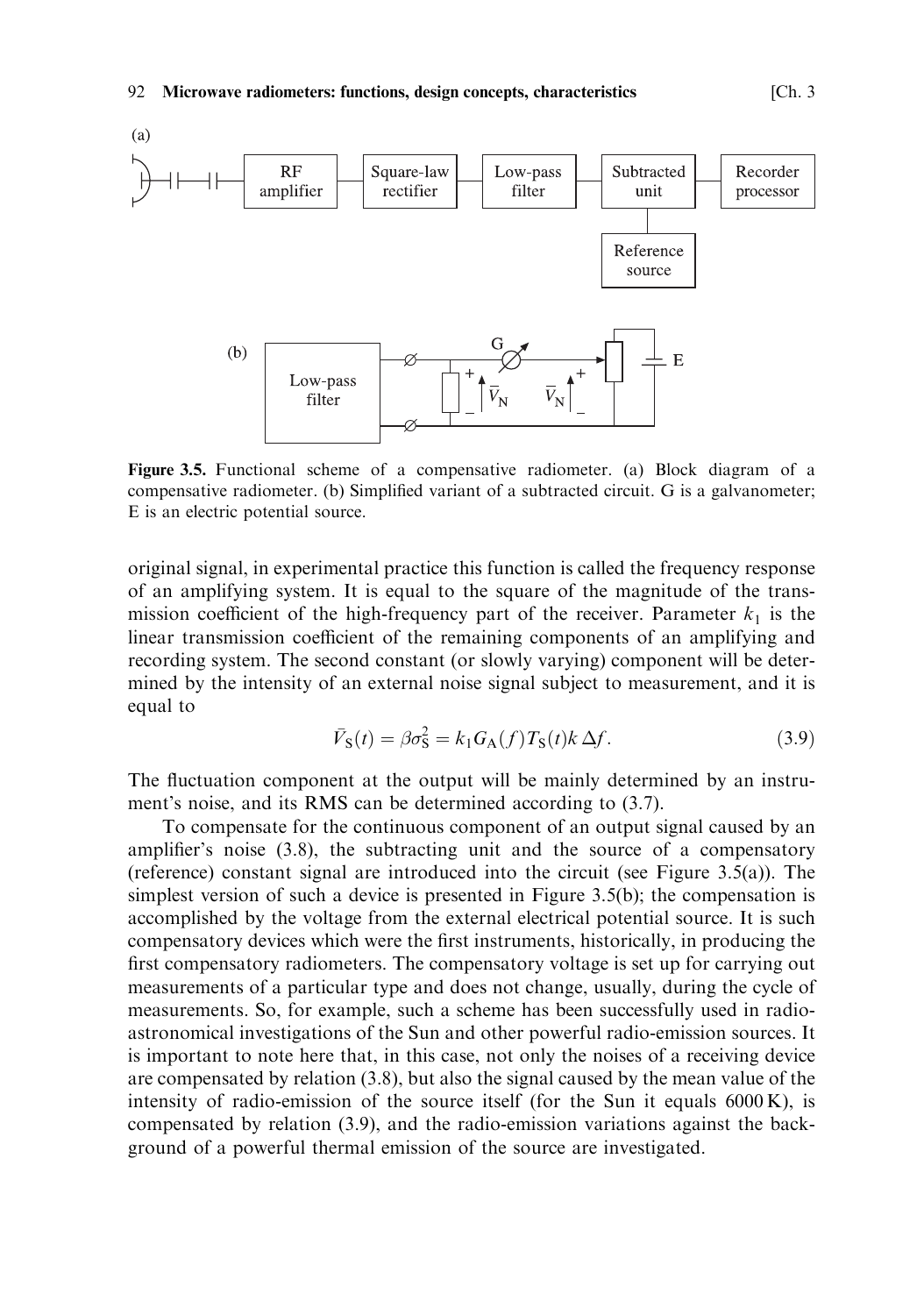Sec. 3.5]

Under the conditions of onboard observations of highly spatially varying sources (Earth's radio-emission is an example of such a source), the compensatory techniques used above become rather inconvenient from the viewpoint of experimental implementation. However, the main factor limiting the use of compensatory devices is found to be the fluctuation mode of the system's gain variations (or, as we have said above, the multiplicative interferences). In many cases such interferences eliminate the advantages of compensatory devices. This situation will be described in more detail in the next section.

#### THE FLUCTUATION THRESHOLD SENSITIVITY OF  $3.5$ **RADIOMETRIC SYSTEMS**

In this section we shall consider the most important characteristic of radiometric systems - their sensitivity. This characteristic has a lot of equivalent names: the power threshold of sensitivity, the threshold signal, the threshold sensitivity, the fluctuation threshold of sensitivity. A principal difficulty of introducing this characteristic lies in the fact that at the radiometric complex output we have quantities of different orders: a slowly varying signal from useful radiation subject to measurement and the fluctuation signal, being a 'remainder' of the noise component after quadratic transformation of both the main signal and the additive noise of an amplifier (see section 2.8 and equations  $(2.95)$ ,  $(2.96)$ ,  $(3.8)$  and  $(3.9)$ ). On the basis of rich observational experience of the radio-astronomers and radio-physicists it was found worthwhile to introduce the following definition of the sensitivity of a radiometric receiver (Bunimovich, 1951; Troitskii, 1951; Esepkina et al., 1973). By the threshold sensitivity of instruments for measuring the intensity of the fluctuation electromagnetic radiation is meant such a noise signal at the receiving system's input that is equal in magnitude, at the system's output, to the root-mean-square deviation of the fluctuation signal caused by the intrinsic noises of the amplifying channel.

To make the introduced definition clearer we consider the example of a signal recording at the output of a compensatory device (Figure 3.6). Since the mean value of a signal caused by instrument's noises is balanced, we shall have at the system's output only the fluctuation Gaussian random process caused by the residual transformed noises of an instrument with the root-mean-square deviation corresponding to relation (3.7). At time  $t_0 - t_1$  the external noise signal of intensity  $\Delta \delta$  arrives, which causes the deviation of a constant level at the system's output equal to onesixth of the total noise 'track' and corresponding to the value of a root-mean-square deviation of the fluctuation component at the system's output. It is the signal of such intensity that represents the threshold sensitivity of a system. Now we shall turn to the quantitative side of the matter.

Let us remember the expression for the total intensity of a random signal at an output of the low-pass filter (see section 2.8 and equation (2.96)). However, it should be remembered that, in contrast to relation (2.96), the mean value of the signal  $(V_F)$ will be determined only by the external noise signal  $\Delta T$ , and the variance of a fluctuation component  $(\sigma_F^2)$  will be determined both by the noises of an instrument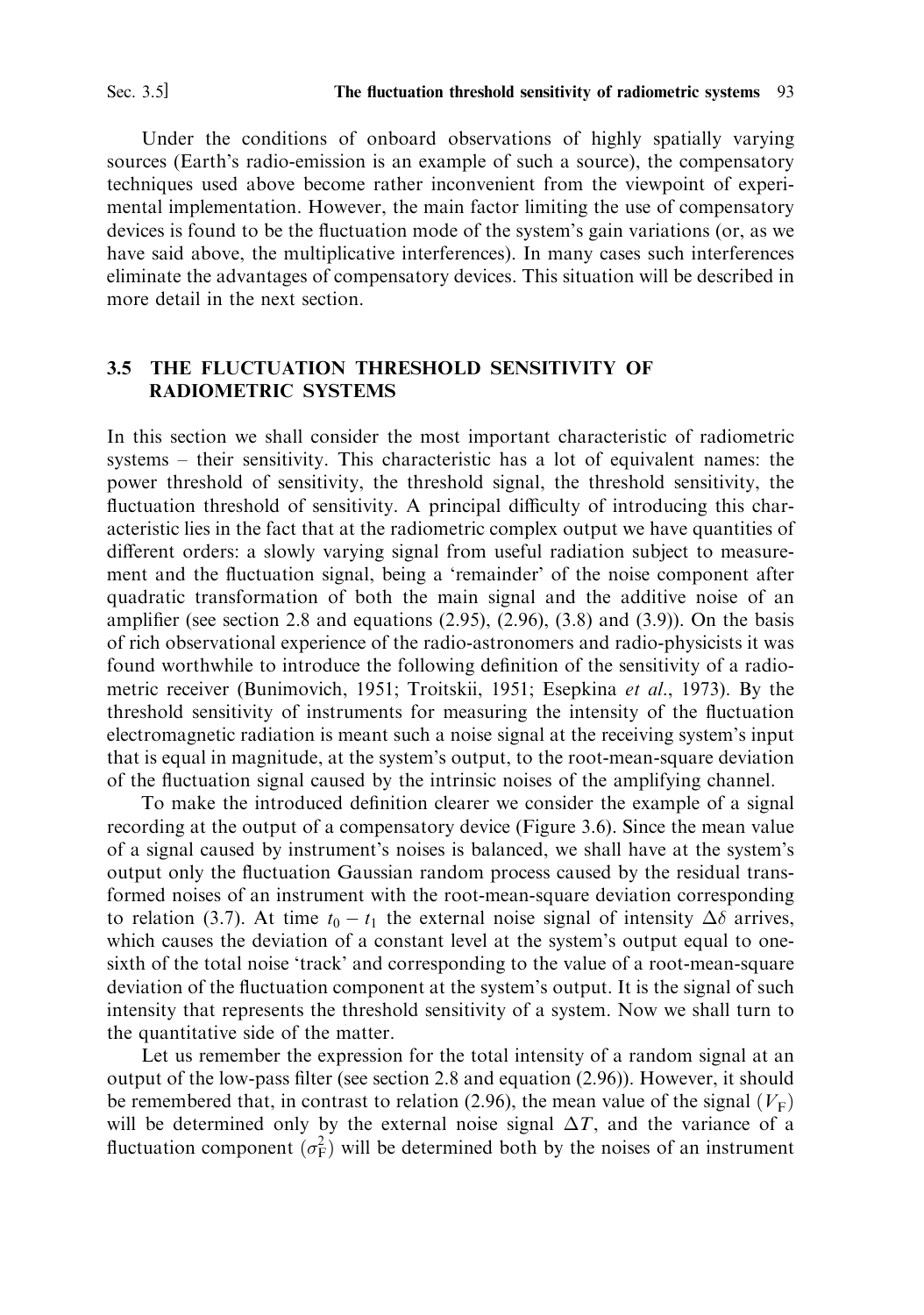

Figure 3.6. The output signal record (Gaussian random process) of a compensative radiometer. The input noise signal that is equal to the sensitivity threshold is given within  $t_1 - t_2$ .  $\sigma_F$  is RMS variation of noise signal after the low-pass filter (see equation (3.7)).

and by a signal (certainly, it is implied in this case, that the value  $\Delta T \ll T_N$ ). Thus, equating  $V_F = \sigma_F$ , we have the following important relation for expressing the threshold sensitivity:

$$
\Delta T = \sqrt{2} T_{\rm N} \sqrt{\frac{\Delta F}{\Delta f}} = \frac{T_{\rm N}}{\sqrt{2\Delta f \tau}}.
$$
\n(3.10)

If the time constant of a system equals 1 sec, then the threshold sensitivity is called normalized.

Now we pay attention to the fact that the introduction of the threshold sensitivity definition has been based, primarily, upon the practical experience of the experimenters, radio-astronomers, of separating a weak signal from the background of Gaussian fluctuations by means of visual averaging the time records. Subsequent studies in the field of recognition of signals and patterns have shown that the human eye – brain system represents a quite perfect instrument for separating very weak signals from the fluctuating background.

Now we shall estimate the normalized threshold sensitivity of a radiometric system for studying the continuous spectrum with the following characteristics:  $T<sub>N</sub> = 300$  K and a total passband of 10<sup>9</sup> Hz. It can easily be seen that the threshold sensitivity will be equal to  $7 \times 10^{-3}$  K, which is quite a high value. In this case it should be recognized that the receiving system can separate the useful noise signal from the background of the noise signal of the instrument having the same statistical characteristics and  $4 \times 10^4$  times(!) exceeding the useful signal.

Special investigations in the field of sensitive measuring technique have shown that the compensatory scheme of random signal measurement is optimum and has, in principle, a higher threshold sensitivity than any other types of radiometric receivers. However, the further use of such a type of receiving devices has fairly quickly revealed a serious disadvantage of such schemes, associated with the unremovable fluctuations of the receiving system's gain. The physical sense of the noise arising can easily be understood by considering expression (3.9), where the constant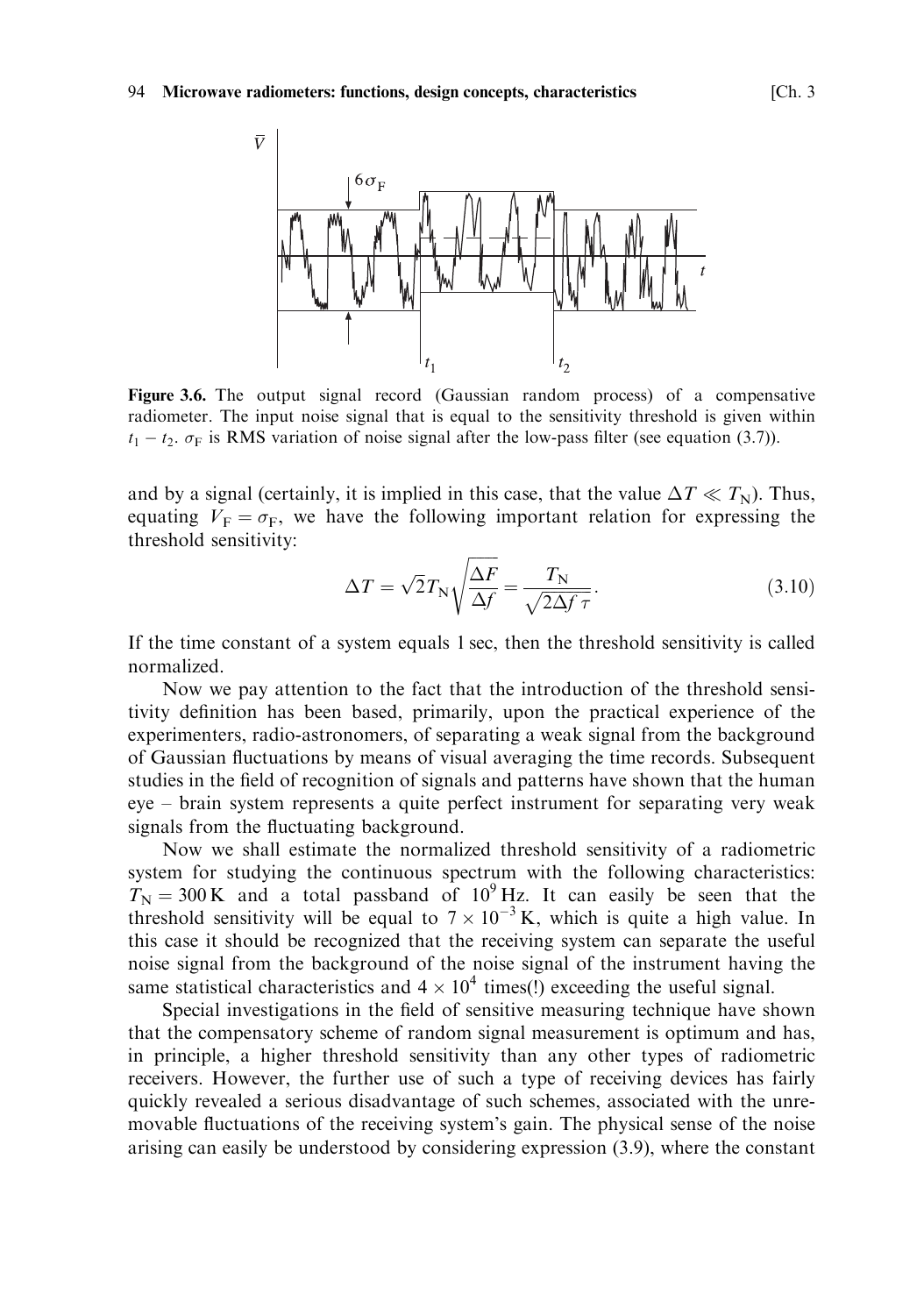Sec. 3.5]

component of a useful signal is proportional to the gain of a system. And, thus, it can be seen from this situation that fairly slow drifts of the gain value, i.e.  $G_A(t)$  (or the multiplicative noises), will be non-separable from the variations of a useful signal  $T_S(t)$ . The occurrence of a fluctuating regime of multiplicative type in amplifying systems is a fully fundamental property and is associated with the physical properties of the instruments which comprise the amplifying system (electronic devices, solidstate instruments). This unremovable fluctuation regime, considered as a random process (or as an unremovable amplifier noise), possesses specific spectral density (the Wiener spectrum), namely,  $G_{FN} \propto A/f^{\alpha}$  ( $\alpha \approx 1$ , and A is a constant depending on the type of amplifier) called the flicker-noise; and the physical effect itself is called the flicker-effect. A vast and scientific literature is devoted to radio-engineering and solid-state aspects of flicker-effect investigation, and so we shall not discuss this aspect here. Another issue is important for us: this type of fluctuation signal belongs to the so-called 'colour' noise (see section 2.5), and its contribution at very low frequencies can be very great because of the logarithmic divergence of the integral for calculating the noise variance (section 2.5). In other words, as the duration of the observation process increases (and, accordingly, the low-pass limit in the integral for calculating the variance decreases), the flicker-noise contribution will sharply grow and can essentially overlap the variations of a useful signal. The qualitative picture of the interrelation between frequency bands of flicker-noise, a low-pass filter, slow variations of a useful signal  $(V<sub>S</sub>)$ , and a low-pass limit of the variance integral (which is equal to the reverse value of the total experiment performing time) is presented in Figure 3.7. Depending on the type of amplifying device (constant  $\vec{A}$  in the expression for the Wiener spectrum for flicker-noise), the detailed picture of the interrelation between the bands can greatly differ, of course. If the experiment performing time is limited, the flicker-noise variance  $\sigma_{FN}^2$  is also limited, generally speaking, i.e.

$$
\sigma_{\rm FN}^2 = \int_F^{F_0} G_{\rm FN}(f) \, \mathrm{d}f < M,\tag{3.11}
$$

where  $\Delta t = 1/F$  is the performing time, F is the low-pass limit of the variance integral and  $F_0$  is the upper limit of the integral and the upper limit of a low-pass filter. Note, that the frequency range  $[F_0, F]$  includes all frequency variations of the useful signal and flicker-noise which can be recorded by a radiometric instrument with the given characteristics. If the mentioned frequency range is sufficiently broad (the  $F_0/F$  ratio equals two or three orders of magnitude), then there exists some possibility of separating fairly rapid variations of the signal from the background of slow changes in the gain (for example, by additional frequency filtering). However, if the signal varies throughout the frequency range, then the separation of these components is virtually impossible.

For quantitative estimation of the effect of an amplifier's flicker-noise on the value of a receiving system's threshold sensitivity, we shall consider expression (3.9), where the relationship between the output signal after quadratic transformation and the system's gain value is expressed linearly. For this purpose we shall make use of the procedure of finding the correlation function at linear transformation of the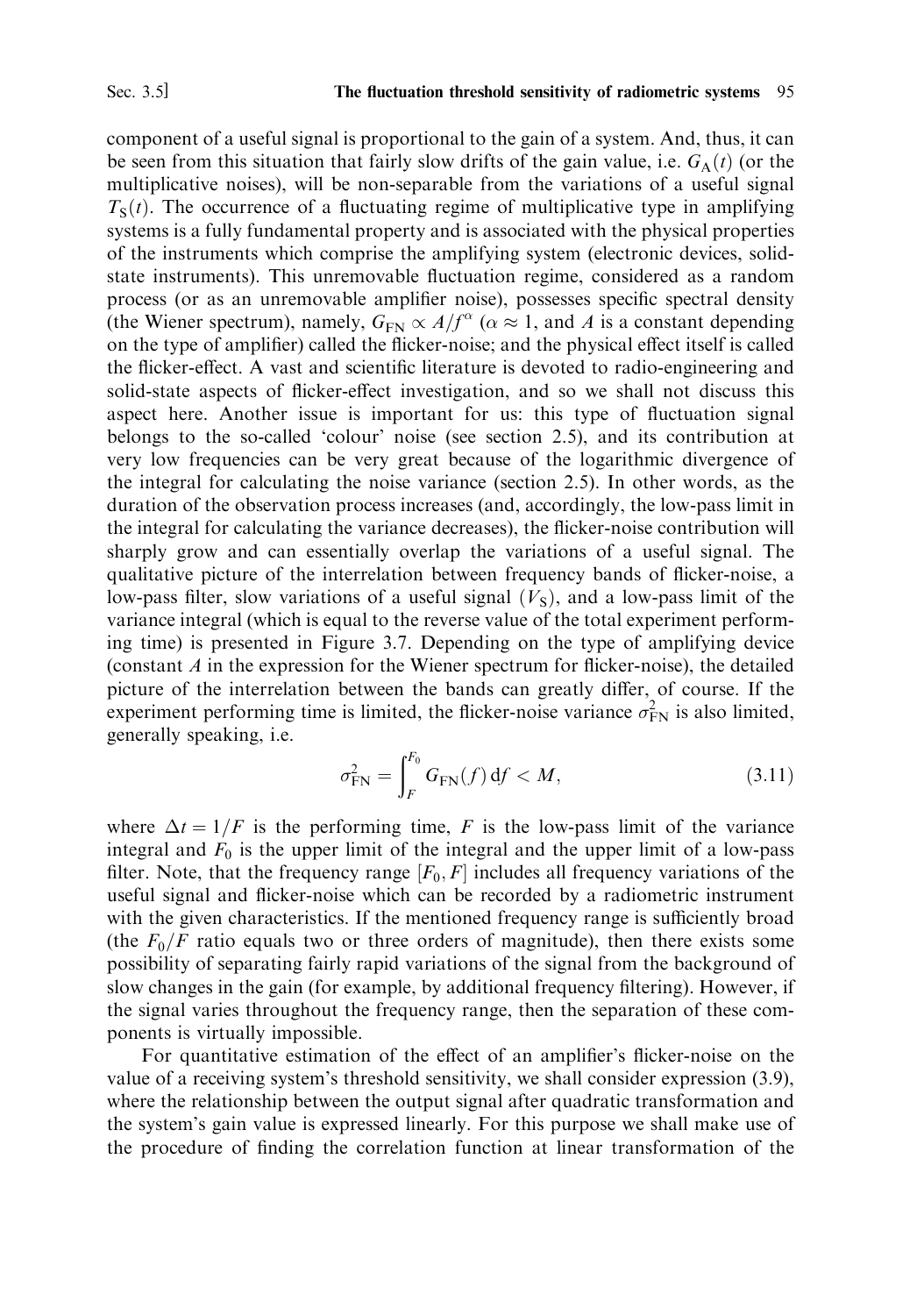

Figure 3.7. The correlation between output spectra of a compensative radiometer (in arbitrary units).  $G_{FN}$  is a flicker-noise spectrum;  $G_N$  is an amplifier noise spectrum as a result of squarelaw transformation for input noise signal;  $f<sub>s</sub>$  is spectral signal component under study;  $|K|^2$  is a frequency characteristic of the low-pass filter (the integrator); F and  $F_0$  are frequencies of lower and upper bounds for the variance integral (equation  $(3.11)$ );  $f_m$  is the modulation frequency for a switched radiometer.

process (see section 2.6). So, for the value of signal variance after linear transformation  $(2.67)$  we have, with allowance for  $(3.8)$  and  $(3.11)$  and a subsequent low-pass filter.

$$
B_{\rm LF}^{\rm FN}(0) = \sigma_{\rm LF}^2 = \int_F^{F_0} G_{\rm FN}(f) (k_1 T_{\rm N} k \Delta f)^2 |\dot{K}(j2\pi f)|^2 \, \mathrm{d} f. \tag{3.12}
$$

Assuming that in the filter band  $|K(j2\pi f)|^2 = 1$ , we obtain the estimate for a signal variance caused by the fluctuation regime of a gain (the flicker-noise):

$$
\sigma_{LF}^2 \approx (k_1 k T_N \Delta f)^2 \sigma_{FN}^2.
$$
\n(3.13)

Using the same methodical approach, as we applied above for determining the threshold sensitivity, we shall estimate the threshold sensitivity determined by the flicker-noise only. For this purpose we shall equate the value of the signal which is caused by the threshold signal at the system's input  $(3.9)$ , to the value of root-meansquare deviation of a signal caused by the flicker-noise only (3.13). Thus, the threshold sensitivity value caused by the flicker-noise only, is equal to

$$
\Delta T_{\rm FN} = T_{\rm N} \frac{\sqrt{\sigma_{\rm FN}^2}}{G_{\rm A}}.\tag{3.14}
$$

Experiments have shown (Esepkina *et al.*, 1973), that in real amplifiers the flickernoise RMS equals  $\sigma_{FN} \approx (10^{-2} \div 10^{-3}) G_A$ . Since the output signal fluctuations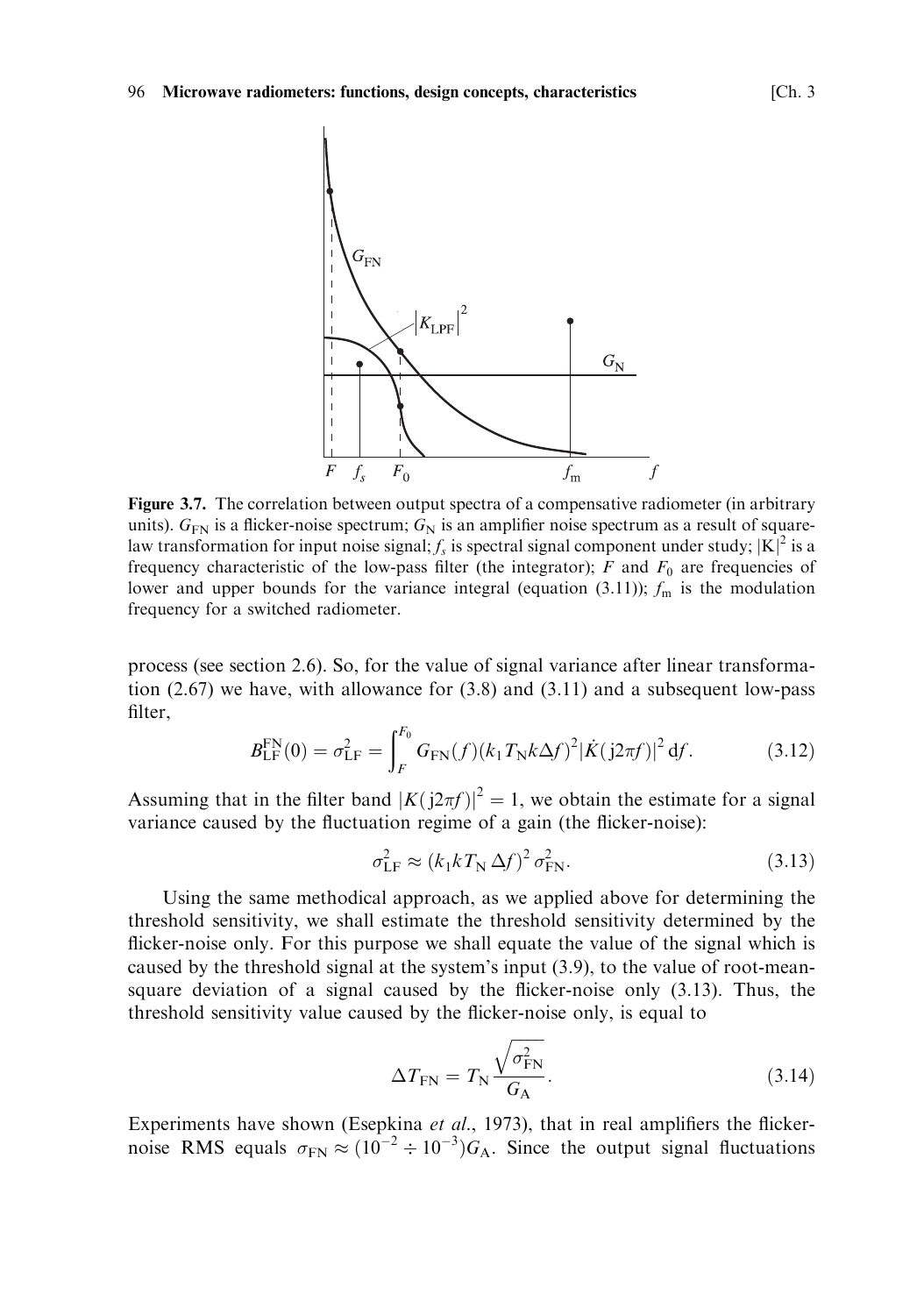caused by intrinsic noises of an amplifier and the fluctuations caused by multiplicative variations of the gain can be considered as independent random processes, the expression for the sensitivity of a compensatory radiometer, with regard to amplification fluctuations, should be written as follows:

$$
\Delta T = \sqrt{\Delta T_N^2 + \Delta T_N^2} = T_N \sqrt{\frac{1}{2\Delta f \tau} + \left(\frac{\sigma_{FN}}{G_A}\right)^2}.
$$
 (3.15)

Substituting all the parameter values presented above, we can easily see that the threshold sensitivity equals  $\sim$ 3 K, which means that the sensitivity is nearly 400 times lower than the ideal version of an instrument. Such a considerable loss in the equipment sensitivity requires consideration of completely new designs of observational instruments that would eliminate the influence of gain instabilities. The idea arises of some stable pilot-signal which would pass throughout the amplification channel together with the basic signal and, by analysing the change of a pilotsignal, it would be possible to monitor the drifting of the gain and to compensate for them quite quickly. Such a type of instrument, and the technique, were proposed by Professor R. Dicke in 1946. The measuring technique was called the modulation method of noise signal measurement, and the instrument itself was called the modulation radiometer, or the Dicke-type (or switched) radiometer.

# 3.6 THE MODULATION METHOD OF NOISE **SIGNAL MEASUREMENT**

The idea of a stable pilot-signal, which, along with the main (working) signal, passed through all transformation stages in a receiving device and, naturally, 'bore' in itself all 'parasitic' features of the amplification process with their consequent compensation, appeared so attractive in the experimental respect that it is now used in the vast majority of devices intended for recognizing a weak signal and separating it from the background of various parasitic variations in a receiver. So, this methodology is widely used at reception and recording of electromagnetic radiation in a wide wavelength range, beginning at the optical and up to super-low-frequency wavelength. This technique is widely used for the reception of acoustic signals and in mechanical systems (the recording of small oscillations or vibrations). The particular technological implementation of an instrument constructed according to this principle can be quite peculiar in some cases (for example, of hybrid type – the optical-mechanical devices) in IR engineering and Michelson interferometers (Bell, 1972; Persky, 1995)). And with such a complicated technological implementation it is not always possible to isolate directly all principal components of this technique. A fairly rich technical literature is devoted to the applied usage of modulation methods (or their improved modifications). Here we are interested in using this method in radiometric microwave receivers of weak electromagnetic emissions.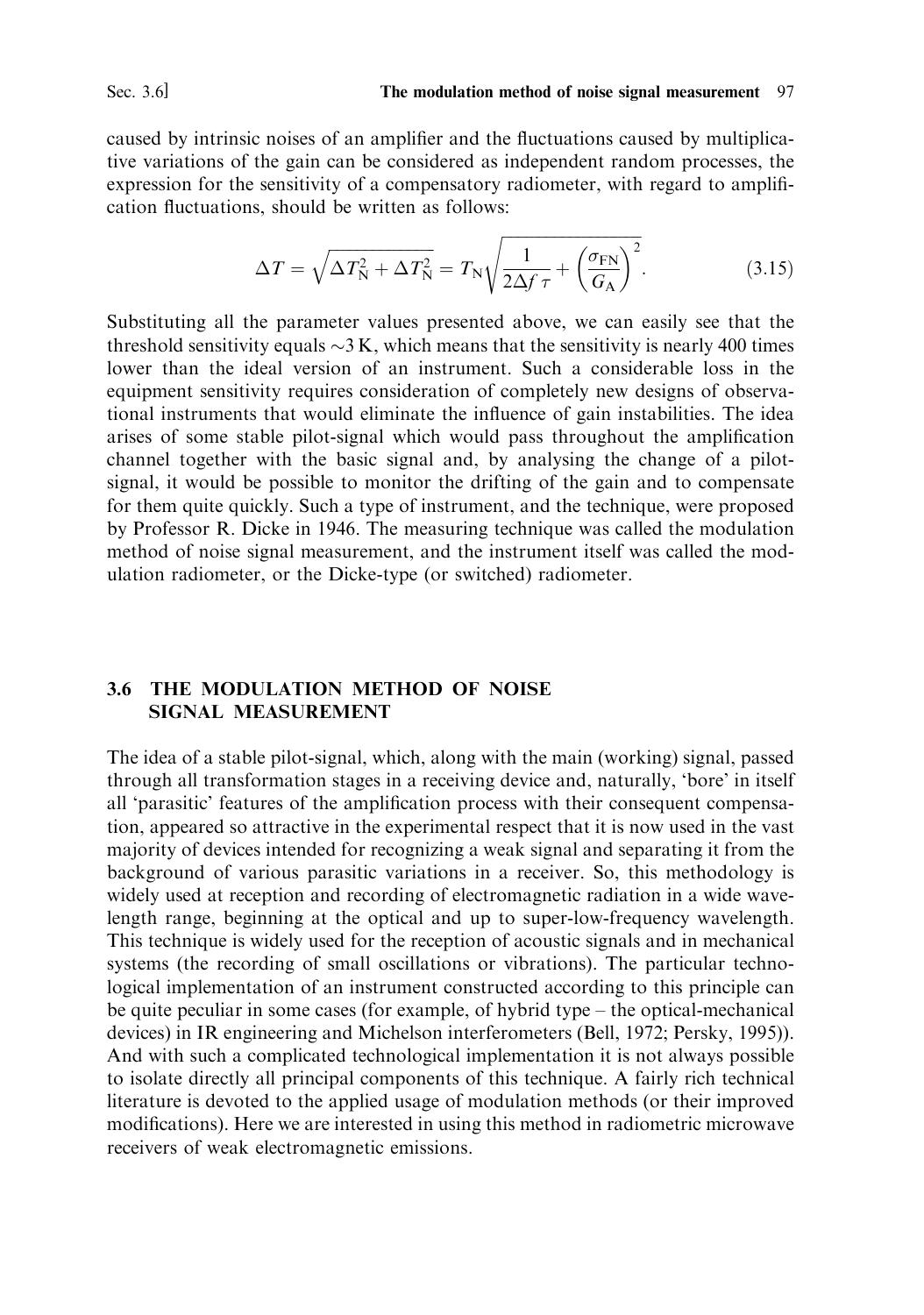#### $3.6.1$ Modulation radiometer block-diagram

To implement the basic idea of the modulation method we select the main signal and the stable pilot-signal in time, commuting corresponding sources in succession. For this purpose a new additional device – the modulator (or switch) – is installed before the radio-frequency amplifier. It provides alternate connection of an amplifier input to an antenna and to a special reference noise source (Figure 3.8). The reference source generates, throughout the reception band of an amplifying system, a stable noise signal that is identical in its statistical characteristics to the noise signal of the source under investigation. The most simple and reliable noise source is the radiophysical device called the matched load; this is a waveguide- or coaxial-type device, which absorbs the whole electromagnetic energy falling on it. It can easily be seen that this device is a full analogue of the black body in optics, and the intensity of its emission corresponds to the emission of an absolutely black body (Planck's function). With allowance for the Rayleigh-Jeans approximation in the microwave band, its brightness temperature is equal to the thermodynamic temperature. And, thus, the matched load placed in the thermostat represents an ideal reference noise source.

As a result of receiver input reconnections, the amplified emission is modulated with a special frequency called the modulation frequency. The correct choice of this frequency is of principal importance, of course, since it influences the efficiency of operation of the whole instrument. The reconnection frequency of a modulator is chosen to be fairly high, so that the gain cannot essentially change for one reconnection period (Figure 3.7). Apparatus studies have shown that the frequency of 1 kHz is optimum for the majority of types of amplifiers. The modulation depth depends on the difference between the received and the reference signals. This low-pass modulation of a signal conserves after quadratic detection as well. The special low-pass preamplifier selects the useful signal with a modulation frequency after detection and suppresses noise components caused by the flicker-noise and appearing after quadratic transformation (Figure 3.7). Then the signal at the modulation frequency is delivered to the special detector, which possesses phase properties (a synchronous detector) and is controlled by the reference voltage from the reference voltage generator which, in its turn, controls the operation of a modulator at the system's input. At the synchronous detector output a voltage is generated which is proportional to the difference between signals from the antenna and from a reference source, but without the presence of the flicker-noise of a high-frequency amplifier. The low-pass filter, determining the finite passband (or time constant), is used as a final integrator. In modulation radiometers the useful signal from the antenna comes to an amplifier input during the modulation half-period and, as a result, the effective sensitivity of the radiometer of such a type is twice as bad as the sensitivity of a compensatory radiometer (see below). However, the technological advantages gained in working with an instrument of this type compensates for a small loss in sensitivity.

The frequency and temporal transformations of signals in the given type of instruments are quite complicated. For this reason we shall use below both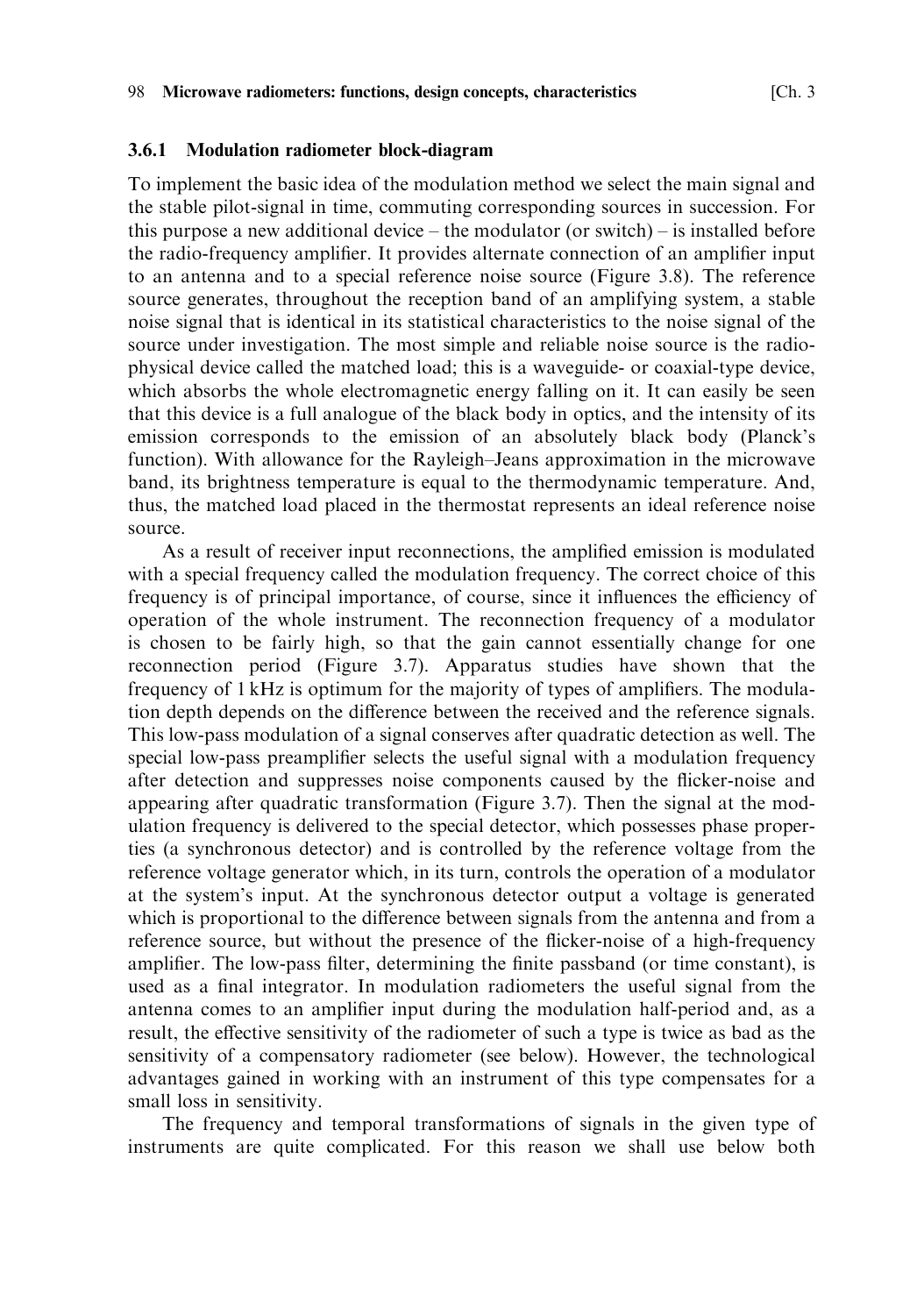

Figure 3.8. Functional scheme (block-diagram) of a switched radiometer. The places where temporal and spectral features of this scheme will be considered in detail are marked by figures.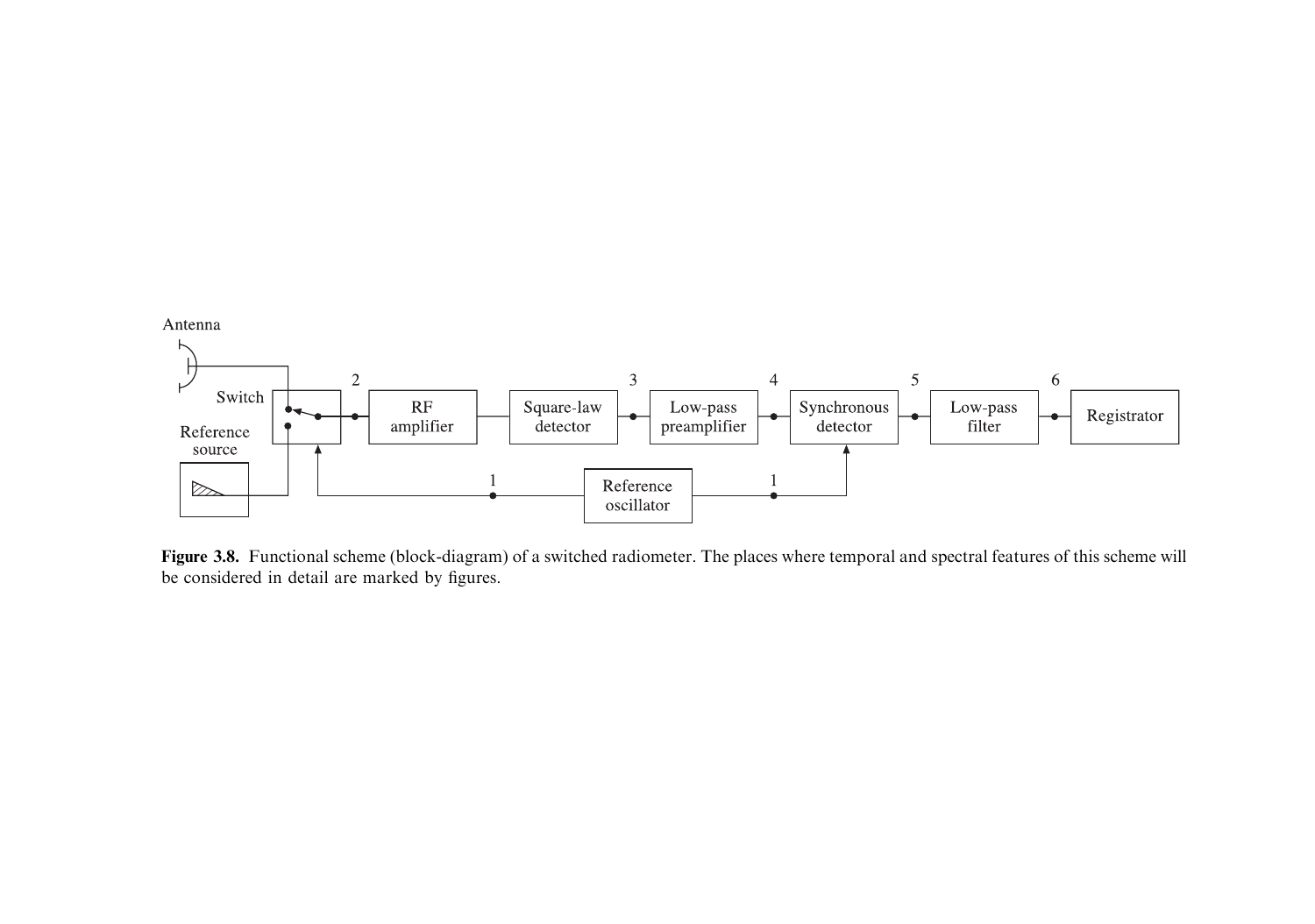temporal and spectral cyclograms of device operation when considering the principles of functioning of a modulation scheme.

#### $3.6.2$ **Temporal and spectral cyclograms**

In the block-diagram of Figure 3.8, six points are marked at which we shall consider temporal and frequency transformations of signals. Point 1 (Figure 3.9(a)) indicates the time sequence of a usually pulse signal with a frequency of 1 kHz used for controlling a modulator and a synchronous detector. The Fourier series expansion of this signal gives the following well-known expression (Gradshteyn and Ryzhik, 2000) for the amplitude–phase spectrum of a pulse signal:

$$
\dot{S}(\omega) = U \frac{4}{\pi} \left( \cos \Omega t - \frac{1}{3} \cos 3\Omega t + \frac{1}{5} \cos 5\Omega t - \dots \right),\tag{3.16}
$$

where U is the pulse signal amplitude,  $\Omega = 2\pi f_M$  and  $f_M$  is the modulation frequency. The magnitude of a power spectrum (modulo) of a signal is presented in Figure  $3.9(b)$  (point 1). It can be seen from relation (3.16), that the amplitudes of a spectrum of symmetrical pulse sequence fall as  $1/(2N+1)(N=0,1,2,...)$ , and the amplitudes of a power spectrum as  $1/(2N+1)^2$ . As a result of reconnection at the amplifier input, a high-frequency pulse signal with variable intensity is formed: in one half-period of the modulation frequency its intensity (rather than the amplitude) will be equal to the sum of the antenna temperature of a useful signal (under investigation) and the noise temperature of an amplifier  $(T_1 = T_S + T_N)$ . In the other half-period this intensity will be equal to the sum of the reference temperature  $(T_0)$  and the noise temperature of an amplifier  $(T_2 = T_0 + T_N)$ . The diagram in Figure 3.9(a) (point 2) presents the qualitative form of a fluctuating amplitude of emissions whose intensities are equal to  $T_1$  and  $T_2$ , respectively. The spectral form (we should bear in mind that Wiener spectra are being considered here) of this signal is presented in Figure 3.9(b) (point 2). The high-frequency amplifier does not change the qualitative picture (point 2) and only increases the amplitude (and, accordingly, the power) of a signal (as much as millions of times, usually). For clarity, we shall consider each modulation half-period after quadratic detection separately. Each temporal half-period will contain a constant component of a signal, which is proportional to the signal intensity in the given half-period, as well as the components of a transformed signal and flicker-noise, which are identical for each half-period (Figure 3.9(b), point 3). Considering both half-periods simultaneously, we can represent the signal obtained as a single noise signal, which will have the different mean value. Considering Figure 3.9(b) (point 3), we can easily see the important function, which should be executed by the intermediate low-pass preamplifier – (LPPA): it should suppress flicker-components, leaving untouched the components of a pulse signal whose amplitude equals the  $T_1 - T_2$  (or, respectively,  $T_S - T_0$ ) difference. Technically this is performed as follows: the LPPA cuts off in the narrow  $\Delta f_{LPPA}$  band the frequency components corresponding to the pulse spectrum, and strengthens them, while suppressing all remaining frequency components, including those from flicker-noise (Figure 3.9(a) and (b), point 4). Such a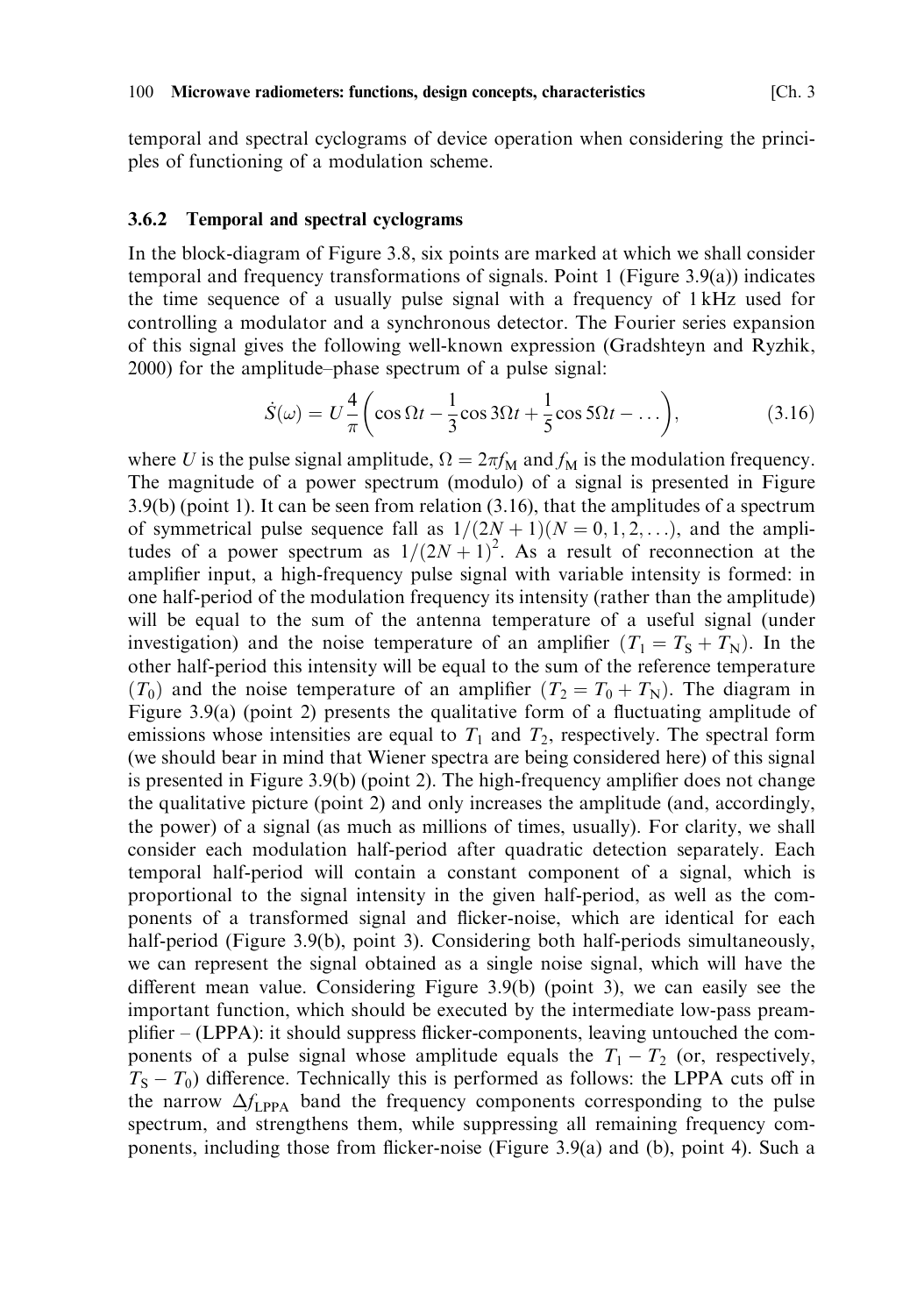

Figure 3.9. Temporal and spectral cyclograms of working for a switched radiometer. (a) Temporal cyclogram. (b) Spectral cyclogram. Figures by diagrams correspond to those places that are marked on Figure 3.8. Notation is explained in the text.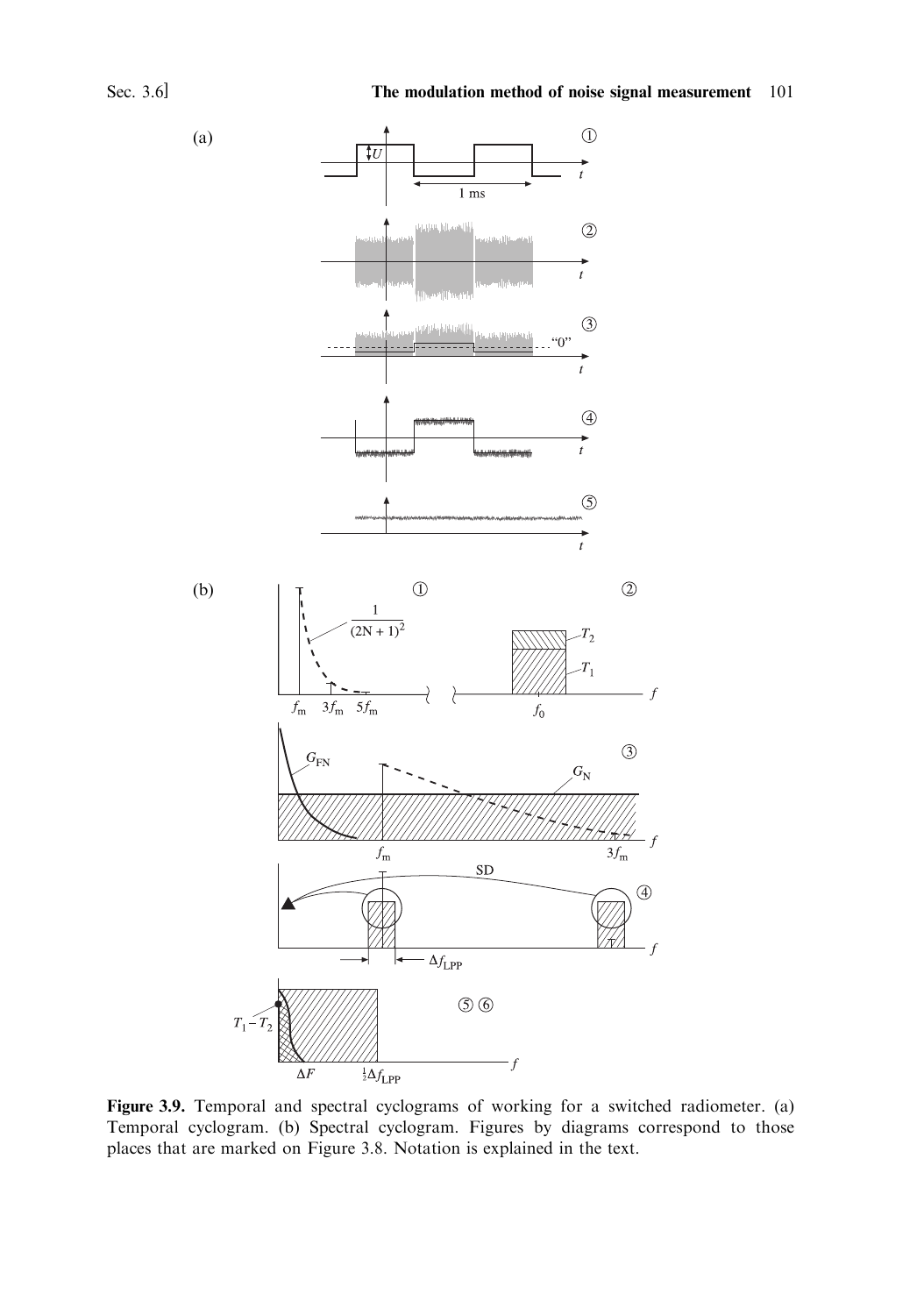type of a filter-amplifier is called a comb filter. The next important component of a circuit is the synchronous detector. The functions of this component are very important for performing the whole signal processing procedure; therefore, we shall consider its properties in more detail below. Here we point out only the fact that the synchronous detector forms a direct current signal which is proportional to the pulse amplitude with small residual noises in its passband. This procedure is shown qualitatively in Figure  $3.9(a)$  and (b) (point 4). Finally, the signal in the form of the  $T_1 - T_2$  difference is formed by means of its passage through the low-pass filter (the integrator) (Figure 3.9(a) and (b), points 5 and 6). It can easily be seen from physical considerations that the LPPA passband has supplementary character during signal processing and should, obviously, vanish in the final result. The detailed calculations indicate that this indeed is the fact.

### 3.6.3 Synchronous detector

The synchronous detector is a rather critical component of the whole modulation instrument and, therefore, it is expedient to consider the basic principles of its operation. The synchronous detector is a device in which the active parameter oscillates at a frequency equal to the frequency of a delivered external signal, but with arbitrary phase, generally speaking. The simplified wiring scheme of an instrument is presented in Figure 3.10 in the form of a series connection of two active resistances  $R_1$  and  $R_2$ , one of which is variable and controlled by the reference signal. For simplicity, we shall consider the control with a harmonic signal:

$$
R_2 = R_0[1 + A\cos(\Omega t + \varphi_2)],\tag{3.17}
$$

and the input voltage will also be considered as harmonic:

$$
u_1 = u_0 \cos(\Omega t + \varphi_1). \tag{3.18}
$$



Figure 3.10. Physical presentation of the work of a synchronous detector.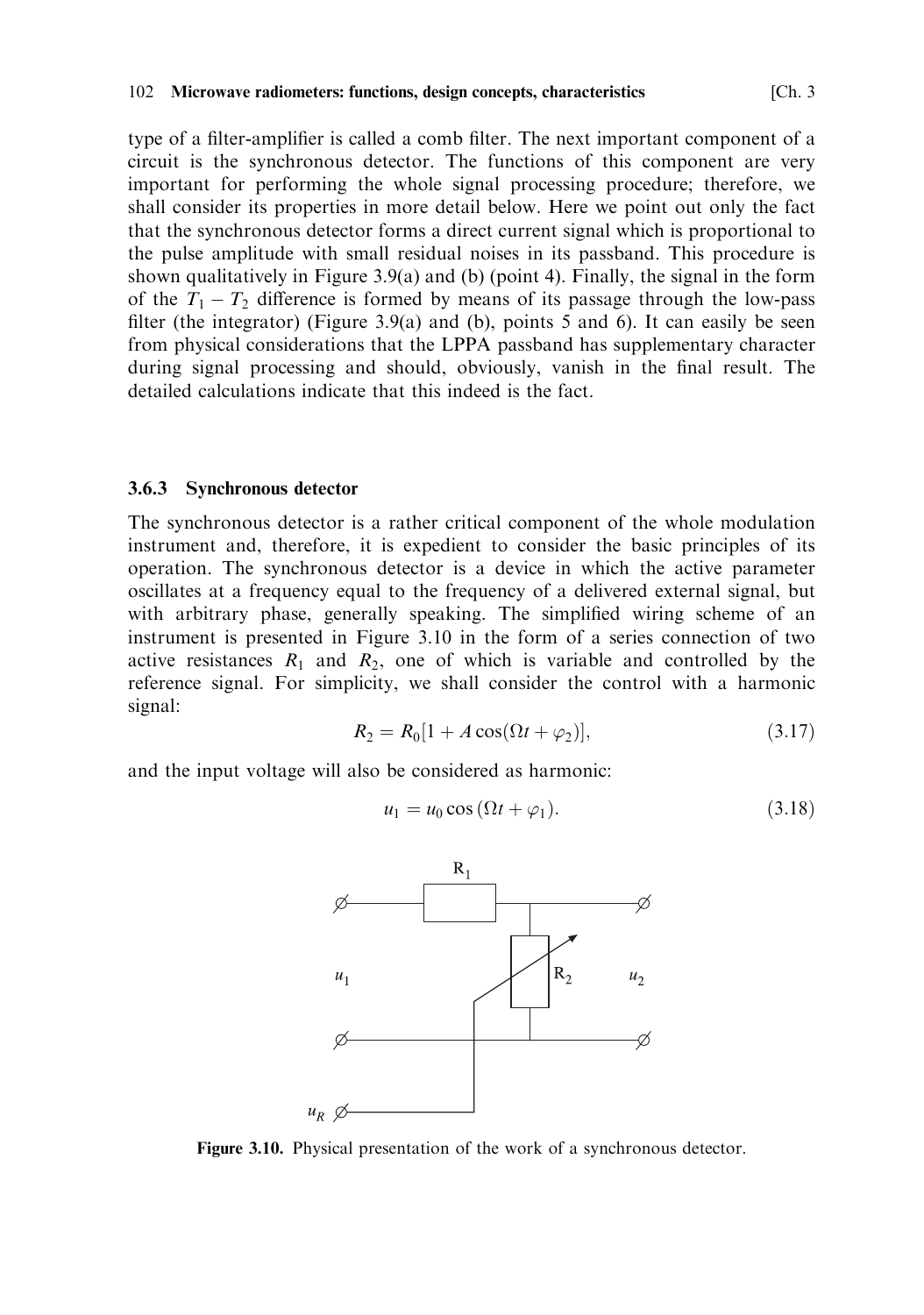Using Ohm's law and taking into account the simplifying inequality  $R_1 \gg R_2$ , we obtain the output voltage of the device in the form:

$$
u_2 = B\frac{1}{2}\cos{(\varphi_1 - \varphi_2)} + \frac{B}{A}\cos{(\Omega t + \varphi_1)} + \frac{B}{2}\cos{(2\Omega t + \varphi_1 + \varphi_2)},
$$
(3.19)

where  $B = Au_0(R_0/R_1)$ .

Of principal importance here is the appearance of the value of an initial signal at direct current (zero frequency) or, in other words, the performing of a strict linear detection procedure. However, the output signal will also depend on the phase difference of initial and controlling signals. In this case it can easily be seen from (3.19) that the signal maximum will be achieved at a zero phase difference, the negative signal will take place at the phase difference of  $\pi$ , and at the phase difference of  $\pi/2$  the signal will be absent at the output of the device. Thus, the device is phasesensitive. This property of a synchronous detector has been actively used in modulation devices both for adjustment work and for external calibration purposes (see section  $3.7$ ).

Now we shall consider the operation of this circuit at the rectangular synchronous pulsation of both an input signal itself and a controlling one. For this purpose we shall take advantage of the Fourier expansion of a rectangular pulse, presented above in  $(3.16)$ , and perform a procedure similar to  $(3.19)$ . In so doing the constant component of an output signal can be written as:

$$
u_2 = B \frac{16}{\pi^2} \frac{1}{2} \left( 1 + \frac{1}{9} + \frac{1}{25} + \dots \right). \tag{3.20}
$$

The expression in brackets represents the well-known converging series, the sum of which is equal to  $\pi^2/8$  (Gradshteyn and Ryzhik, 2000). Thus, the value of a numerical coefficient at constant component will be equal to unity, which is twice as great as for harmonic signals. If one of the signals is harmonic and the second is of pulse-type, then, using the same methodology, it can easily be shown that the numerical coefficient will be  $2/\pi$ , i.e. the intermediate value, as would be expected. For this reason, as well as according to a number of purely technological circumstances, the purely pulse regimes are used in modulation systems, both for modulation of the main input signal and for its processing at a synchronous detector.

### 3.6.4 Modulation reception peculiarities

The use of a reference source in modulation instruments for eliminating the parasite effect of the flicker-noise of modulated emission results, however, in some peculiarities in practical observational work. To consider these peculiarities we return to a more in-depth analysis of the signal at point 3 (Figure 3.11) on the temporal diagram. After the quadratic detector, each half-period contains a constant component proportional to  $T_1$  and  $T_2$ , as well as the noise components including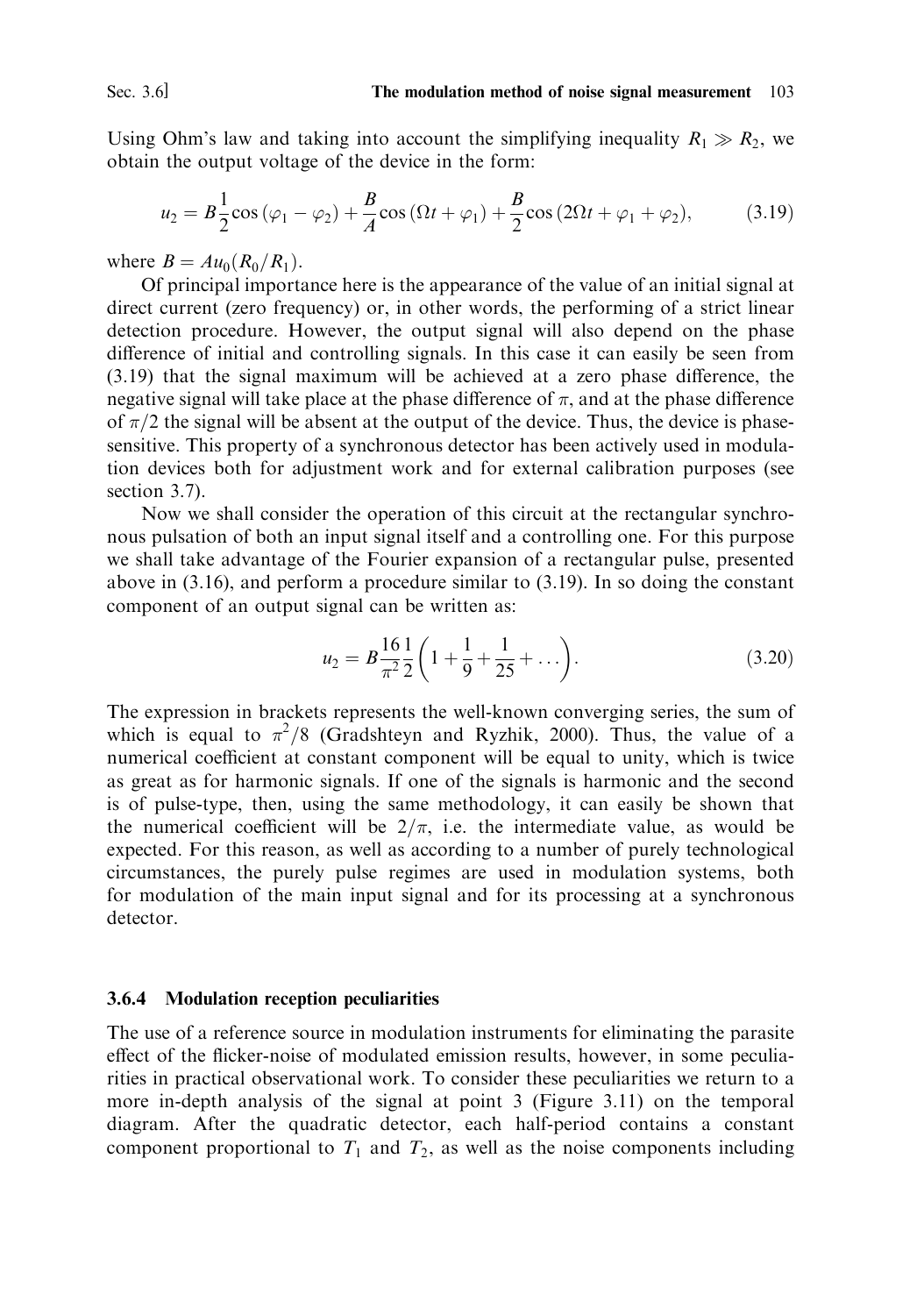

Figure 3.11. Detailed temporal cyclogram for outputs of a square-law detector (3) and a lowpass preamplifier (4).

that from flicker-noise. The constant value of a signal in each half-period can be written as follows:

$$
\bar{V}_1 = \beta \left(\overline{u_1^2}\right) = \beta k (T_N + T_S) \Delta f
$$
\n
$$
\bar{V}_2 = \beta \left(\overline{u_2^2}\right) = \beta k (T_N + T_0) \Delta f.
$$
\n(3.21)

The graphical construction in Figure 3.11 indicates, that the mean value of signal over the whole modulation period can be written as

$$
\bar{T} = T_2 + \frac{T_1 - T_2}{2} = T_N + \frac{T_S + T_0}{2}.
$$
\n(3.22)

As we have already noted, the most important function of the LPPA is the elimination of this constant component of a signal along with flicker-noise components which are adjacent to the constant component (see the frequency diagram in Figures 3.7 and 3.9(b)). At the LPPA output we have a symmetrical pulse signal with the amplitude proportional to  $(T_1 - T_2)/2$  or  $(T_5 - T_0)/2$ , and the fluctuation components passed through the LPPA passband. Expanding the pulse signal into the Fourier series, we shall obtain the analytical expression for a signal at the LPPA output:

$$
V_{\text{LPPA}} = \beta k \frac{T_{\text{S}} - T_0}{2} \Delta f \frac{4}{\pi} \left( \cos 2\pi f_{\text{M}} t - \frac{1}{3} \cos 32\pi f_{\text{M}} t + \frac{1}{5} \cos 52\pi f_{\text{M}} t - \dots \right) (3.23)
$$

where by  $A_1(t)$  are meant all fluctuation components passed through the LPPA passband. The further transformation occurs in a synchronous detector by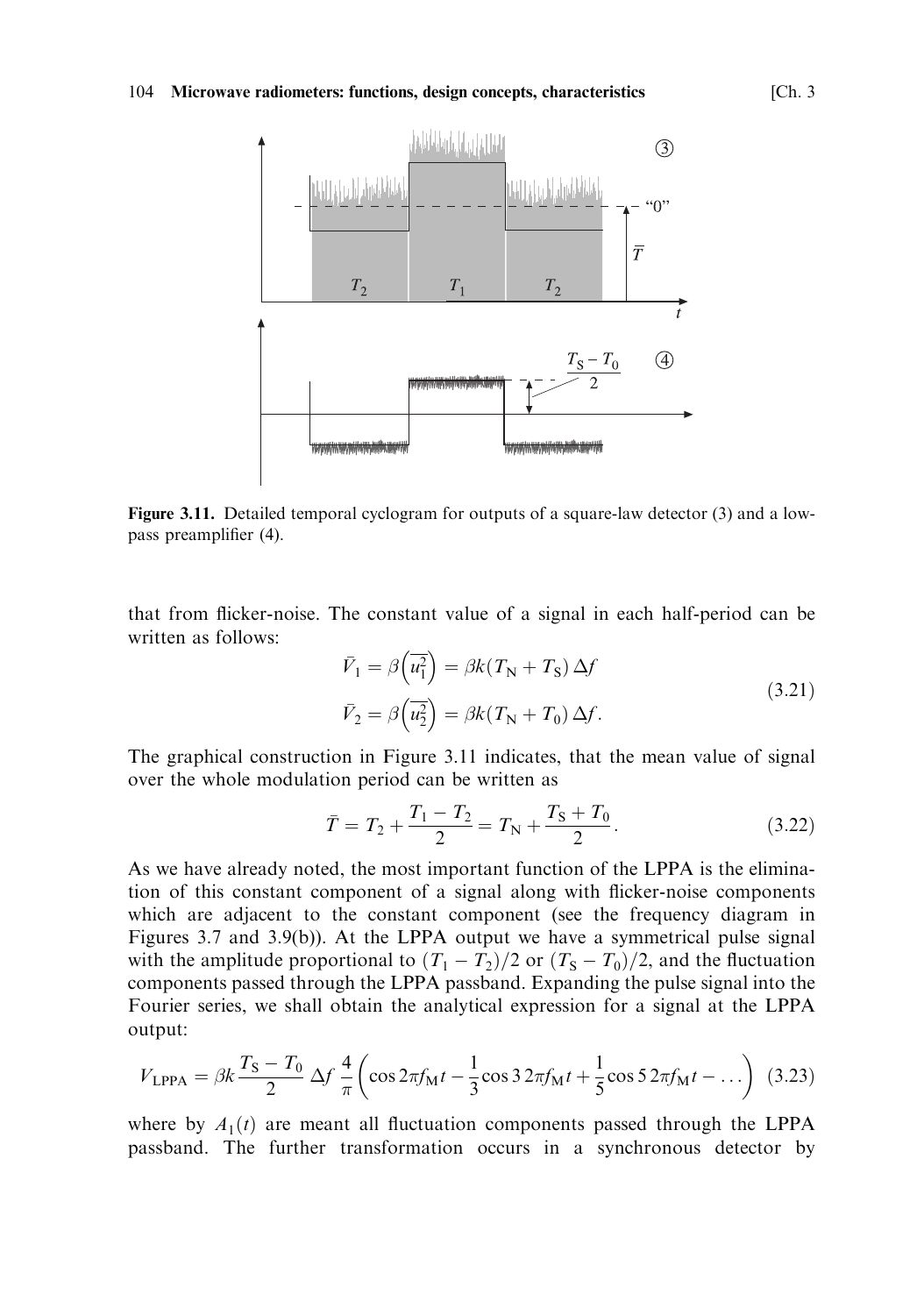multiplying the signal of  $(3.23)$  by a pulse signal and separating the constant component (see above). Remembering relation (3.20), we obtain the signal at the low-pass filter output  $V_{\text{LPF}}$  in the following final form:

$$
V_{\rm LPF} = \frac{1}{2} \beta k (T_{\rm S} - T_0) \,\Delta f + A_1(t),\tag{3.24}
$$

where by  $A_1(t)$  are meant all fluctuation components passed through the low-pass filter. The analysis of the final relation  $(3.24)$  for the modulation instrument gives rise to some important features of this type of measuring devices.

First, the signal in the form of the difference between the signal under investigation and reference signal is recorded at the system's output. If these signals are equal, a zero reading is recorded at the system's output, though the signal under investigation is present at the system's input. Such a 'relative zero' in the receiving system's readings is related to the modulation scheme construction methodology. In this connection, a special type of external calibration is required in receiving systems of such a kind.

Second, the output signal of radiometric receiving systems is calibrated and normalized in the form of a scale of absolute temperature in Kelvins, reduced to the receiving system's input.

Third, because of the presence of phase-sensitive components (modulator and synchronous detector) inside a system, the output signal is also phase-sensitive with respect to the phase of the control signal for a synchronous detector. If the signals for modulator and synchronous detector are phased, then the output signal is positive with respect to the 'relative zero'. If the phase difference equals  $\pi$  (i.e. the signals are in the antiphase), then the signal is negative with respect to the 'relative zero'. If, however, the phase difference equals  $\pi/2$ , then the useful signal at the system's output is absent (the 'absolute zero'). In the following section we shall demonstrate these features for the example of the calibration of a radiometer.

### 3.6.5 Threshold sensitivity

As we have noted above, the threshold sensitivity of a receiving system is determined by those noise components that have passed right through a system after quadratic transformation. The spectrum of noise components after quadratic transformation is fairly complicated: it includes both the components from the noise of an instrument and the flicker-noise components (Figure 3.9(b), point 3). The LPPA passes only the components from the amplifier noise linked to harmonic components of a modulation pulse. Since the system under consideration is linear, for calculating the intensity of output (with respect to LPPA) fluctuations we shall consider the signal correlation function at the LPPA output taking into account the fact that the amplitude-spectral characteristics of the LPPA (in power) represents a comb filter (Figure 3.9(b), point 4) in the form of:

$$
B_{\text{LPPA}}(\tau) = \sum_{N=0}^{\infty} \int_{(2N+1)\omega_M - (\Delta\omega_M/2)}^{(2N+1)\omega_M + (\Delta\omega_M/2)} G_N(\omega) \cos(2N+1)\omega\tau d\omega, \tag{3.25}
$$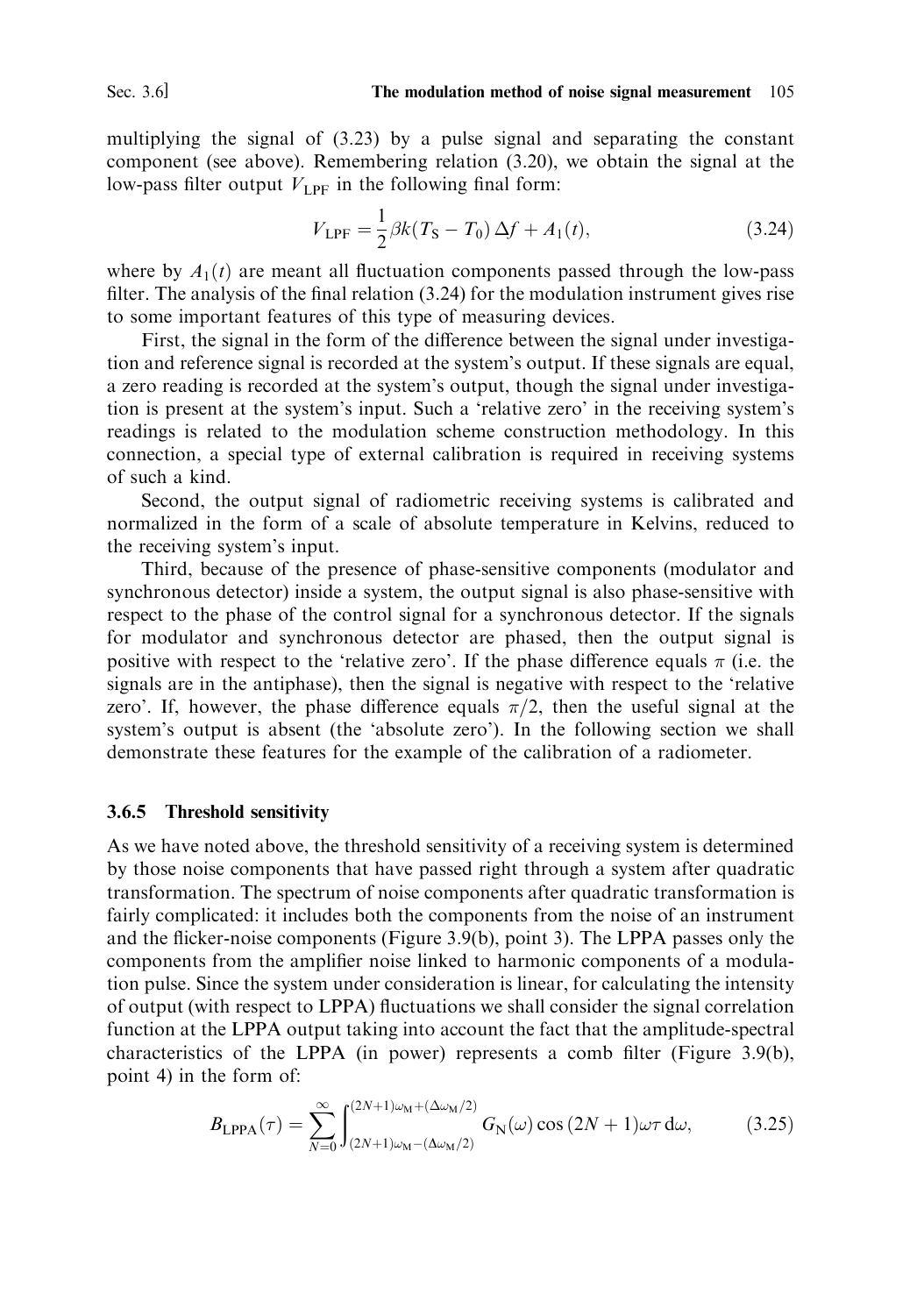### 106 Microwave radiometers: functions, design concepts, characteristics

where  $G_N(\omega)$  is the low-frequency component of quadratic transformation (see section 2.8 and relation (2.92)),  $\omega_M = 2\pi f_M$ ,  $\Delta \omega_M = 2\pi \Delta f_M$ . As we have already noted, the relationship between the modulation frequency and high-frequency band of an amplifier is such that  $f_M \ll \Delta f$ . Then we can let  $G_N(\omega) = G_N(0)$  (see Figure 3.9(b), points 3 and 4). Besides, in order to almost completely reproduce the pulse signal, it is sufficient to pass, for example, N of its harmonics  $(N = 5-7)$ . Thus, for N and  $f_M$  values that are not too high the condition of  $Nf_M \ll \Delta f$  conserves for the highest harmonic, and in relation (3.25) the  $G_N(\omega) = G_N(0)$  condition can be conserved. After performing integration, we can get

$$
B_{\text{LPPA}}(\tau) = 2\beta^2 \frac{\sigma^4}{\Delta \omega} \frac{\sin \frac{\Delta \omega_{\text{M}} \tau}{2}}{\frac{\Delta \omega_{\text{M}} \tau}{2}} \sum_{N=0}^{\infty} \cos (2N + 1) \omega_{\text{M}} \tau, \tag{3.26}
$$

where

$$
\sigma_{\text{LPPA}}^2 = \overline{V_{\text{LPPA}}^2} = 2\beta^2 \frac{\sigma^4}{\Delta \omega} \Delta \omega_{\text{M}}
$$

is the variance (intensity) of the fluctuation signal  $V_{\text{IPPA}}(t)$  at the LPPA output. The signal formed at the LPPA output comes to the input of a synchronous detector and is multiplied by the reference signal having symmetrically rectangular form:

$$
V_{\text{SD}}(t) = V_{\text{LPPA}}(t) \frac{4}{\pi} \left( \cos \omega_{\text{M}} t - \frac{1}{3} \cos 3\omega_{\text{M}} t + \frac{1}{5} \cos 5\omega_{\text{M}} t - \dots \right). \tag{3.27}
$$

Now we determine the correlation function of a signal at the synchronous detector output, making use of ergodic properties of the process under consideration (see section 2.2):

$$
B_{\text{DS}}(\tau) = \overline{V_{\text{SD}}(t) V_{\text{SD}}(t+\tau)} = \overline{V_{\text{LPPA}}(t) V_{\text{LPPA}}(t+\tau)}
$$

$$
\times \frac{16}{\pi^2} \overline{\left(\cos \omega_{\text{M}} t - \frac{1}{3} \cos 3\omega_{\text{M}} t + \dots\right) \left(\cos \omega_{\text{M}}(t+\tau) - \frac{1}{3} \cos 3\omega_{\text{M}}(t+\tau) + \dots\right)}.
$$
(3.28)

The mean value of two latter series multiplied by each other can be written as

$$
\sum_{N=0}^{\infty} \frac{1}{(2N+1)^2} \cos(2N+1)\omega_M \tau.
$$
 (3.29)

The complete expression for the correlation function is fairly complicated. For our purposes it is sufficient to separate the largest-scale component, which is determined as a constant component in the time-averaging of a product of two series, namely,

$$
\sum_{N=0}^{\infty} \cos (2N+1)\omega_M \tau \sum_{N=0}^{\infty} \frac{1}{(2N+1)^2} \cos (2N+1)\omega_M \tau.
$$
 (3.30)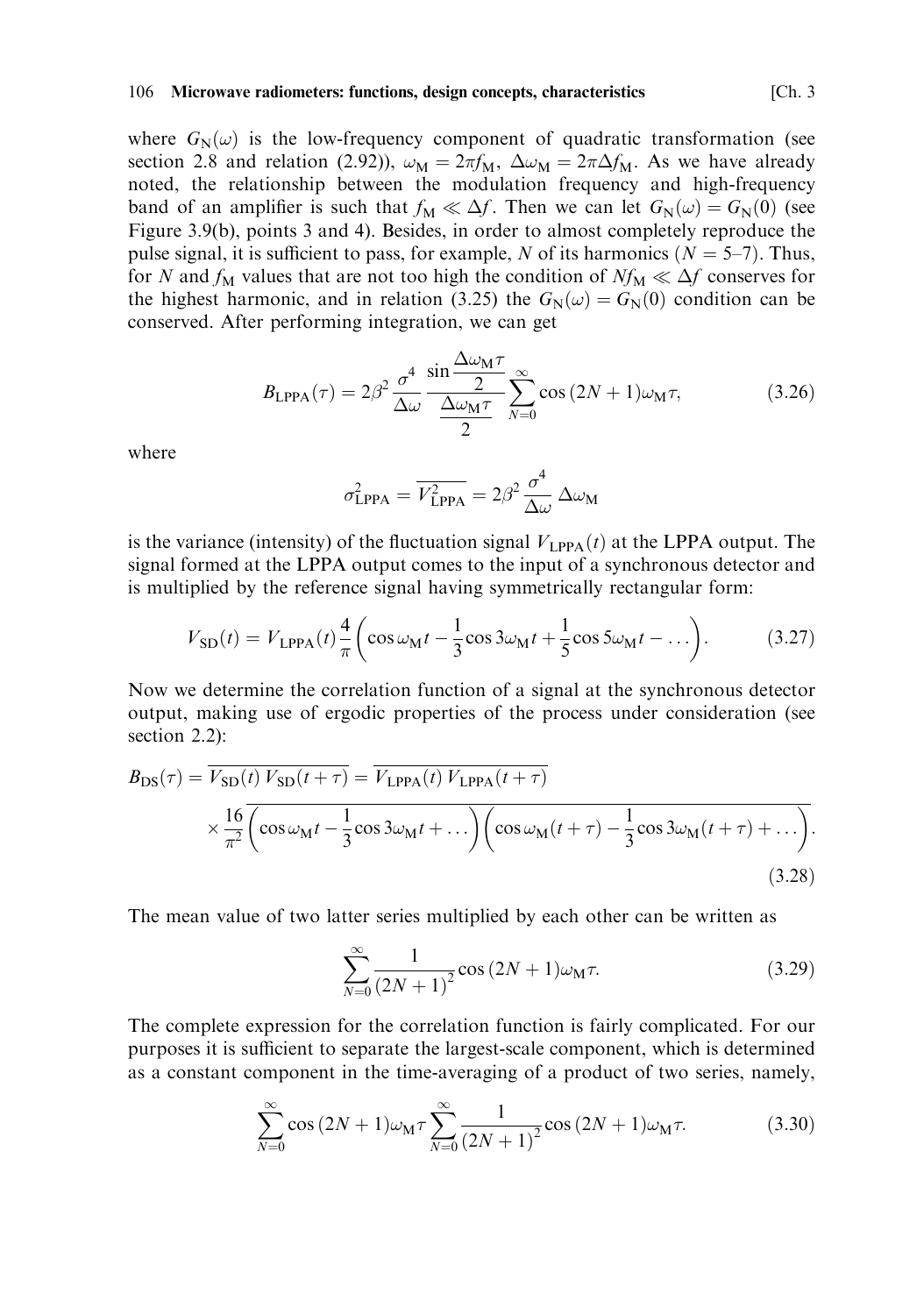Making the necessary trigonometric transformations, we shall obtain the expression for a constant component of the product of these series:

$$
\frac{1}{4}\left(1+\frac{1}{3^2}+\frac{1}{5^2}+\dots\right) = \frac{\pi^2}{32}.
$$
\n(3.31)

Thus, the correlation function of a signal after synchronous detector will contain both a large-scale and a small-scale component, which will be designated by  $B(\tau, \omega_{\mathbf{M}})$ :

$$
B_{\text{SD}}(\tau) = \frac{1}{2} \frac{1}{V_{\text{LPPA}}^2} \frac{\sin \frac{\Delta \omega_{\text{M}} \tau}{2}}{\frac{\Delta \omega_{\text{M}} \tau}{2}} + B(\tau, \omega_{\text{M}}). \tag{3.32}
$$

Of interest to us is the first item, which determines the part of the spectrum of a signal at the synchronous detector output directly adjacent to a zero frequency. For this purpose, remembering the relation for the spectral density for positive frequencies  $G^+(f) = 2\pi G(2\pi f)$  and the relationship between the correlation function and spectral density  $(2.26)$ , we obtain:

$$
G^{+}(f) = 4\frac{1}{2}\overline{V_{\text{LPPA}}^{2}} \int_{0}^{\infty} \frac{\sin\frac{\Delta\omega_{\text{M}}\tau}{2}}{\frac{\Delta\omega_{\text{M}}\tau}{2}} \cos 2\pi f \tau \,d\tau.
$$
 (3.33)

The integral can be taken (Gradshteyn and Ryzhik, 2000) under the condition of  $0 < f < \Delta f_{\rm M}/2$ , which is usually satisfied under particular conditions. Thus, taking into account  $(3.26)$ , we have

$$
G^+(f) = 2\beta^2 \frac{\sigma^4}{\Delta f},\tag{3.34}
$$

here  $\Delta f$  is the passband of the basic high-frequency amplifier. Then the variance of a fluctuation signal at low-pass filter's output will be equal to

$$
\sigma_{\text{LPF}}^2 = \int_0^{\Delta F} G^+(f) \, \mathrm{d}f = 2\beta^2 \sigma^4 \frac{\Delta F}{\Delta f}.\tag{3.35}
$$

From this relation it is possible to find, with regard to  $(3.26)$ , the reference deviation (RMS) of the fluctuation signal at an output of the whole receiving system

$$
\sigma_{\rm LPF} = \sqrt{2} \beta k T_{\rm N} \Delta f \sqrt{\frac{\Delta F}{\Delta f}}.
$$
\n(3.36)

And, at last, using the conditions of determination of the threshold sensitivity of a receiving system ( $\Delta T$ ) and comparing (3.35) and (3.24), where we let  $T_s - T_0 = \Delta T$ , we obtain the value of the threshold sensitivity for the modulation receiver:

$$
\Delta T = 2\sqrt{2}T_{\rm N}\sqrt{\frac{\Delta F}{\Delta f}}.\tag{3.37}
$$

Sec. 3.6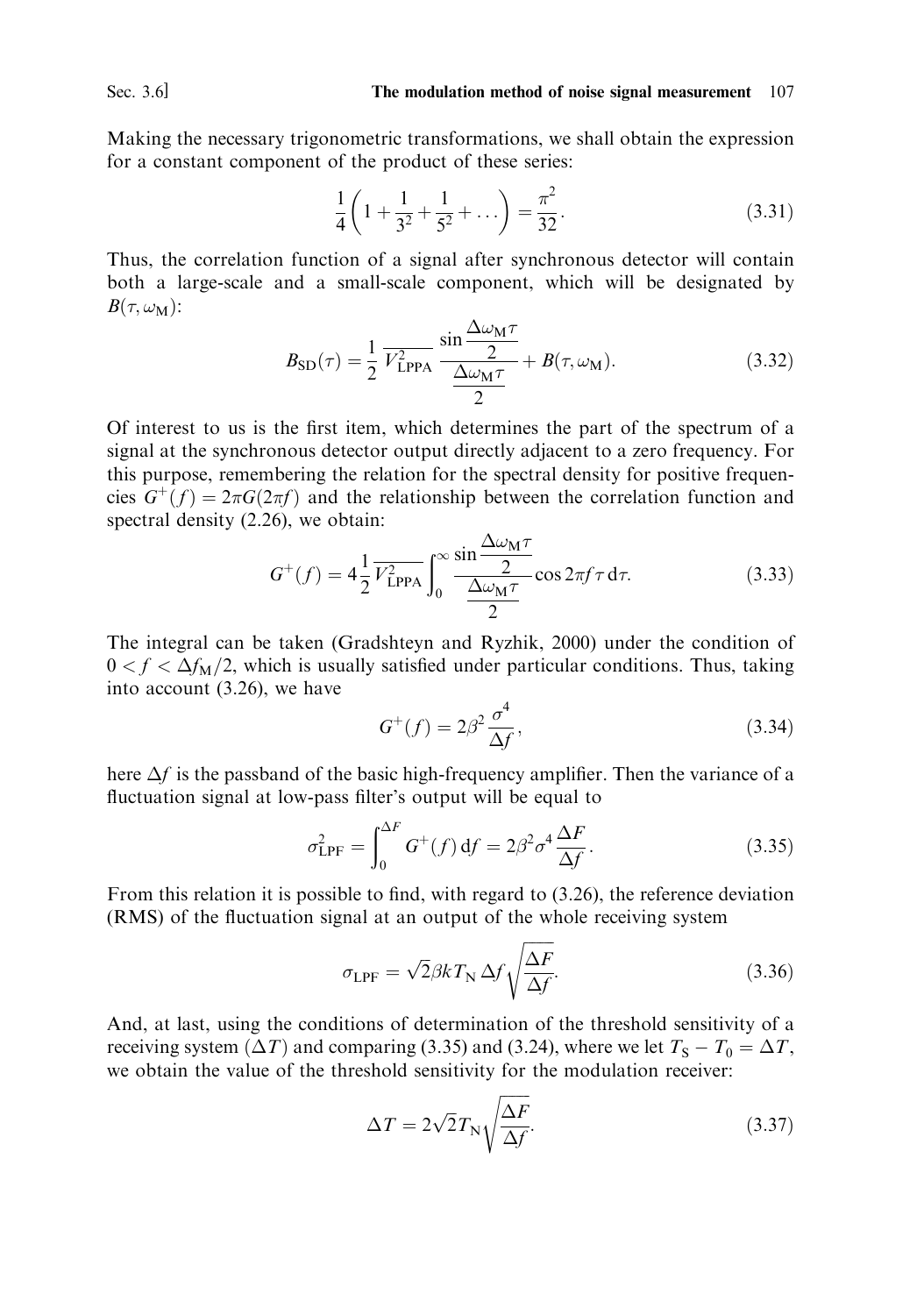As should be expected, the LPPA band value dropped out from the final result and the sensitivity of the modulation radiometer was found to be twice as bad as the radiometer of a compensatory scheme. This is explained physically by the fact that due to modulation at the system's input the signal under investigation is present at the instrument's input during half of the observation time only. This implies that the power of a useful signal is two times lower than in the case of a compensatory radiometer, under identical noise properties of a receiving system. However, as we have noted, in this case the modulation scheme possesses serious advantages as compared to the compensatory (ideal) scheme.

For other forms of modulation and demodulation (synchronous detection) the threshold sensitivity will be slightly worse, in virtue of the decrease in transformation coefficients we considered earlier. So, for sinusoidal modulation and demodulation the threshold sensitivity will worsen (with respect to the ideal scheme)  $-$  by as much as 2.82 times. By these reasons, rectangular modulation and demodulation is used in the majority of systems for the reception of weak noise radiation.

The detailed analysis of the operation of various schemes of fluctuation radiation reception, apart from those considered above – compensatory and modulation (Esepkina *et al.*, 1973) – has shown that, for identical noise and band parameters of a receiving system, the schemes of radiometric systems possess a threshold sensitivity value in the form of relation:

$$
\Delta T = \alpha T_{\rm N} \sqrt{\frac{\Delta F}{\Delta f}} = \frac{\alpha}{2} \frac{T_{\rm N}}{\sqrt{\Delta f \tau}},
$$
\n(3.38)

where  $\alpha$  is the coefficient determining the efficiency of operation of a particular scheme. The compensatory scheme (with  $\alpha = \sqrt{2}$ ) has the best sensitivity. All the remaining schemes give the  $\alpha$  value in the range from 2 to 4. The reader can consult the detailed analysis of various schemes in the specialized radio-astronomical and radiophysical literature (see, for example, Esepkina et al., 1973).

## 3.6.6 Null-balancing type

The detailed examination of expressions  $(3.23)$  and  $(3.8)$  indicates that the essential part of an output signal of the modulation radiometer can be presented in the following form:

$$
V_{\text{LPF}} = \frac{1}{2} k_1 G_{\text{A}} k (T_{\text{S}} - T_0) \Delta f. \tag{3.39}
$$

It can be seen from this expression that flicker-noise can still influence the output signal of a modulation instrument, though in a highly suppressed form. Using the methodology of calculating the threshold sensitivity of a radiometric device with an allowance for flicker-noise, considered above, and taking into account (3.39),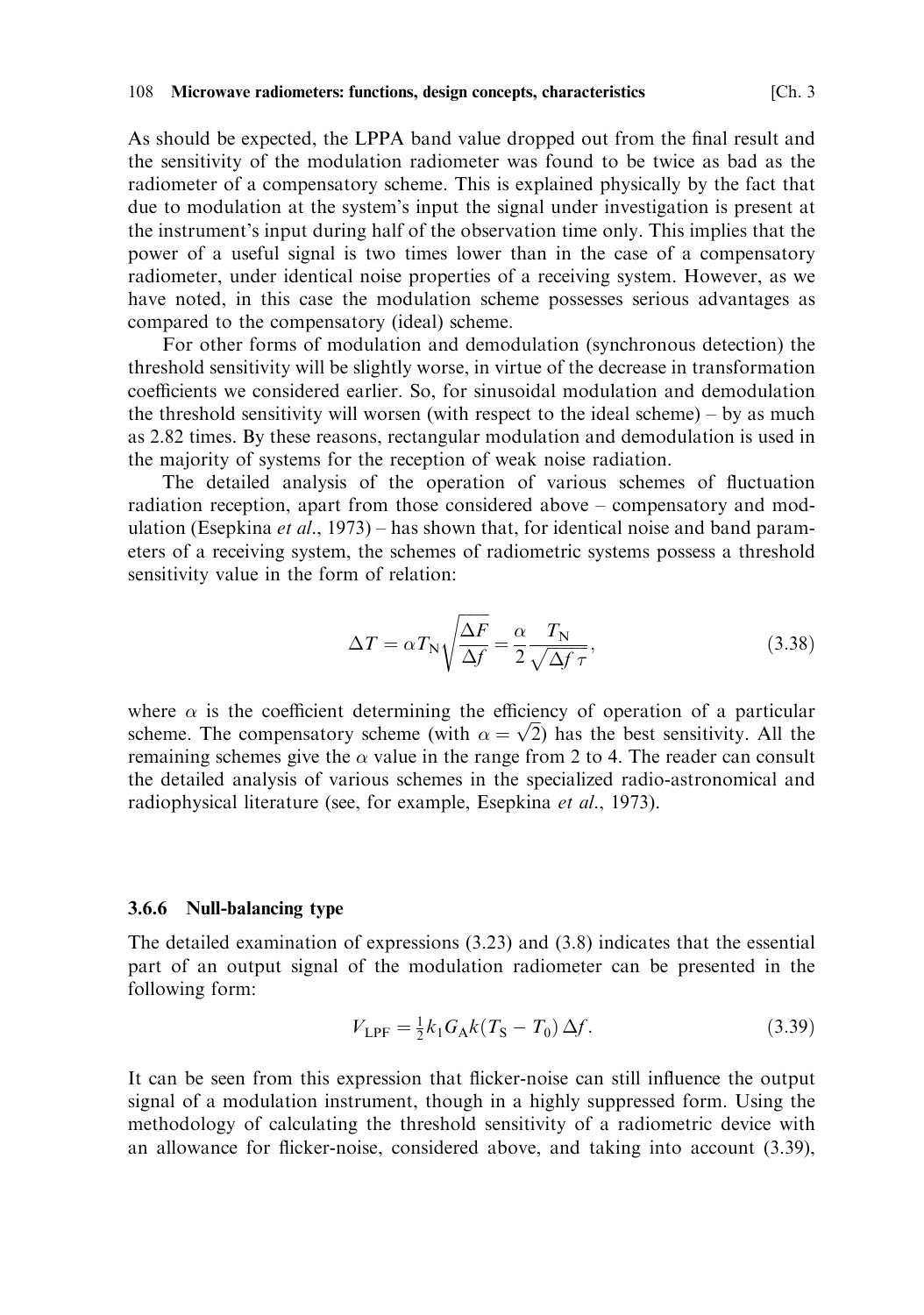we obtain the expression for the threshold sensitivity of a modulation radiometer with allowance for flicker-noise:

$$
\Delta T = \sqrt{T_N^2 \frac{\Delta F}{\Delta f} + (T_S - T_0)^2 \left(\frac{\sigma_{\rm FN}}{G_A}\right)^2}.
$$
\n(3.40)

It can be seen from this expression that the flicker-noise effect will be determined by the relation:  $(T_S - T_0)/T_N$ . If in real observations this parameter is essentially smaller than unity, then we can hope for virtually full compensation and elimination of the flicker-noise effect on measurement results. However, in the regime of onboard measurements of the thermal radiation of the Earth's surface, where the natural background radiation can vary within considerable limits - from  $150K$  (water surfaces) up to  $300 \text{ K}$  (forest massifs) – the value of the considered parameter can be significant (from  $0.1$  to  $0.5$ ). And in this case a virtually uncontrollable flickernoise contribution can already be very noticeable. To exclude this offensive effect, about thirty years ago  $(1972-1974)$  the null-balancing schemes of observations in modulation radiometers were proposed both for ground-based and for onboard observations (see Chapter 14). The physical essence of this method consists in the additional introduction of a noise signal into the signal channel. This signal does not differ in its statistical characteristics from signal characteristics and has such intensity that the sum of signals is precisely equal to the value of the reference temperature throughout the measurement cycle. Such a type of measurements is called the nullbalancing scheme of measurements. It can easily be seen from (3.40) that such a technique provides a full pay-off in sensitivity for the modulation scheme of measurements. This type of measurements is illustrated schematically in Figure 3.12(a). Almost instantaneous balance between the reference temperature and the antenna temperature has been achieved with the help of an additional noise generator, whose intensity is controlled by the special feedback circuit, for producing the so-called 'noisy regime' in a signal circuit. The use of such a regime makes it possible to fairly reliably distinguish and record radiobrightness contrasts up to 0.1 K and lower against the brightness background of the water surface  $(150K)$  (see Chapter 12). Other modifications of a null-balancing regime are also possible. As an example, Figure 3.12(b) shows the input part of a modulation radiometer with controlled noise reference temperature. The horn antenna of the reference channel is pointed to the zenith, thus ensuring the reception of stable radio-emission of the atmosphere at the level of tens of absolute degrees with subsequent addition of radiation (if necessary) from the controlled noise source to provide a null-balancing regime. Such an instrument scheme is used, as a rule, in studying low-noise physical objects, such as the Earth's atmosphere in the centimetre wavelength band, the relic background of the universe, water surfaces with strong water mineralization, and artificial metal surfaces and similar physical objects, which are very 'cold' in the radiothermal respect.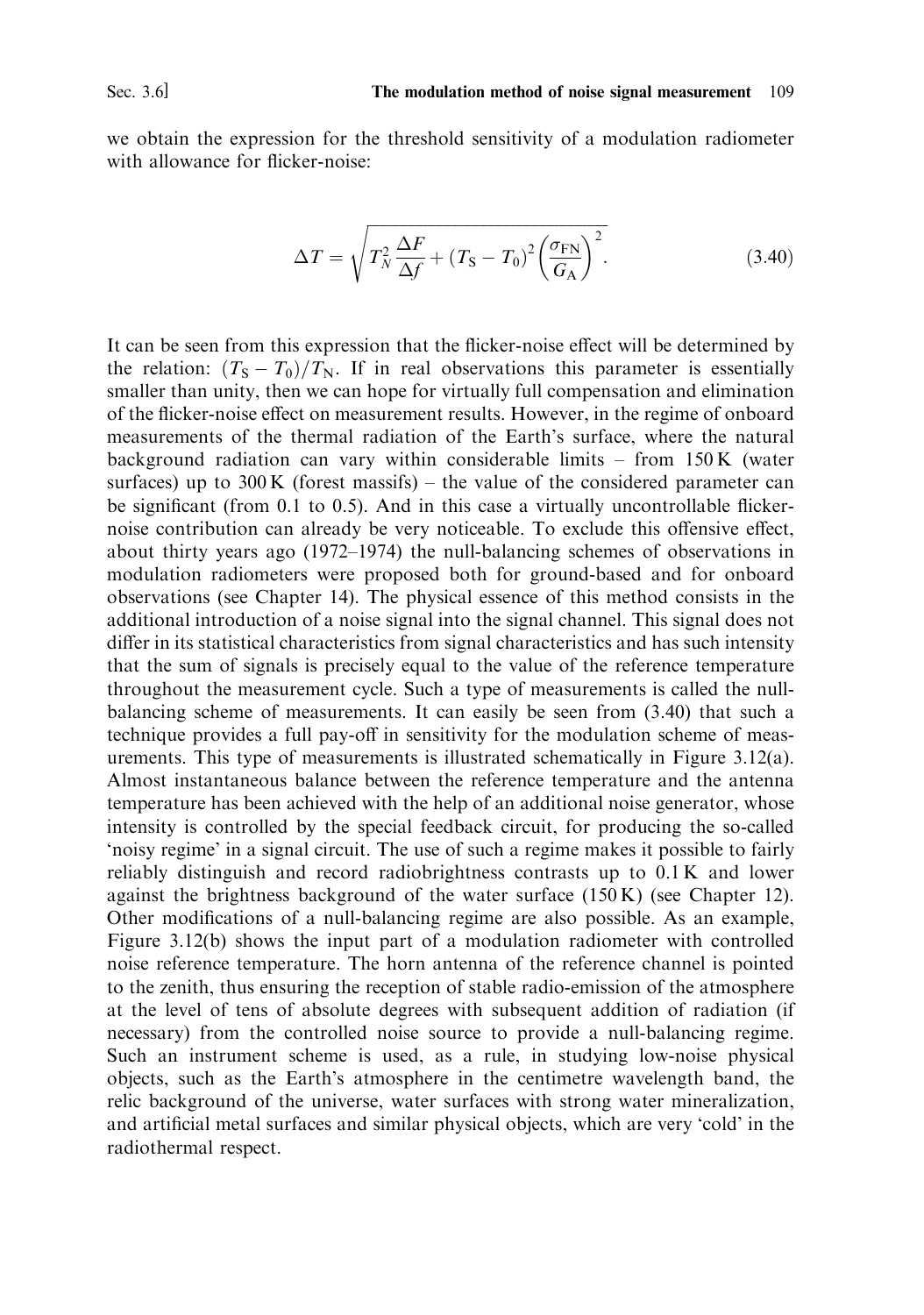

Figure 3.12. Block-diagram of a null-balancing radiometer. (a) The null-balancing scheme with noise balancing in the input circuit. (b) The scheme with noise balancing in the reference circuit.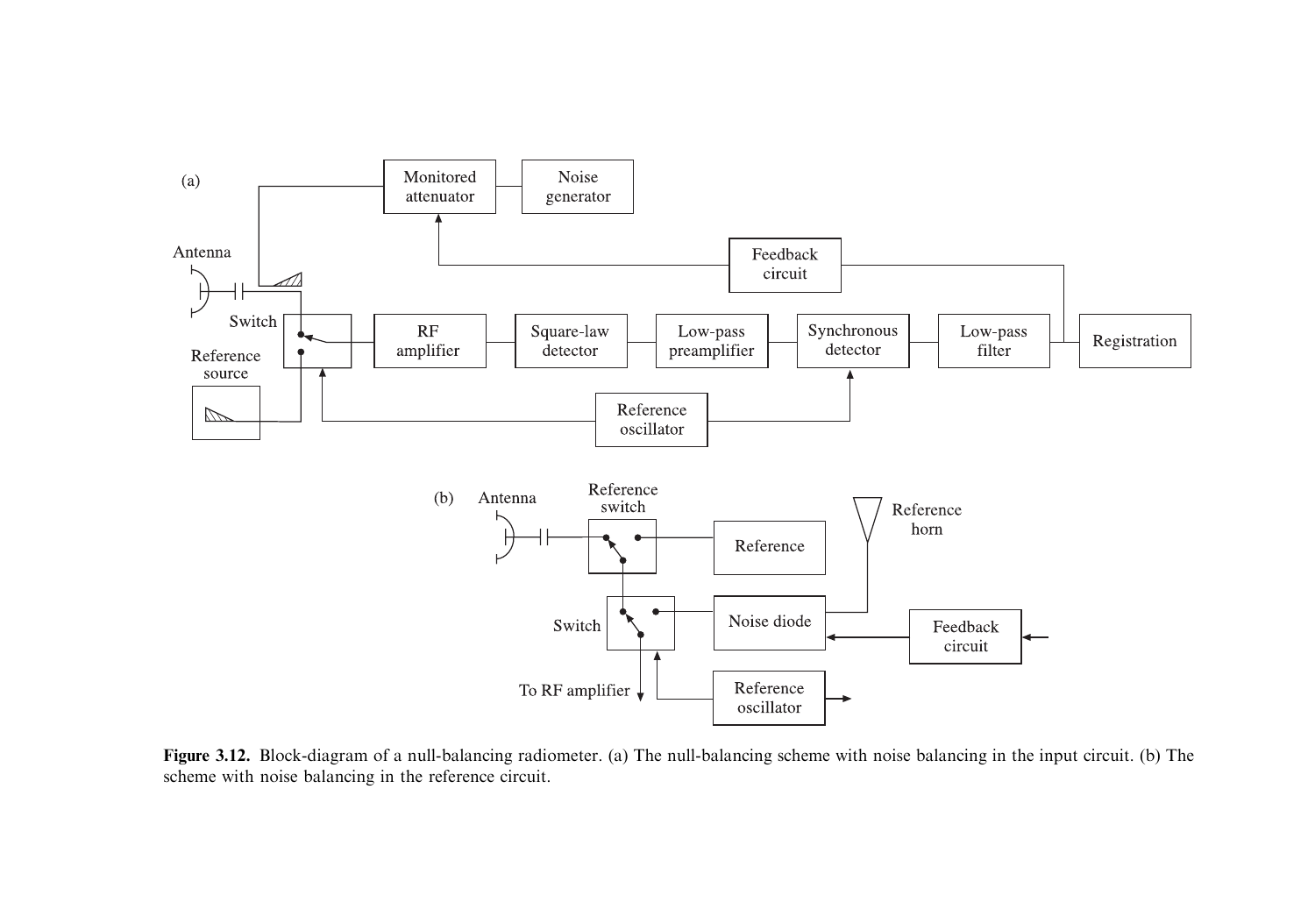# 3.7 EXPERIMENTAL METHODS OF THRESHOLD **SENSITIVITY MEASUREMENT**

The previous analysis suggests that the basic parameters of a radiometer, which determine its threshold sensitivity, are noise and frequency responses of the main radio-frequency amplifier and the time constant of an output integrator (the lowpass filter). Knowledge of these parameters makes it possible to calculate the expected threshold sensitivity from relation (3.38). In the process of development and adjustment of radiometric complexes a set of measurement procedures has to be performed. They include: the measurement of losses in the input channel and in its separate components; the contribution of separate cascades to the general noise temperature; and the frequency responses of separate cascades and the compatibility of their frequency properties. There is a rich special radio-engineering literature devoted to the theory and practice of such fine measurements. Here we shall propose some practical recommendations for the measurement and estimation of the basic parameters of a radiometric complex, the threshold sensitivity first of all. In observational practice technological circumstances frequently arise in which it becomes necessary to rapidly and reliably check the threshold sensitivity of a radiometric system. As we have noted above, the generally accepted criterion for determining the threshold sensitivity of a radiometric system is the equality of a minimum noise signal at the system's input to the reference deviation (RMS) of output fluctuations of the system (see relations  $(3.10)$  and  $(3.38)$ ). Thus, for experimental determination of the threshold sensitivity it is necessary to record, with the help of a selfrecorder or digital recorder, the output signal of a radiometric system with no signal at an input. The recording should be performed at a large enough scale in both axes – of signal and time  $-$  so that the fluctuation character (the Gaussian noise) of an output signal may be clearly seen, and then to deliver a calibrating noise signal of known magnitude to an input of the whole receiving system. As a result, we obtain on the self-recorder's tape the record, in the form of a peculiar 'noisy zigzag path', of the normal random process (see Chapter 2) with a calibrating stepwise signal. Thereby, the whole receiving system and its recording section will be calibrated and reduced to the receiving system's input. As an indicative example, Figure 3.13 presents the registration recording of an output fluctuation signal with calibration signals of an onboard high-sensitivity modulation radiometer of 8-millimetre wavelength band (Militskii et al., 1975). All calibration procedures demonstrated below were performed under flight conditions aboard the Russian IL-18 airplanelaboratory in 1975 (see Chapter 14).

In accordance with statistical procedures (Bendat and Pirsol, 1966; Esepkina et al., 1973; Cressie, 1993), the reference deviation can be determined from the experimental data as follows. The readings of output signal  $a_i$  are counted from some conventional zero in regular time intervals  $\Delta t$ . It is important that the intervals be (4–5 times) greater than the time constant of an output integrator  $(\tau)$ , since otherwise the neighbouring values of readings will not be independent, and this circumstance can essentially distort the sought result. It is also important to be sure that the 'pure' Gaussian random signal of a receiving system is present at the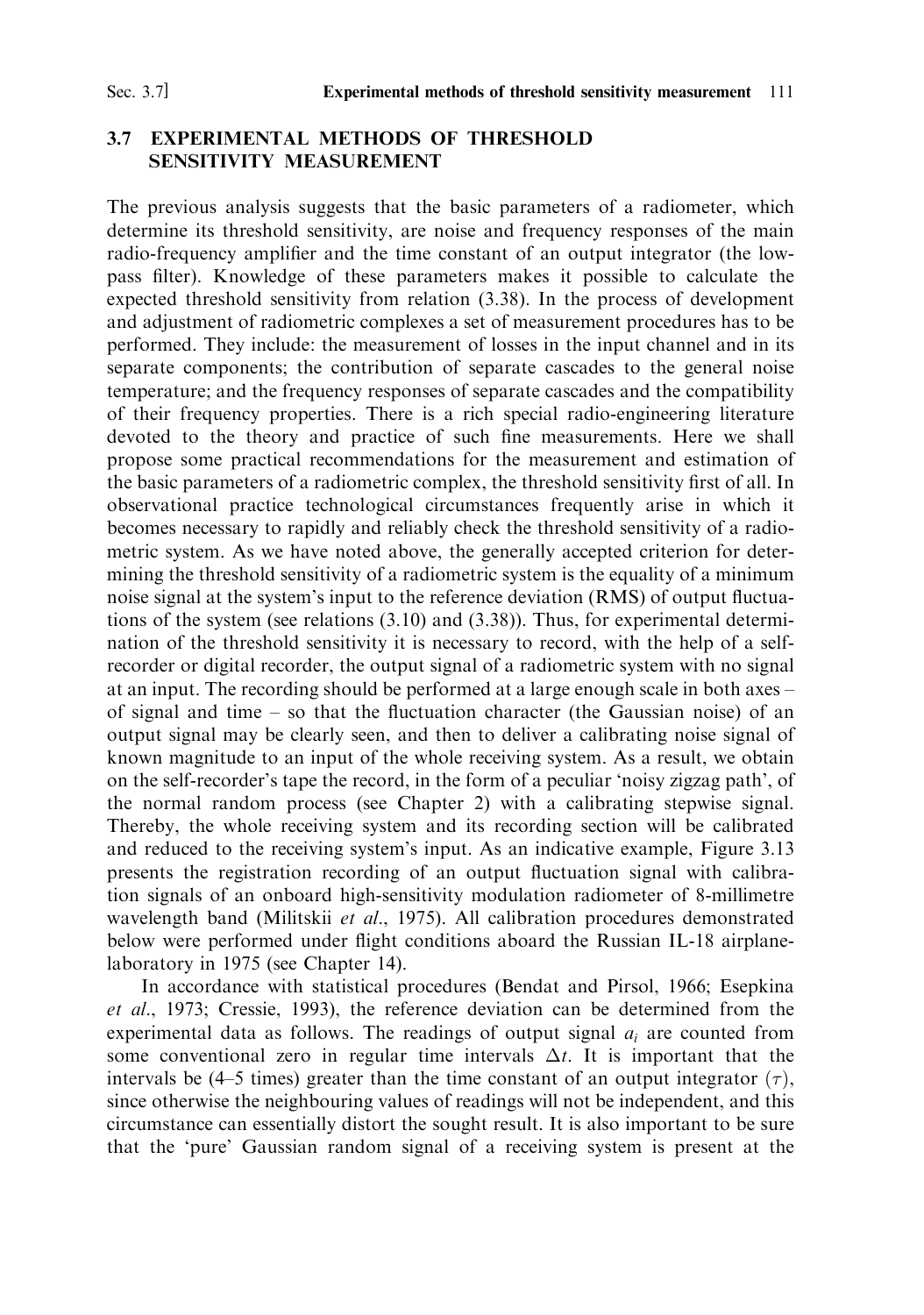system's output, because the application of analogue-to-digitial converters, which is widespread now, seriously distorts the original statistics of a signal (Bendat and Pirsol, 1966). An experienced experimenter can usually determine the 'purity' of a signal as a Gaussian one from the form of a noise signal recording. Further on, the mean value, the squares of deviation from the mean value and, finally, the reference (unbiased) deviation are found from  $n$  readings (Bendat and Pirsol, 1966) as:

$$
\sigma = \sqrt{\frac{\sum_{i=1}^{n} (\bar{a} - a_i)^2}{n - 1}},\tag{3.41}
$$

where  $\bar{a}$  is the mean value. Further, using the known calibration signal, we find the price of an output scale:  $k = T_k/a_k$ , and then we find the value of a reference deviation (the threshold sensitivity), in absolute degrees, reduced to the receiving system's input,  $\Delta T = k\sigma$ . The procedure is fairly lengthy, in general, since it requires the digitization of a great number of readings. If the system contains a digital processor in its design, then the aforementioned procedure can be performed automatically and regularly, in accordance with the programme of observations.

As we have noted above, the reference deviation magnitude, measured from a limited realization (the  $n$  value) can noticeably differ from the limiting (true) reference deviation value. Experimenters often (and rather successfully) use the other approach associated with the 'three sigma rule' for the normal distribution (see section 2.2). The total ('pick-to-pick') width of noise signal recording for a considerable time interval is determined, in essence, by the probability of the random signal escaping the prescribed interval. Thus, comparing the total pick-topick with the price of a scale of an output signal and calculating one-sixth of this magnitude, we obtain a value for the threshold sensitivity of a radiometric system that is sufficient (for practical purposes) and reliable (to a satisfactory accuracy of 15–20%). Figure 3.13(a) demonstrates this procedure for two time constants, 0.25 and 1 sec. The threshold sensitivity has changed (improved), as would be expected, by as much as twice. The next diagram, Figure 3.13(b), presents the registration of an output signal for the same instrument, but with a time constant of 4 sec and two velocities of motion of the self-recording instrument's tape: the left-hand part at a velocity of 1800 mm/hour, and the right-hand one at 240 mm/hour. This procedure is specially performed to demonstrate the characteristic form of the transition exponential process of an output integrator, the full time of which is, as known, of the order of  $5\tau$ , or, for the given version of a scheme, 20 sec (the left-hand half of Figure 3.13(b)). The characteristic correlation of signal fluctuations (the 'smooth' signal) is also revealed on the noise track (pick-to-pick) over time scales shorter than  $5\tau$ . As the tape motion velocity decreases (or the temporal signal accumulation increases), the character of the signal recording becomes close to the random Gaussian signal (the right-hand part of Figure  $3.13(b)$ ). The threshold sensitivity of an instrument lowers twice more. Figure 3.13(c) demonstrates, for the same instrument, the procedures of finding the 'relative zero' of the instrument's output scale and the change of phase (by  $\pi$ ) of a controlling signal by a synchronous detector. For this purpose the calibrated source of a noise signal – the matched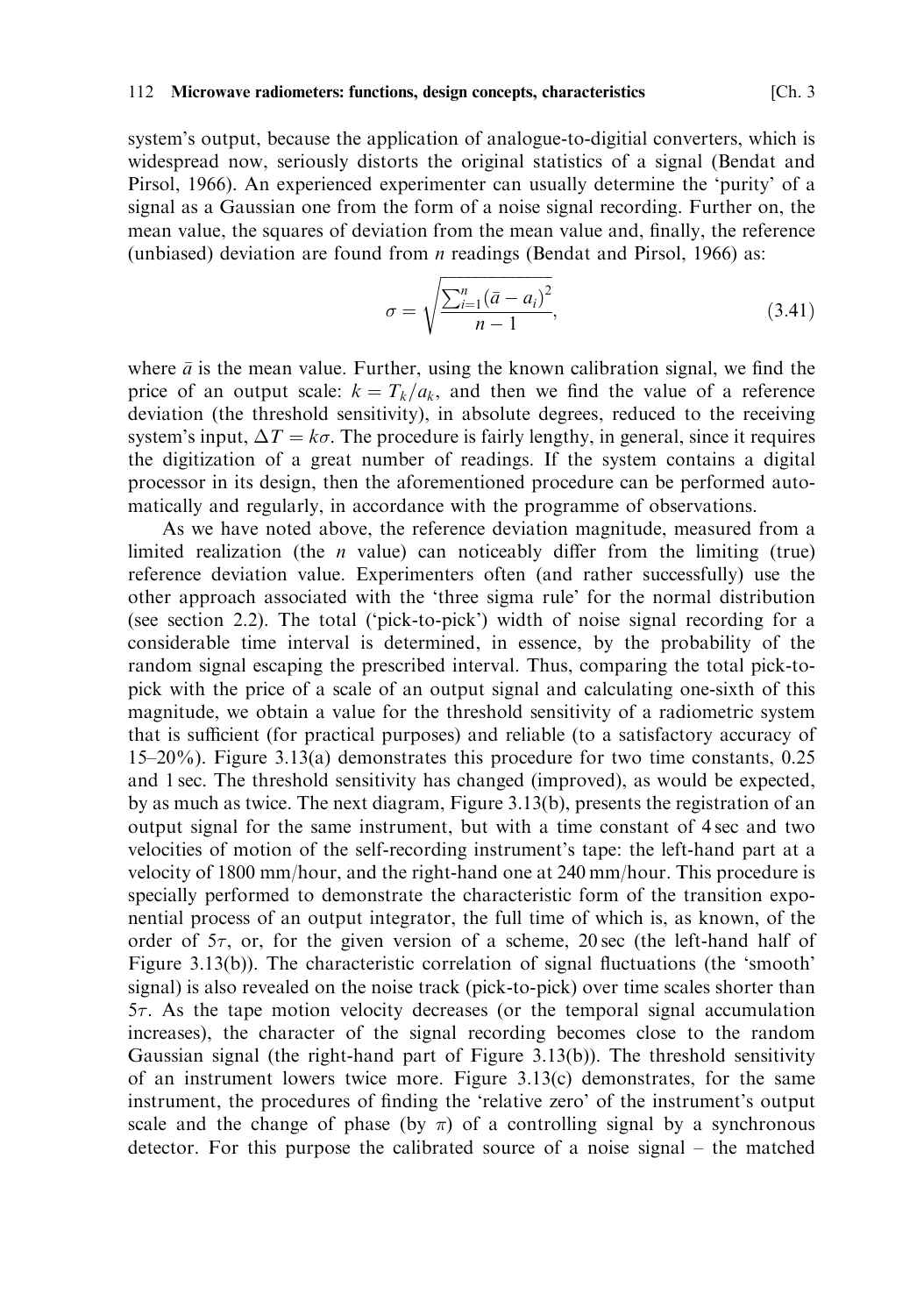

Figure 3.13. Experimental registrogam of an output fluctuation Gaussian signal for calculating the radiometer threshold sensitivity using a 'step input' signal equal to 10K: (a) for two time constants – 0.25 s and 1 s; (b) for 4 s and for two recording velocities – 1800 mm/h (left) and 240 mm/h (right); (c) the records of a step input signal for two various phases of modulation signal to a synchronous detector. Notation is explained in the text.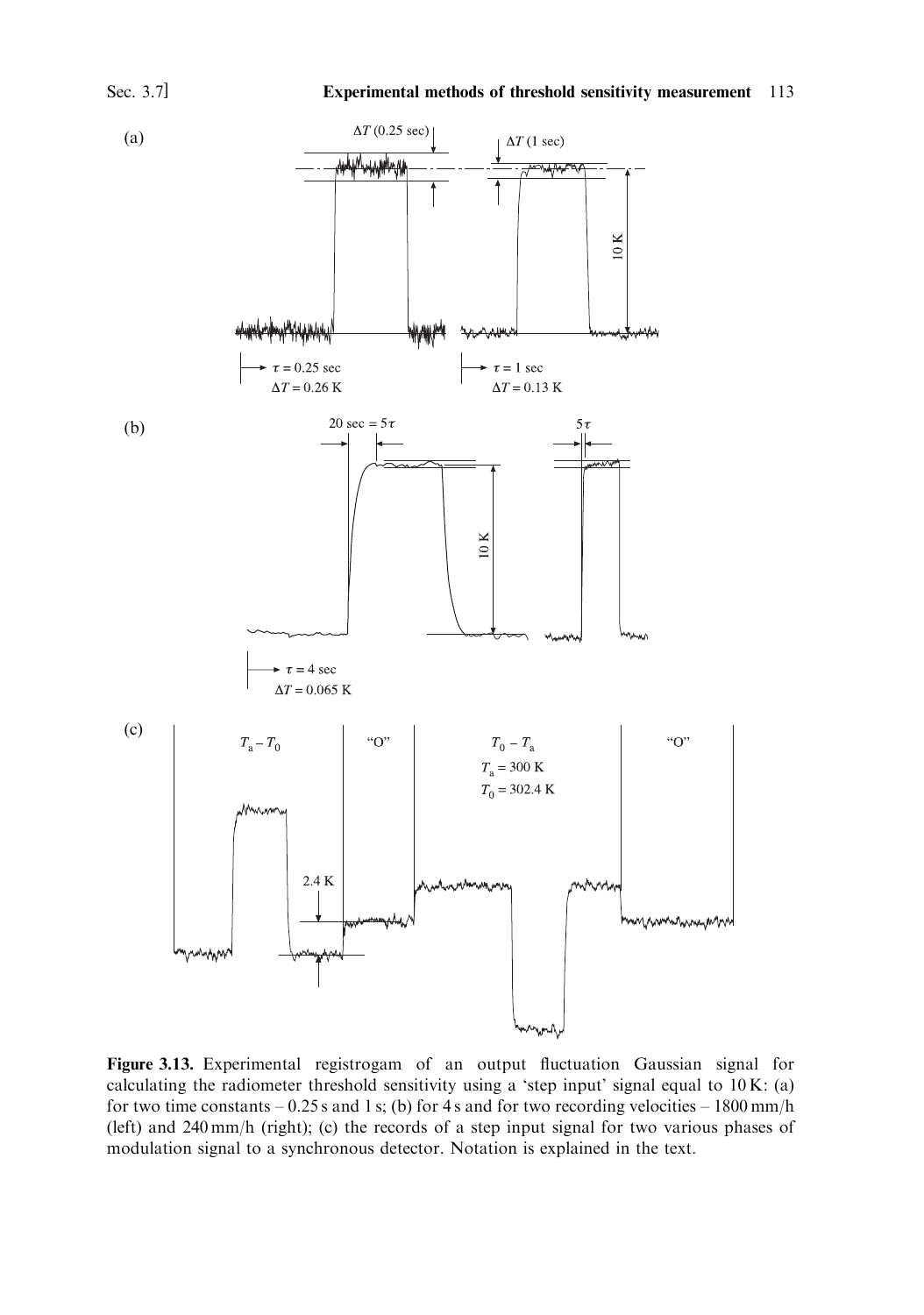load with a fixed thermodynamic temperature of  $300 K -$  was connected to the basic signal channel, and the recording of a signal was performed with a calibrating impulse of 10 K (this part of registration is designated as  $T_a - T_0$ ). To check the accuracy of the reference temperature value and the correctness of setting the 'relative' zero, the following procedure was performed. While the synchronous detector was operating, the modulator was set at the fixed position (to the signal channel), and the recording of the signal was accomplished. In this case the signal represented the difference of two identical quantities  $(T_0)$  and was, accordingly (conventionally speaking, of course), an 'absolute' zero for the output signal scale. This part of the registration is designated as 'O' in Figure  $3.13(c)$ . The analysis of the registration clearly shows that the merging of two 'zero' records took place at 2.4 K (from the calibration step data). Since the input signal (the matched load) was carefully calibrated in advance  $(300 \pm 0.1 \text{ K})$ , the mentioned effect is due to the fact that the value of a signal from the reference source was 302.4 K (rather than 300 K, as was supposed earlier). The next part of the recording, designated as  $T_0 - T_a$ , was performed by changing the phase (by  $\pi$ ) of the control signal on the synchronous detector and at the previous phase of the controlling voltage on the modulator. It can easily be seen that, with respect to the 'absolute' zero, this recording is mirror-symmetrical to the  $T_a - T_0$  recording, which is just as would be expected, strictly speaking. Thus, the example considered above has demonstrated the experimental (under onboard conditions) capabilities of determining: the threshold sensitivity of a radiometric instrument; its time constant; the calibration and setting of its output signal scales; and correcting the reference signal value.

# 3.8 MEASUREMENT OF THE FREQUENCY RESPONSES OF RADIOMETRIC SYSTEMS BY FOURIER **SPECTROSCOPY METHODS**

Measurement of the frequency responses of linear amplifying systems are carried out by well-known radiotechnological measurement procedures. However, unlike determinate signals, fluctuation electromagnetic radiation, while possessing a very broad thermal radiation spectrum, occupies the whole passband of a receiving system, including the far wings of the passband. The signal, formed by the whole of this band, is just subject to quadratic transformation. As a result, the effective signal at the quadratic converter output will be proportional to the integral of the square of the power frequency response of the amplification cascade. In order to show this for the frequency response of arbitrary form  $G_A(\omega)$ , we shall write the expression for the spectral density of a noise signal at an amplifier's output  $G_N(\omega)$ , with regard to the matching condition at its input (see section 3.3 and equations  $(3.8)$  and  $(3.9)$ ), as follows:

$$
G_{\rm N}(\omega) = kT_{\rm N}G_{\rm A}(\omega). \tag{3.42}
$$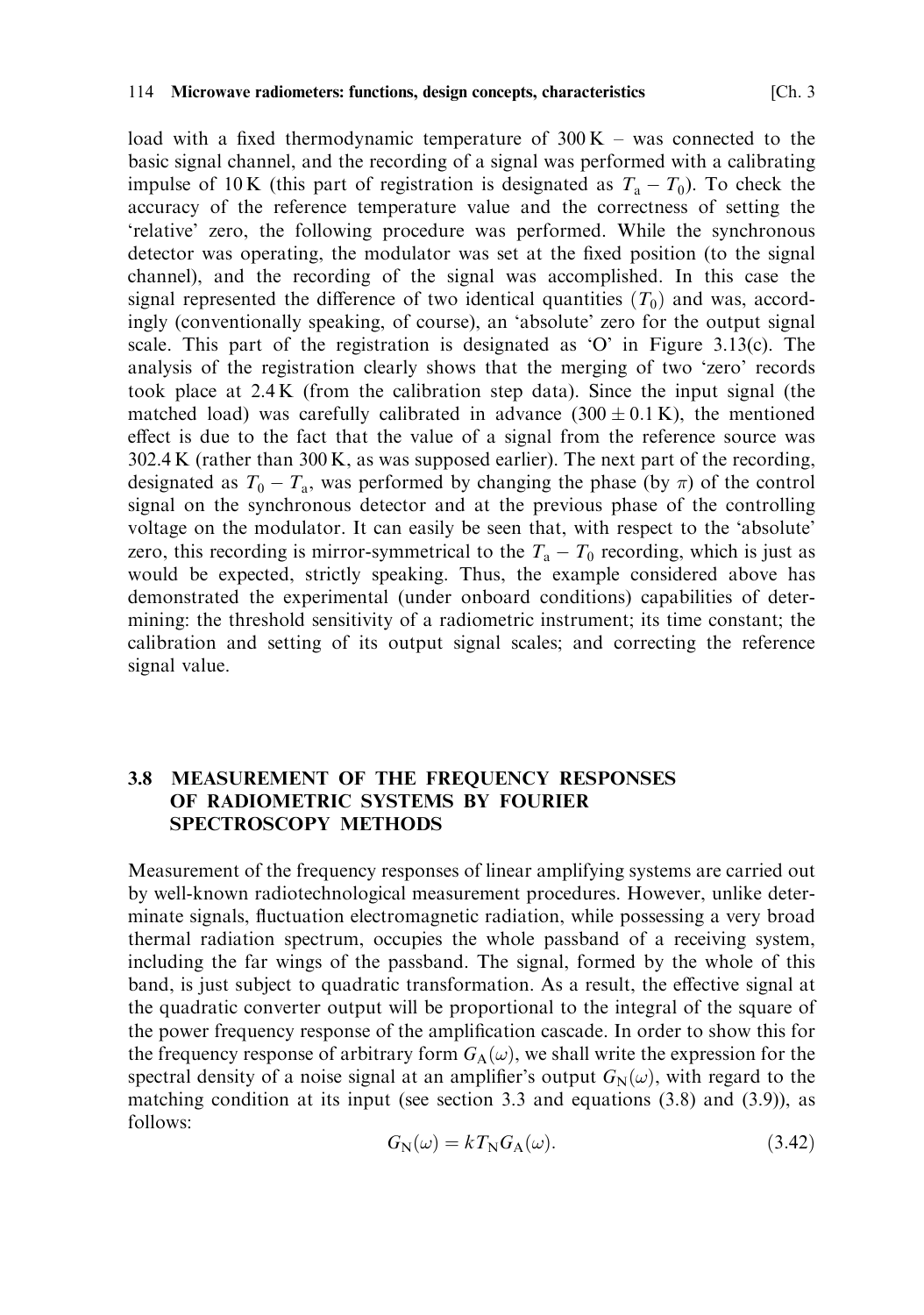In accordance with  $(2.23)$  and  $(2.27)$ , we shall obtain the expressions for the correlation function and the value of the signal variance at the amplifier's output in the form of $\cdot$ 

$$
B_{\rm N}(\tau) = \frac{1}{2} k T_{\rm N} \int_{-\infty}^{\infty} G_{\rm A}(\omega) \exp(j\omega \tau) d\omega \qquad (3.43)
$$

$$
\sigma_N^2 = B_N(0) = \frac{1}{2}kT_N \int_{-\infty}^{\infty} G_A(\omega) d\omega.
$$
 (3.44)

Based on these relations, we can obtain the expression for the coefficient of noise signal correlation at an output, presented using frequency response of an amplifier, as follows:

$$
R_{\rm N}(\tau) = \frac{B_{\rm N}(\tau)}{\sigma_{\rm N}^2} = \frac{\int_{-\infty}^{\infty} G_{\rm A}(\omega) \exp(i\omega\tau) d\omega}{\int_{-\infty}^{\infty} G_{\rm A}(\omega) d\omega}.
$$
 (3.45)

Certainly, all the relations obtained can also be written down using the positive frequencies and corresponding frequency response  $G_A^+(f)$  only. So, the expression for the correlation coefficient will be

$$
R_{\rm N}(\tau) = \frac{\int_0^\infty G_{\rm A}^+(f) \cos 2\pi f \tau \, \mathrm{d}f}{\int_{-0}^\infty G_{\rm A}^+(f) \, \mathrm{d}f}.\tag{3.46}
$$

Now we shall write the correlation function of a signal after quadratic transformation (2.88) in the form more convenient for further analysis:

$$
B_{\text{SLD}}(\tau) = \sigma_N^4 + 2B_N^2(\tau). \tag{3.47}
$$

(For simplicity of expression we let the value  $\beta = 1$ .)

As we have noted, the spectral composition of a signal after quadratic transformation consists of two components: the information component disposed at direct current (a zero frequency), and the component responsible for noise components of a signal. The spectral density of the latter components  $G<sub>SLD</sub>(\omega)$  can be expressed via the correlation function of a signal at the amplifier's output as follows:

$$
G_{\text{SLD}}(\omega) = \frac{2}{\pi} \int_{-\infty}^{\infty} B_N^2(\tau) \exp(-j\omega\tau) d\tau.
$$
 (3.48)

Making use of relations  $(2.23)$  and  $(2.24)$ , we write down the integral in equation  $(3.49)$  as follows:

$$
\int_{-\infty}^{\infty} B_{\rm N}^2(\tau) \exp\left(-j\omega\tau\right) d\tau = \frac{kT_{\rm M}}{2} \int_{-\infty}^{\infty} G_{\rm A}(\omega') d\omega' \int_{-\infty}^{\infty} B_{\rm N}(\tau) \exp\left(-j\tau(\omega-\omega')\right) d\tau
$$

$$
= \frac{(kT_{\rm N})^2 \pi}{2} \int_{-\infty}^{\infty} G_{\rm A}(\omega') G_{\rm A}(\omega-\omega') d\omega'. \tag{3.49}
$$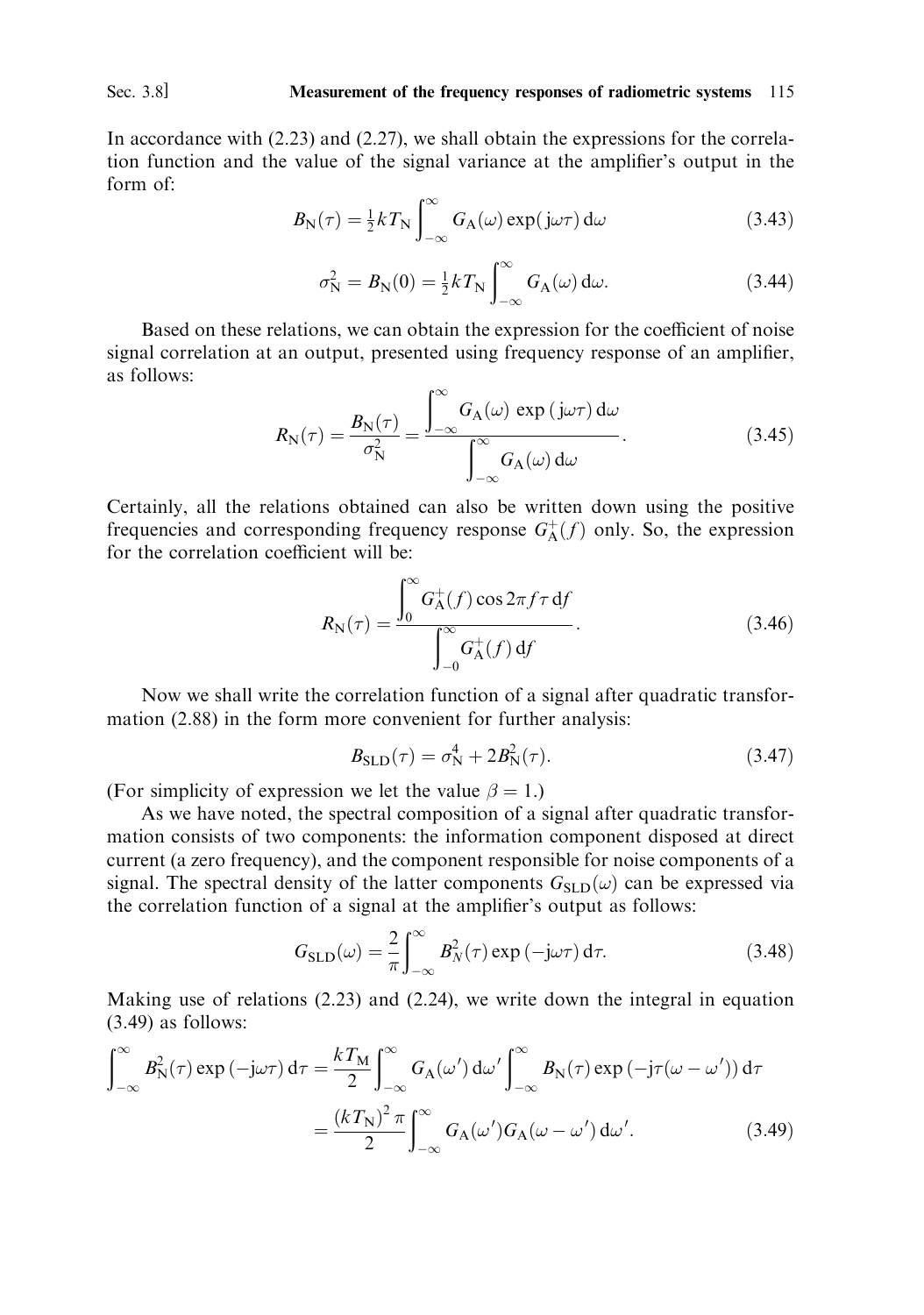Substituting this relation into  $(3.48)$ , we obtain the principal expression relating the spectral density of noise components of a signal at the quadratic detector's output with the integral of convolution of the amplitude–frequency characteristic of the amplifier of arbitrary form:

$$
GSLD(\omega) = (kTN)2 \int_{-\infty}^{\infty} GA(\omega') GA(\omega - \omega') d\omega'.
$$
 (3.50)

In this case the maximum value of spectral density, determining noise components of the detected signal, will be equal (for  $\omega = 0$ ) to the following value:

$$
GSLD(0) = (kTN)2 \int_{-\infty}^{\infty} GA2(\omega) d\omega.
$$
 (3.51)

Note once again that the maximum value of the spectral density of a detected signal is proportional to the integral of the square of the amplitude-frequency characteristic of a power amplifier. Earlier we obtained the expression from the spectral density for the rectangular band characteristic (2.92) in another way, namely, using the Fourier transformation from a calculated correlation function. It should be noted that, since the rectangular band characteristic cannot be realized physically, the aforementioned results are usually considered as an important model-limiting case. However, in the case of real amplifying devices, expressions (3.50) and (3.51) can be rather complicated. For this reason it was decided, that it would be worthwhile to introduce (Bunimovich, 1951; Esepkina *et al.*, 1973) the notion of the equivalent low-pass band of detected noises (or the radiometric band of an instrument) ( $\Delta f_{\rm RAD}$ ) as the ratio of the total power of noise components (at the detector's output) to the maximum value of spectral density. Passing to positive frequencies and to the real amplitude–frequency characteristics of an instrument  $G^+(f)$ , we shall have:

$$
\Delta f_{\rm RAD} = \frac{2\sigma^4}{G^+(0)} = \frac{\left| \int_0^\infty G^+(f) \, df \right|^2}{\int_0^\infty [G^+(f)]^2 \, df}.
$$
\n(3.52)

It can easily be seen from (3.52) that, for the rectangular band, the radiometric band value will be equal to the full absolute value of a band. In the case of other forms of amplitude–frequency characteristics, however, the situation can radically differ from such an idealized (and unfeasible) case (Bulatov et al., 1980).

Remembering the threshold sensitivity determination procedure (see section 3.5), we equate the value of the square of a constant component at a detector's output, determined by the input signal equal to the threshold sensitivity, to the value of variance of a noise signal at the output of a low-pass filter with the effective band  $\Delta F$ :

$$
\sigma^4(\Delta T) = G^+(0)\,\Delta F.\tag{3.53}
$$

After some transformations we shall have the value of the threshold sensitivity expressed via the radiometric band of a high-frequency amplifier and the effective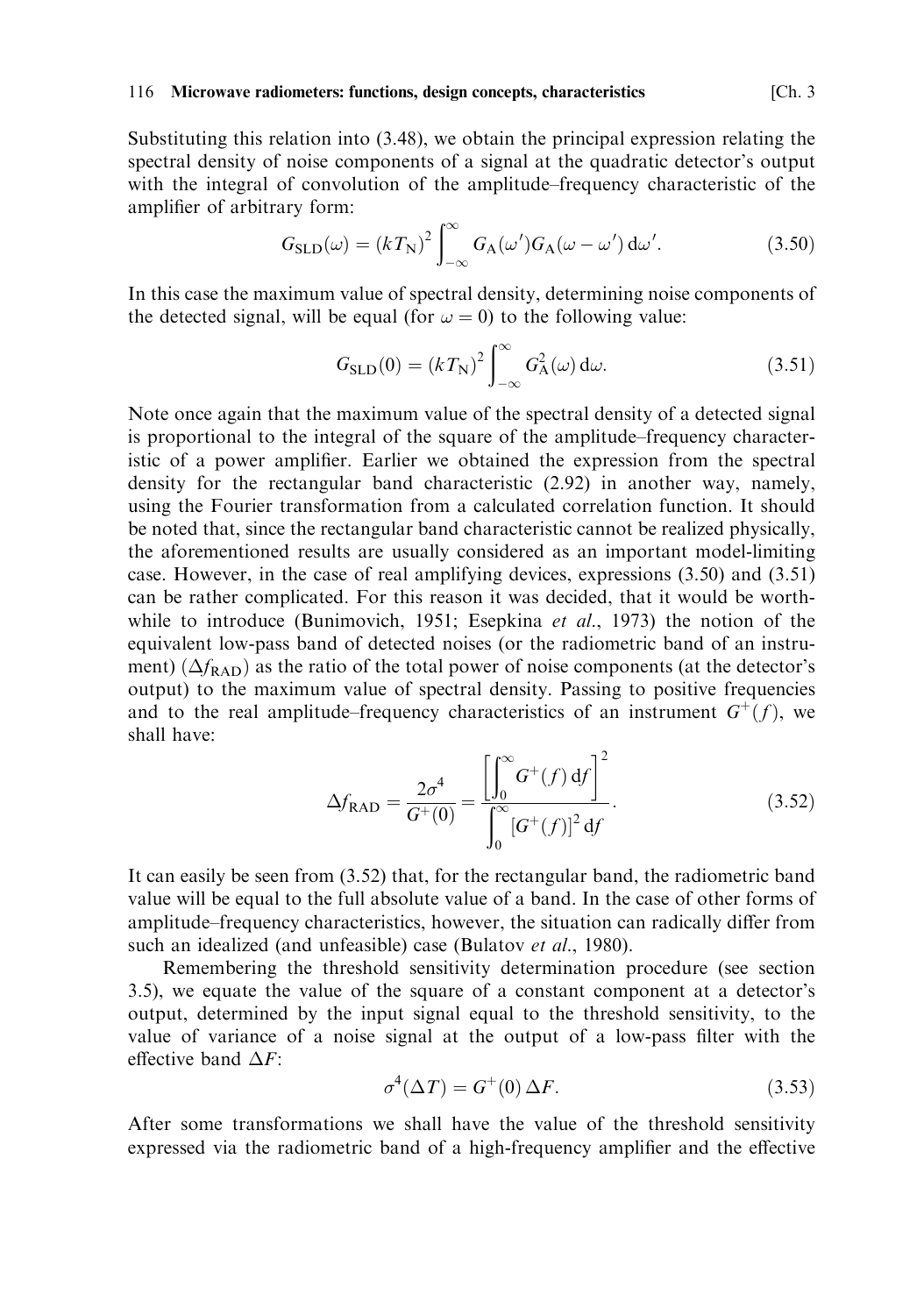Sec. 3.8]

band of a low-pass filter:

$$
\Delta T = \sqrt{2} T_{\rm N} \sqrt{\frac{\Delta F}{\Delta f_{\rm RAD}}}.\tag{3.54}
$$

Since real amplifying devices sometimes have fairly complicated amplitudefrequency characteristics, the necessity arises for a comprehensive and quite simple (in respect of instrumentation) investigation technique. The material presented below is based on the results of experimental works performed at the Space Research Institute under the supervision of the author of this book in 1976–1978 (Bulatov et al., 1980). The physical essence of these techniques is as follows. First, the artificial interference of broadband noise signals is generated at the input of a tested radiometric system; then, the interference signal (the Fourier spectrogram, in essence) is recorded at the output of a radiometric device; and, finally, the total appearance and form of the amplitude–frequency characteristic of the instrument are restored. The principal diagram of the experiment and radiometric instrument is presented in Figure 3.14. The broadband noise signal from the noise generator (conventionally, delta-correlated) is divided in half and delivered to the radiometer's input over circuits of various electrical length. At the radiometer's input, two noise signals, shifted in time relative to each other, are intermixed and enter the input of the amplifier itself with a complicated form of a restricted amplitude-frequency characteristic, which will just 'impose' correlation links on the input signal. It can easily be seen from comparison of Figures 3.2(d) and 3.14, that the experimental scheme used is, in essence, an analogue of Michelson's interferometer scheme and can be used for Fourier spectrometry purposes.

Slightly simplifying the situation, we shall consider the interference of noise signals in the so-called 'quasi-monochromatic' approximation. By changing the difference of circuit arms  $l = l_1 - l_2$ , the interference of harmonic signals E and  $E \exp(-jkl)$  takes place at the radiometer's input, where  $k = 2\pi/\lambda$ . The sum of fields at an input is equal to  $E_{\text{in}} = E(1 + \exp(-jkl))$ , and the power in a narrow band of frequencies,  $df$  (in other words, the spectral density), is equal to

$$
dP \approx E_{\rm in} E_{\rm in}^* df = 2E^2 (1 + \cos kl) df \tag{3.55}
$$

and, in accordance with  $(3.5)$ , it is proportional to the input antenna temperature considered in the monochromatic approximation. In this case, the response of a radiometric device  $(T_{\Sigma})$ , considered throughout the band of an instrument and reduced to the radiometer's input, can be presented as:

$$
T_{\Sigma} = \frac{\int_0^{\infty} T_{\mathcal{N}}(f) G^+(f) df}{\int_0^{\infty} G^+(f) df},
$$
\n(3.56)

where

$$
T_{\rm N}(f) = \frac{a_0}{2} + a_1 \cos 2\pi f \tau; \tau = \frac{l}{c}.
$$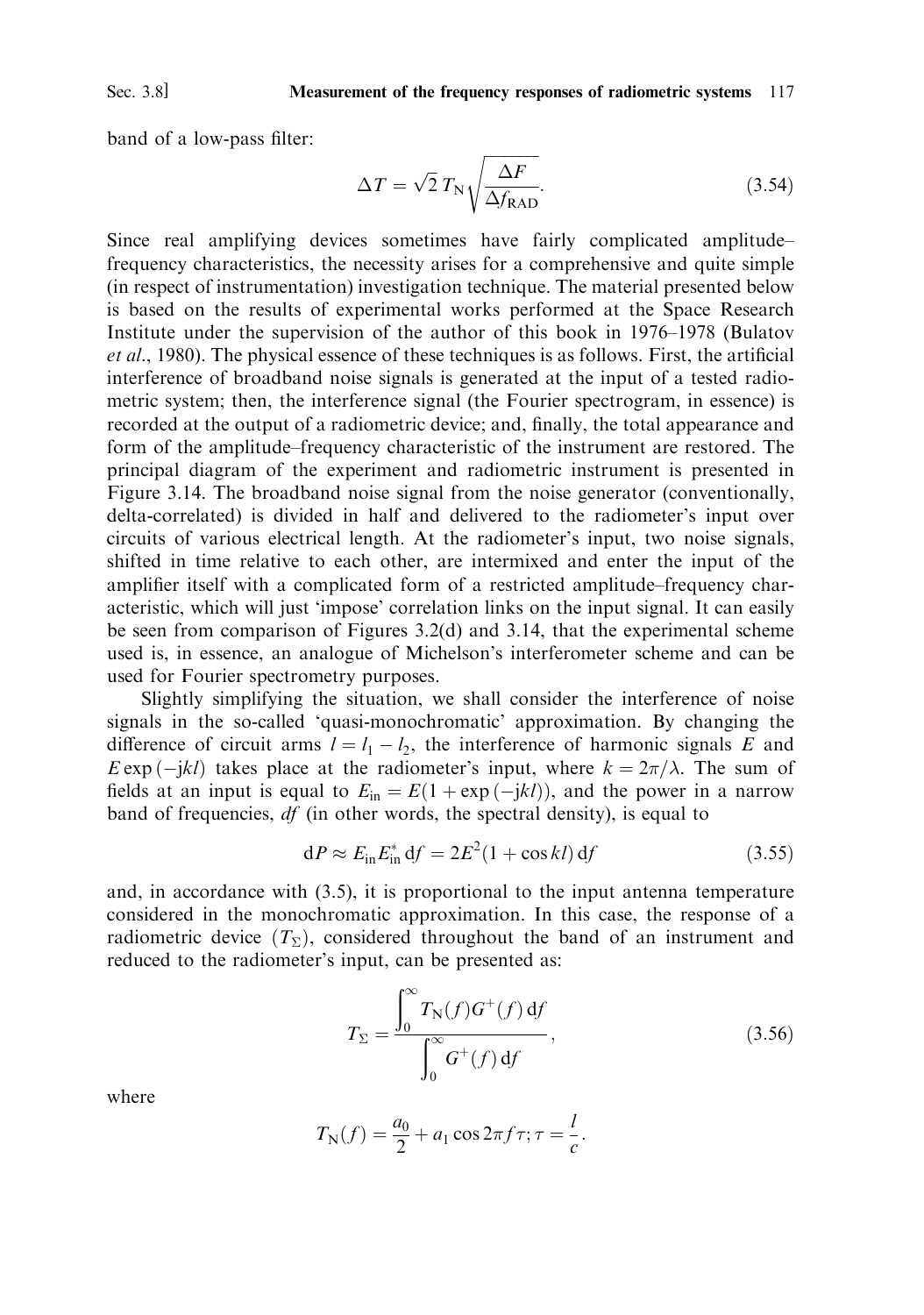

Figure 3.14. Block-diagram of the measurement scheme and the switched radiometer. TAU is a tunnelling amplifier unit; FC is a ferrite circulator (the single-acting device); TA is a tunnelling amplifier (Bulatov et al., 1980).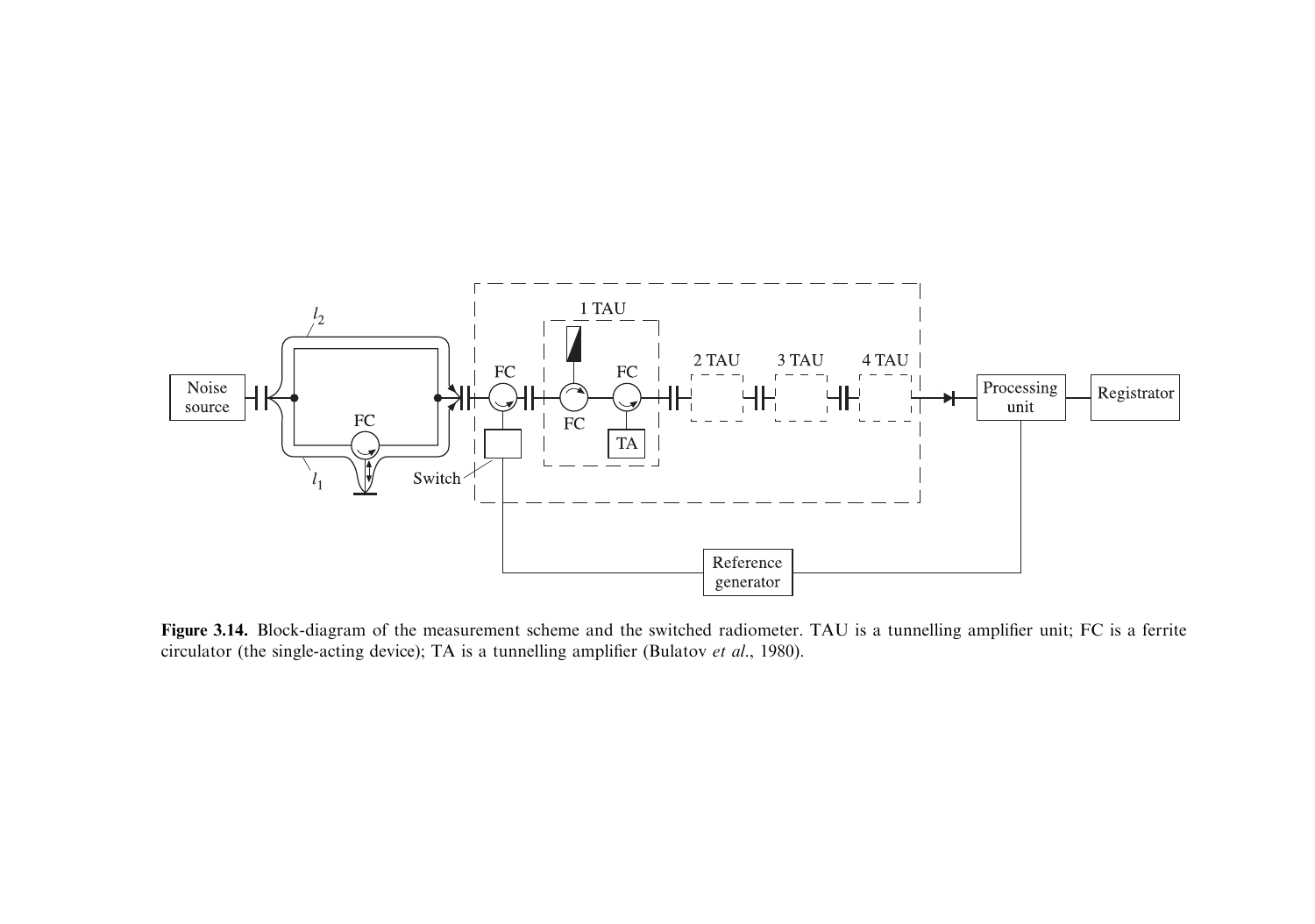Sec. 3.8]

Substituting this expression into  $(3.56)$ , we obtain the expression for the system's response in the form of

$$
T_{\Sigma}(\tau) = \frac{a_0}{2} + a_1 \frac{Q(\tau)}{\int_0^{\infty} G^+(f) \, df},
$$
\n(3.57)

where  $Q(\tau)$  can be presented as

$$
Q(\tau) = \int_0^\infty G^+(f) \cos(2\pi f \tau) \, df. \tag{3.58}
$$

It can easily be concluded from this result that for continuous change of the delay between the signals we obtain the experimental registration of a correlation function of an amplitude–frequency characteristic (AFC) of the system's amplifier. Taking into account that the passband of a receiving device is fairly narrow, function  $O(\tau)$ can be presented as a slowly varying rounding (envelope shape), which determines the AFC form, and harmonic filling, which determines the central AFC frequency (see section  $2.5$ ):

$$
Q(\tau) = q(\tau)\cos 2\pi f_0 \tau. \tag{3.59}
$$

Such a separation of the experimental function  $Q(\tau)$  into high-frequency filling and rounding (envelope shape) is a very convenient approach, which can be fairly easily performed under experimental conditions (see Figure 3.15(a)). It essentially makes it possible to facilitate further calculations. For symmetrical passbands the form of an amplitude–frequency characteristic in power can be restored (for positive frequencies) as follows:

$$
G^+(F) = 4 \int_0^\infty q(\tau) \cos(2\pi F \tau) d\tau.
$$
 (3.60)

where  $F = f - f_0 > 0$ .

Now we consider these procedures for the aforementioned example of the interference pattern data for a direct amplification radiometer (Figure  $3.15(a)$ ). To restore the form of the AFC and determine its parameters, the experimental values of a rounding were smoothed by the least squares method and then approximated by the function of form

$$
q(\tau) = K(1 + M\tau) \exp(-m\tau), \qquad (3.61)
$$

where M and m in the case under investigation were equal to  $(7.5 \pm 0.3) \times 10^8 \text{ sec}^{-1}$ and  $(12.3 \pm 0.4) \times 10^8$  sec<sup>-1</sup>, respectively. Using expression (3.60), we obtain, after some integral transformations, the analytical expression for the form of the AFC of the amplifying system under investigation:

$$
G^{+}(f - f_0) = 4K \left\{ \frac{m}{m^2 + 4\pi^2 (f - f_0)^2} + M \frac{m^2 - 4\pi^2 (f - f_0)^2}{[m^2 + 4\pi^2 (f - f_0)^2]^2} \right\}.
$$
 (3.62)

The form of the AFC obtained (positive frequencies) is presented in Figure 3.15(b), from which we can find the total passband from the level of  $3 dB - \Delta f_{1/2} =$  $272 \pm 8$  MHz, which to an accuracy of measurement error coincides with the passband measured independently from a sweep-generator  $(265 \pm 10 \text{ MHz})$ . The form of the amplifying system's AFC differs in principle, of course, from the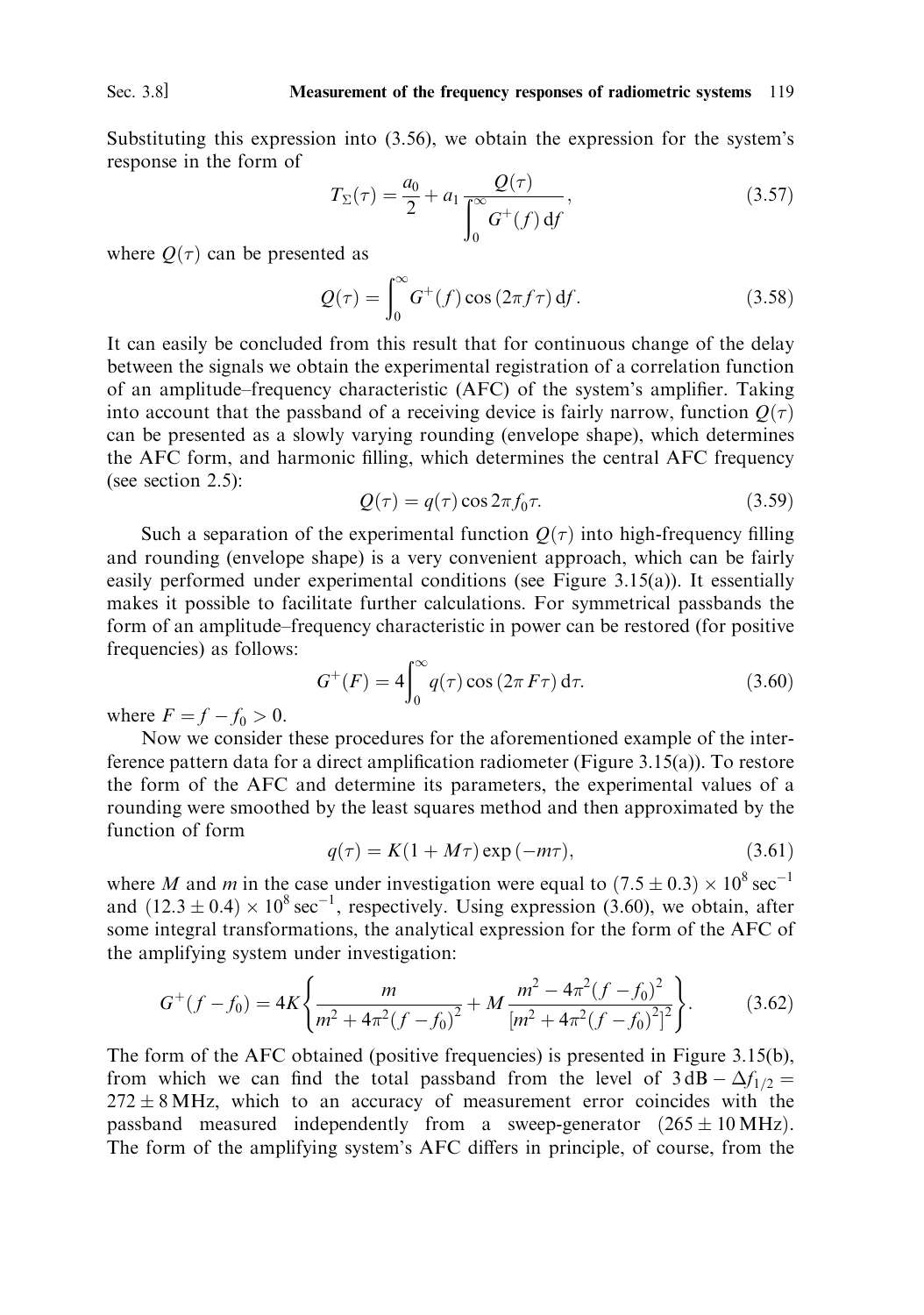

Figure 3.15. Experimental results by Fourier spectroscopy processing. (a) The experimental interferogram. 1: Experimental points (with mean-square errors). 2: The analytic envelope shape (see equation  $(3.61)$ ). (3) The interferogram of a 'rectangle' passband with  $\Delta f_{1/2} = 272 \text{ MHz}$ . (b) The amplitude–frequency characteristics (AFC) of the same passband at 3 dB level. 1. The 'rectangle' passband. 2. The Gaussian shape of AFC. 3. The recovered AFC from experimental results. 4. The resonance (Lorentzian) shape of AFC.

rectangular passband and, accordingly, a rounding zero is absent in the experimental interferogram (see insert in Figure 3.15(a)). Its presence is the characteristic indicator of an idealized rectangular passband, which, as we have noted above, cannot be implemented in a physical experiment. The form of AFC studied is at the intermediate position between the Gaussian and Lorentzian forms of passbands (see section 2.5). The values of AFC parameters can be obtained using the relations we already know:

$$
q(\tau) = \int_0^\infty G^+(F) \cos(2\pi F \tau) dF,
$$
\n(3.63)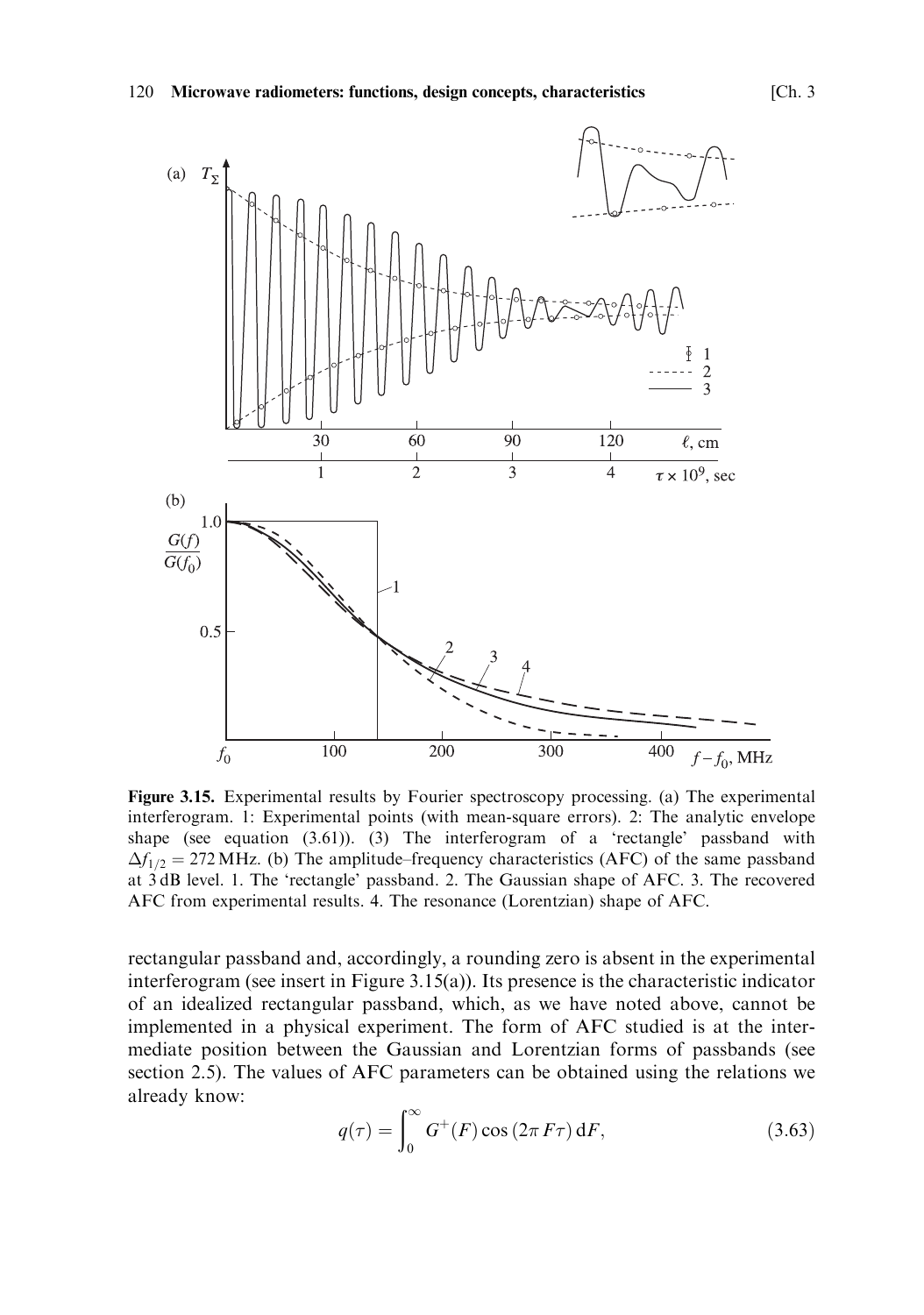Basic concepts of amplifying devices 121

and, as a consequence of (3.49), we have

$$
4\int_0^\infty q^2(\tau) d\tau = \int_0^\infty [G^+(F)]^2 dF.
$$
 (3.64)

Thus, the estimate for the total power passband  $\Delta f_{PP}$  can be found as

$$
\Delta f_{\rm PP} = \frac{\int_0^\infty G^+(F) \, \mathrm{d}F}{G^+(0)} = \frac{q(0)}{2 \int_0^\infty q(\tau) \, \mathrm{d}\tau},\tag{3.65}
$$

and for the radiometric passband  $\Delta f_{RP}$  (under the definition given in works by Bunimovitch (1951) and Esepkina et al. (1973)) as

$$
\Delta f_{\rm RAD} = \frac{q^2(0)}{2\int_0^\infty q^2(\tau) d\tau}.\tag{3.66}
$$

Using the expression for  $q(t)$  and the parameters found, we obtain the following values of passbands:  $\Delta f_{PP} = 382 \pm 19 \text{ MHz}$  and  $\Delta f_{RP} = 695 \pm 48 \text{ MHz}$ . The comparison of these quantities with the value of passband  $\Delta f_{1/2}$ , found from the AFC restoring data, indicates that the power and radiometric bands essentially differ from the  $\Delta f_{1/2}$  value due to the power contribution of noise signal components passed through the 'wings' of an amplitude–frequency characteristic, i.e. through that part of the AFC which is not quite reliably determined from reference band measurements (for example, by using sweep-generators).

For more complicated frequency transformations in the amplifying system (for example, in the case of the so-called superheterodyne scheme, see section 3.9) the same form of the Fourier interferogram can have a rather intricate appearance, and the restoring of the total AFC form can represent quite a complicated problem.

Thus, the Fourier spectroscopy method enables us, in the case when a fairly simple and accessible experimental technique is available, to obtain reliable values of radiometric and power bands, as well as to reconstruct at full scale the analytical form of the complicated amplitude-frequency characteristics of amplifying microwave devices.

# **3.9 BASIC CONCEPTS OF AMPLIFYING DEVICES**

Prior to considering radiometric systems with extreme sensitivities, we shall briefly outline the basic concepts of microwave amplifying receivers used in onboard radiothermal and radio-astronomical measurements. Certainly, a vast radio-engineering literature is devoted to these problems. We will be interested here in the qualitative situation only. We make it clear that by a receiving device we mean a purely microwave amplifier (up to the quadratic device). The variety of amplifying devices used can be subdivided, in essence, into three large classes: detector receivers, direct amplification receivers and superheterodyne-type receivers.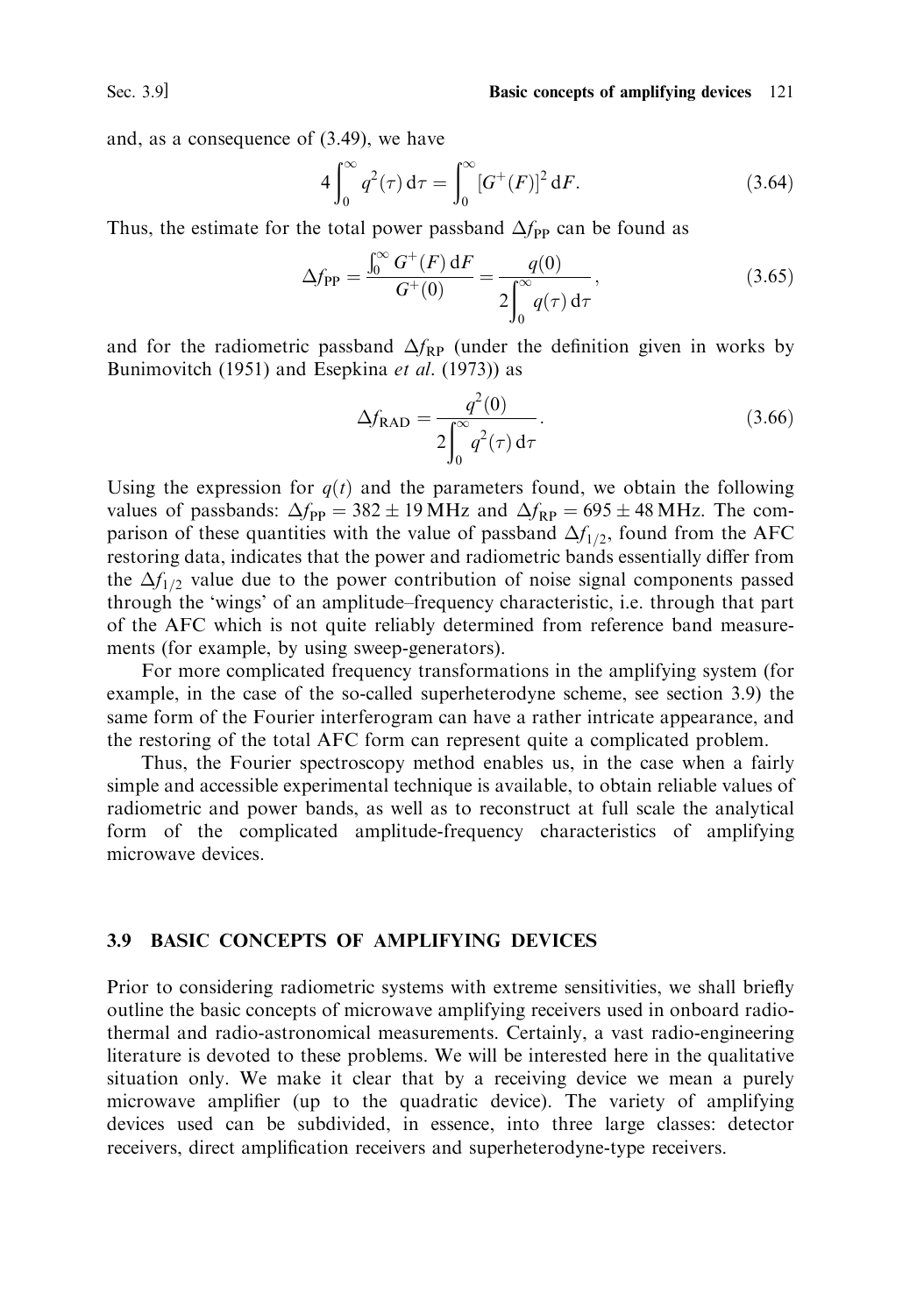# 3.9.1 Detector receivers

The simplest type of radiometric device is the detector receiver, in which the received microwave fluctuation electromagnetic radiation is immediately directed to the quadratic device, and the input passband of the device is determined by the frequency properties of the antenna system. Such receivers have been applied in radio-astronomy for studying intensive sources (the Sun, for instance), in early onboard radiothermal observations (the investigation of Venus on the Mariner-II spacecraft), as well as in receiving systems of the submillimetre band. In these types of receivers, despite high intrinsic noise characteristics, owing to their very broad frequency band (more than 25%), a threshold sensitivity can be achieved (of the order of  $2-3 K$ ) which is sufficient for some very important qualitative investigations, for example, for studying the presence of water vapour in the cloudy layer of Venus on the *Mariner-II* spacecraft by microwave techniques, or for searching the signals of extraterrestrial civilizations by microwave techniques in the frequency band of a 'water hole'. Radiometric instruments of such a type relate to continuous spectrum radiometers and cannot be used for fine investigations of selective emissions.

# 3.9.2 Direct amplification receivers

Such a reception scheme implies considerable amplification of a signal under investigation in its intrinsic frequency band by means of low-noise receivers. In early radiometers, constructed according to this scheme in 1957–1965 for radioastronomical purposes, travelling-wave tubes, tunnel-type amplifiers and, later (in 1974–1977), low-noise parametric amplifiers have been utilized. The successes in solid-state electronics made it possible to produce quite low-noise (with a noise temperature of some hundreds of absolute degrees), small-sized and low-powerconsuming solid-state amplifiers on the basis of field-effect transistors and tunneltype amplifiers. The experience of designing and using radiometric onboard complexes has shown that such circuit solutions are worth using now up to frequencies of  $50-60$  GHz.

# 3.9.3 Superheterodyne-type receivers

The most widespread receivers of the microwave band are the superheterodyne type, since they are much more sensitive than detector receivers, and, at the same time, are fairly simple in technological implementation. The physical principle of the superheterodyne receiver operation was proposed at the dawn of the development of radio-engineering and has been actively applied in receiving devices of various electromagnetic wavelength bands. The essence of the operating principle is as follows. A fairly powerful electromagnetic harmonic radiation from the internal stable local oscillator is delivered to the nonlinear active element, called a mixer (or a frequency converter), at a frequency close to the working frequency of a signal. In relation to a weak input signal the mixer represents a linear element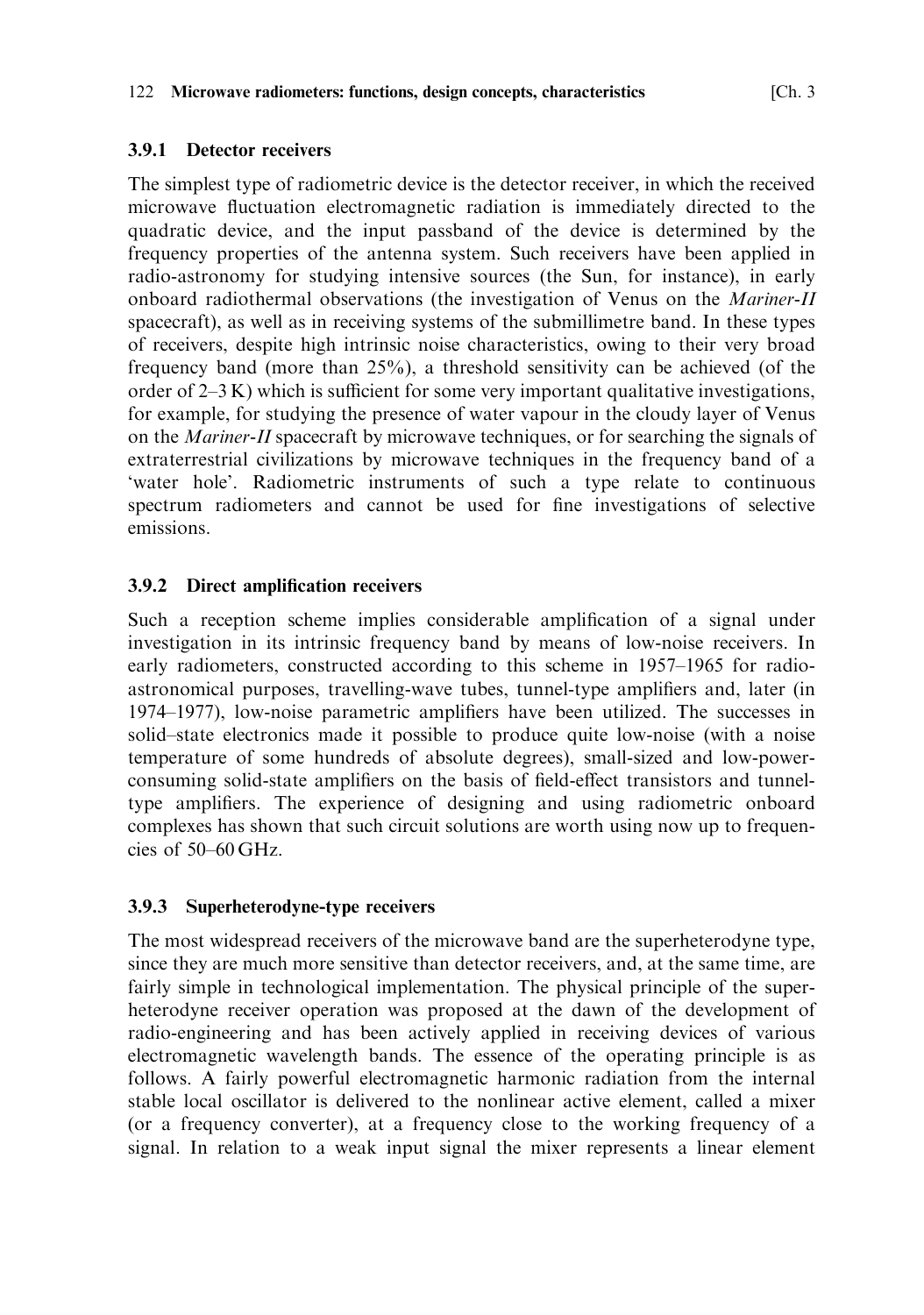with harmonically varying active parameters. It can easily be seen that, as a result of such an interaction, we shall have, at the device's output, signals of intermediate and summary frequencies. In this case the whole information load, concluded in the modulation of an input signal amplitude, will be 'transferred' to these frequencies without distortion. A further amplification process occurs at an intermediate frequency by means of intermediate frequency amplifiers (IFA). In this case the signal of summary frequency is suppressed. The value of the intermediate frequency is chosen in the frequency band where there exist low-noise stable amplifiers with the frequency band corresponding to the physical problem under consideration. So, for problems of studying selective emissions this relative (with respect to the input signal frequency) band could be  $10^{-5}$ – $10^{-8}$ , and for problems of studying<br>the continuous spectrum,  $10^{-2}$ – $10^{-1}$ . The development of this scheme is the superheterodyne receiver with a low-noise, high-frequency amplifier at the system's input. Such a scheme makes it possible to obtain in the onboard radiometric systems a record normalized sensitivity of the order of 0.05–0.1 K (see Chapter 14).

The advancement of investigations into the millimetre and submillimetre bands has led to the production of efficient waveguide mixers based on diodes with the Schottky barrier, as well as to using the quasi-optical schemes of mixers with the inclusion of both optical elements (lenses and mirror reflectors), and radiophysical elements (horns, amplifiers). In this case both single and repeated (cascade) frequency transformation is applied.

In concluding this section we notice that progress in designing and producing low-noise receiving systems proceeds with striking dynamics. In the very near future we shall, it seems, witness the production of onboard radiometric receiving systems that use hybrid optical-radiophysical schemes of construction, both for the receiving part directly, and for the information-computation system of onboard radiometric complexes.

#### LIMITING SENSITIVITIES OF RADIOMETRIC SYSTEMS 3.10

As we have noted above, the limiting sensitivity of radiometric systems is determined by three factors: (a) the sum of the noise temperature of the receiving device and the brightness temperature of the background against which the observations are carried out; (b) the frequency passband of a receiving system; (c) the time constant of the output integrator of a receiving system. Certainly, all these parameters are highly variable, depending on the type of physical problem being investigated and the instrumentation proposed for their performing. In fact, the procedure of optimizing all these parameters for a specific problem is the essence of the observational strategy of an experiment.

Not attempting an analysis of the whole variety of possible physical problems, we shall consider some quantitative evaluations of some of the more contrasting observational situations, which will be useful in the description of particular experiments.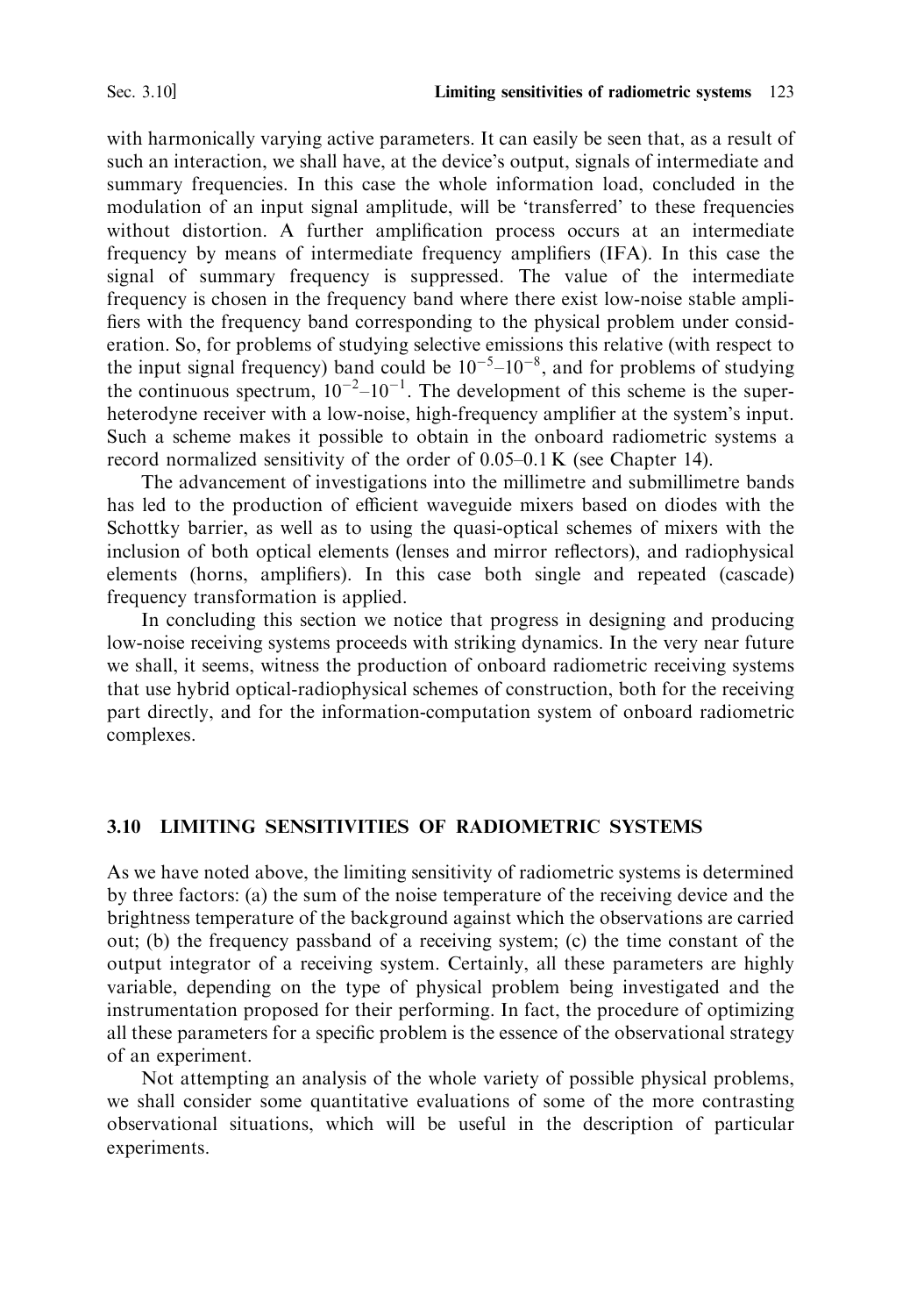### 124 Microwave radiometers: functions, design concepts, characteristics

Of course, some of the factors determining the sensitivity of a radiometric system are not completely in the experimenter's control. There is, first of all, the background thermal radiation against which the targeted observations are carried out, as well as the background cosmic radiation (the 'illumination' or 'noises of the firmament', conventionally) and the atmospheric emission. As we shall learn from further considerations, a virtually unremovable radiation comes through the so-called side lobes of antenna systems. If we imagine the possibility of using an ideal (noiseless) amplifier, then in this case the noise temperature in the formula for calculating the threshold sensitivity (3.38) will be determined by the noise temperature of background measurements only. In a real space experiment we have two (apart from the Sun) contrasting versions: the relic background of the universe with a brightness temperature of 2.7 K and 'hot' (certainly, in the sense of thermal radiation) surface covers on the Earth with a brightness temperature of about 300 K (tropical forests, deserts, glaciers). It can easily be understood that some striking results follow from (3.38): with other things (time constant and passband) being equal, the sensitivity thresholds of systems will differ by as much as 100 times (and in investigations of the Sun, 2000 times). Proceeding from this circumstance, the experts (Esepkina et al., 1973; Strukov and Skulachev, 1984, 1986) usually consider reasonable the requirement that the noise of the receiving equipment be not greater than the background noise of the antenna in a particular experiment. Thus, in designing the noise characteristics of radiometric systems it is the radiation the properties of the potential physical objects under study that are taken into consideration in the first place.

The second important factor is the choice and setting of the time constant of an integrator (or the signal accumulation time). Contrast and indicative here may be the values used in the problems of studying the fine features of the radiothermal threedimensional structure of the relic background of the universe and, for example, in the problems of studying three-dimensional fields of precipitation in the Earth's atmosphere. If in the first type of problems it is necessary to achieve a record sensitivity, of the order of millikelvins  $(0.001 \text{ K})$ , which is caused by the requirements of the physical problem itself (Barreiro, 2000), then for achieving such characteristics the experimenters resort to signal accumulation for about a day ( $\tau = 10^4 - 10^5$  sec) by using a fairly complicated procedure of signal processing (Strukov and Skulachev, 1986).

The other type of problem  $-$  the study of the three-dimensional field of precipitation – requires a maximum spatial resolution up to the 'instantaneous' field of view', IFOV (one resolution pixel). In this case the surveying of a resolution pixel from a moving vehicle (airplane or satellite) can take insignificant time, of the order of 0.1 sec, for example. Thus, the sensitivity of a radiometric system, already normalized to pixel surveying time (i.e. the sensitivity in a pixel), will 3.3 times worsen as compared to that normalized for 1 sec. It is this value which is often given in the design instrumentation data (Colton and Poe, 1999). However, in studying the three-dimensional characteristics of Earth's surfaces, the necessity very often arises in comparing the radiation properties of quasi-homogeneous extended objects containing thousands and tens of thousands instantaneous pixels.